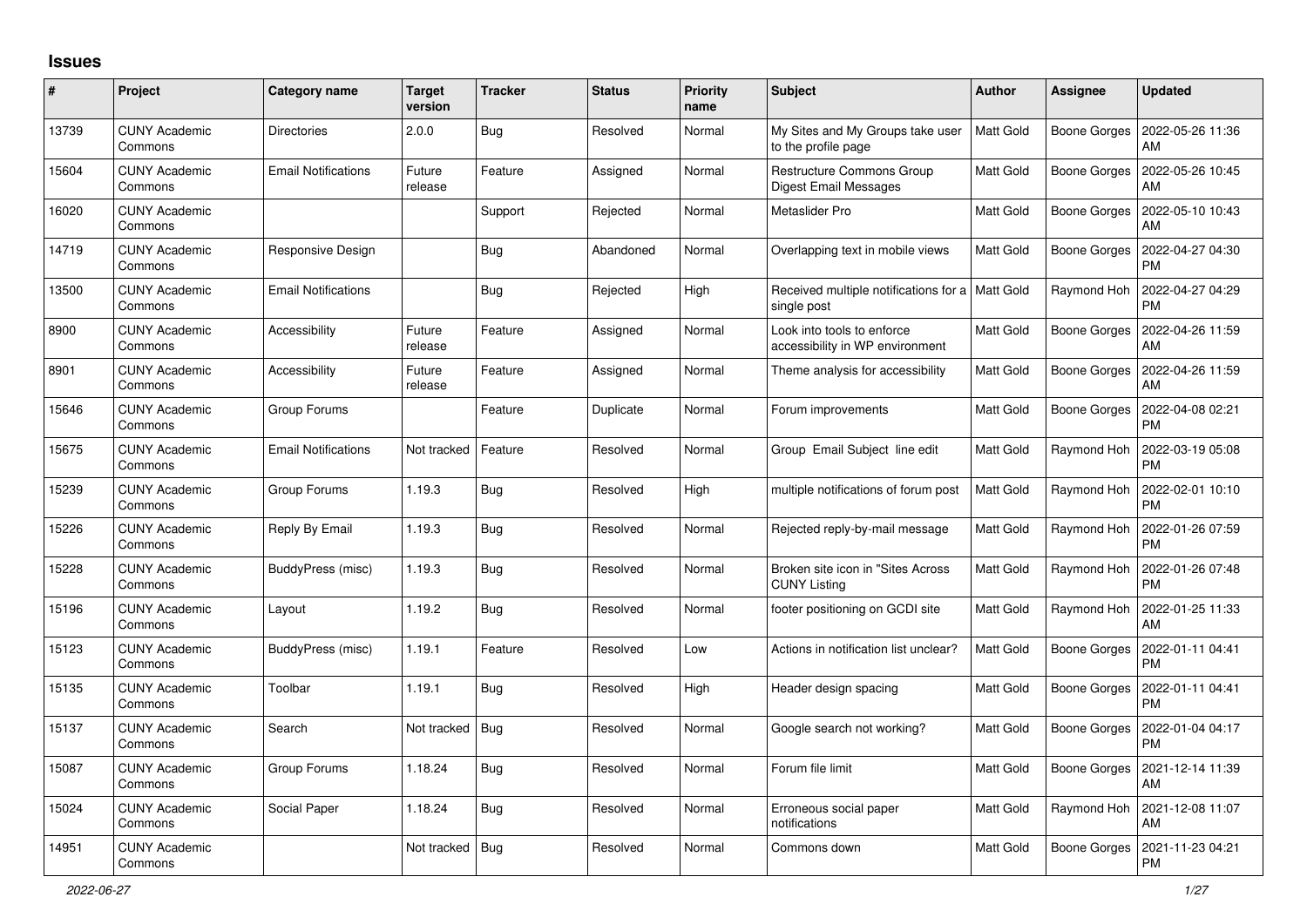| #     | Project                         | Category name              | <b>Target</b><br>version | <b>Tracker</b> | <b>Status</b>        | <b>Priority</b><br>name | <b>Subject</b>                                                       | <b>Author</b> | Assignee            | <b>Updated</b>                |
|-------|---------------------------------|----------------------------|--------------------------|----------------|----------------------|-------------------------|----------------------------------------------------------------------|---------------|---------------------|-------------------------------|
| 14896 | <b>CUNY Academic</b><br>Commons |                            |                          | Bug            | Resolved             | Urgent                  | site down for maintenance                                            | Matt Gold     | Boone Gorges        | 2021-10-26 11:01<br>AM        |
| 14776 | <b>CUNY Academic</b><br>Commons | Toolbar                    | 1.18.19                  | Bug            | Resolved             | Normal                  | Top-level nav-bar drop-down nav<br>doesn't match navigation          | Matt Gold     | Raymond Hoh         | 2021-09-28 11:06<br>AM        |
| 14450 | <b>CUNY Academic</b><br>Commons | Courses                    | Not tracked              | <b>Bug</b>     | Rejected             | Low                     | Misclassified site                                                   | Matt Gold     | Boone Gorges        | 2021-09-15 10:53<br><b>PM</b> |
| 14738 | <b>CUNY Academic</b><br>Commons | Group cloning              | 1.18.18                  | Bug            | Resolved             | Normal                  | unclear language during group/site<br>clone                          | Matt Gold     | Jeremy Felt         | 2021-09-14 11:22<br>AM        |
| 13949 | <b>CUNY Academic</b><br>Commons |                            | Not tracked   Bug        |                | <b>New</b>           | Normal                  | Continued debugging of runaway<br>MySQL connections                  | Matt Gold     | Boone Gorges        | 2021-09-14 10:42<br>AM        |
| 13890 | <b>CUNY Academic</b><br>Commons | <b>Email Notifications</b> | Not tracked              | Bug            | Resolved             | Low                     | Not sure email notification went out                                 | Matt Gold     | Raymond Hoh         | 2021-09-14 10:42<br>AM        |
| 14737 | <b>CUNY Academic</b><br>Commons |                            |                          | Bug            | Duplicate            | Normal                  | Final step of group/site clone<br>reloads page                       | Matt Gold     | <b>Boone Gorges</b> | 2021-08-31 11:41<br>AM        |
| 14017 | <b>CUNY Academic</b><br>Commons | Group Blogs                | 1.18.8                   | <b>Bug</b>     | Resolved             | Normal                  | Editing of blog post leads to group<br>notification                  | Matt Gold     | Raymond Hoh         | 2021-04-13 11:21<br>AM        |
| 14199 | <b>CUNY Academic</b><br>Commons | <b>Email Notifications</b> |                          | Bug            | Resolved             | Normal                  | Email replies delayed                                                | Matt Gold     | Raymond Hoh         | 2021-03-24 12:17<br><b>PM</b> |
| 14221 | <b>CUNY Academic</b><br>Commons | Group Forums               |                          | Feature        | Rejected             | Normal                  | Allow .ics files to be posted as<br>forum attachments                | Matt Gold     | <b>Boone Gorges</b> | 2021-03-23 08:53<br><b>PM</b> |
| 14072 | <b>CUNY Academic</b><br>Commons | <b>Email Notifications</b> | Not tracked              | Support        | Rejected             | Low                     | Posting to multiple groups via email   Matt Gold                     |               | Raymond Hoh         | 2021-02-28 05:58<br><b>PM</b> |
| 13913 | <b>CUNY Academic</b><br>Commons | Groups (misc)              |                          | <b>Bug</b>     | Rejected             | Normal                  | Group Avatar lost after group<br>creation process                    | Matt Gold     | Boone Gorges        | 2021-02-23 10:45<br>AM        |
| 13934 | <b>CUNY Academic</b><br>Commons | cuny.is                    | 1.18.4                   | <b>Bug</b>     | Resolved             | Low                     | Error message on group settings<br>change                            | Matt Gold     | Boone Gorges        | 2021-02-09 11:05<br>AM        |
| 13862 | <b>CUNY Academic</b><br>Commons |                            |                          | <b>Bug</b>     | Resolved             | Normal                  | Under maintenance message                                            | Matt Gold     | Boone Gorges        | 2021-01-28 08:56<br>PM        |
| 13136 | <b>CUNY Academic</b><br>Commons | Group Forums               | 1.18.3                   | Feature        | Duplicate            | Normal                  | Post to multiple group forums by<br>email                            | Matt Gold     | Raymond Hoh         | 2021-01-20 05:52<br><b>PM</b> |
| 13669 | <b>CUNY Academic</b><br>Commons | DiRT Integration           | 1.18.1                   | <b>Bug</b>     | Resolved             | Normal                  | Digital Research Tools showing up<br>in top nav for logged out users | Matt Gold     | Boone Gorges        | 2020-12-08 05:11<br>PM        |
| 7115  | <b>CUNY Academic</b><br>Commons | Groups (misc)              | Future<br>release        | Feature        | Reporter<br>Feedback | Normal                  | make licensing info clear during<br>group creation                   | Matt Gold     | Raymond Hoh         | 2020-12-08 11:32<br>AM        |
| 13458 | <b>CUNY Academic</b><br>Commons | Registration               | 1.18.0                   | Feature        | Resolved             | Normal                  | Simplifying/Reducing verbiage on<br><b>Registration Page</b>         | Matt Gold     | <b>Boone Gorges</b> | 2020-12-08 11:31<br>AM        |
| 13496 | <b>CUNY Academic</b><br>Commons | Accessibility              | 1.18.0                   | Bug            | Resolved             | Normal                  | Review contrast issues on<br>registration page and profile page      | Matt Gold     | Sonja Leix          | 2020-12-08 11:31<br>AM        |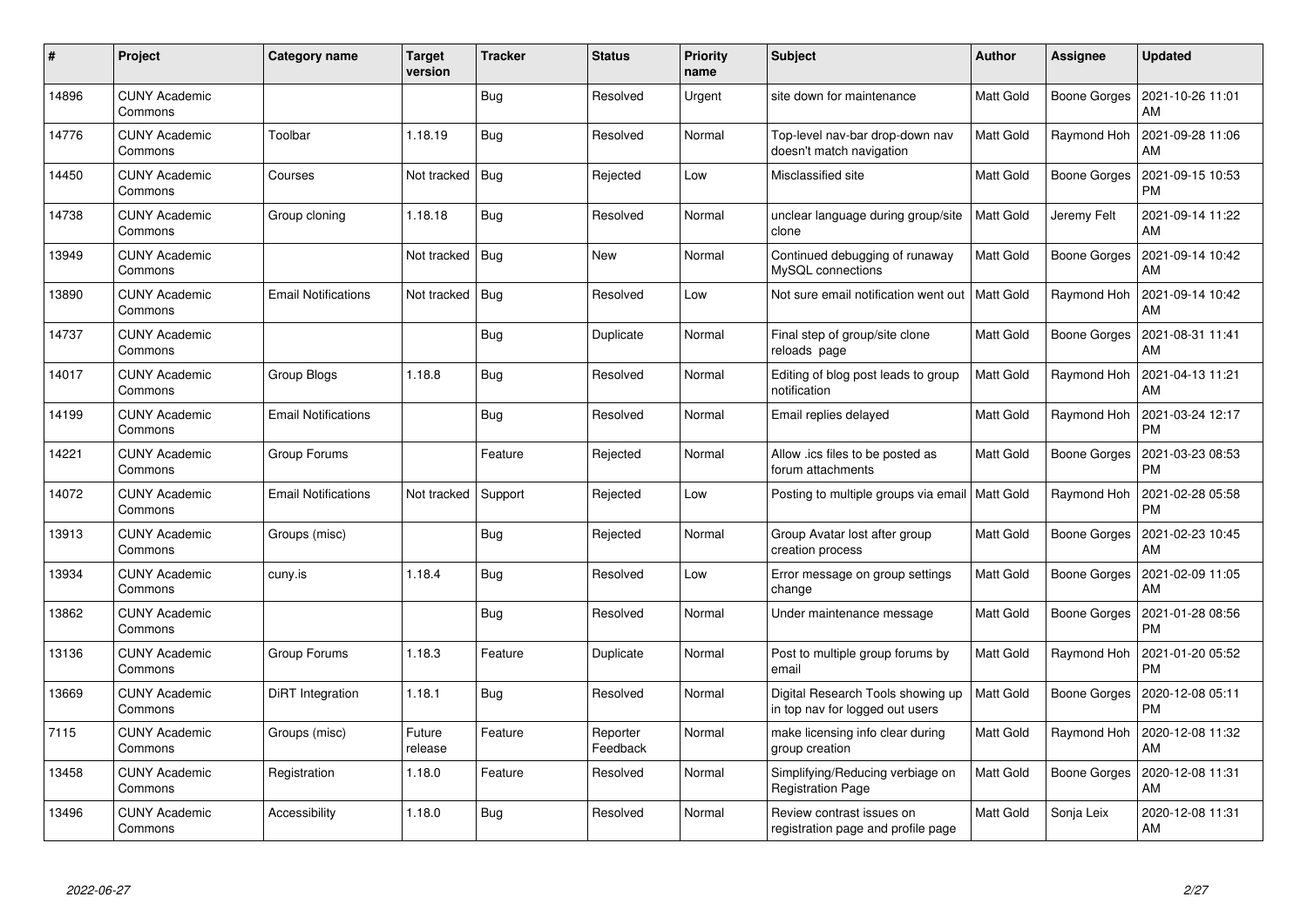| $\#$  | Project                         | <b>Category name</b>       | <b>Target</b><br>version | <b>Tracker</b> | <b>Status</b> | <b>Priority</b><br>name | <b>Subject</b>                                                                        | <b>Author</b>    | <b>Assignee</b>     | <b>Updated</b>                |
|-------|---------------------------------|----------------------------|--------------------------|----------------|---------------|-------------------------|---------------------------------------------------------------------------------------|------------------|---------------------|-------------------------------|
| 13347 | <b>CUNY Academic</b><br>Commons | <b>Public Portfolio</b>    | 1.18.0                   | Feature        | Resolved      | Normal                  | Add Preferred Gender Pronouns to<br><b>CAC Profile</b>                                | <b>Matt Gold</b> | Boone Gorges        | 2020-12-08 11:31<br>AM        |
| 12136 | <b>CUNY Academic</b><br>Commons | <b>Group Files</b>         | 1.18.0                   | Bug            | Resolved      | Normal                  | 'You must login" group file warning<br>shows after log in                             | Matt Gold        | Boone Gorges        | 2020-12-08 11:31<br>AM        |
| 12155 | <b>CUNY Academic</b><br>Commons | DiRT Integration           | 1.18.0                   | Feature        | Resolved      | Normal                  | Update DiRT Tools with new API                                                        | Matt Gold        | <b>Boone Gorges</b> | 2020-12-08 11:06<br>AM        |
| 13581 | <b>CUNY Academic</b><br>Commons | Group Library              |                          | Bug            | Rejected      | Normal                  | Adding link to library didn't<br>generate notification email                          | Matt Gold        | Raymond Hoh         | 2020-11-17 12:33<br><b>PM</b> |
| 13274 | <b>CUNY Academic</b><br>Commons | <b>Email Notifications</b> | 1.17.8                   | Bug            | Resolved      | Normal                  | Messy links in CAC email<br>notifications                                             | Matt Gold        | Raymond Hoh         | 2020-11-17 12:31<br><b>PM</b> |
| 13459 | <b>CUNY Academic</b><br>Commons | Layout                     | 1.17.6                   | <b>Bug</b>     | Resolved      | Normal                  | Line spacing on forum post title is<br>too small                                      | Matt Gold        | Raymond Hoh         | 2020-10-27 11:00<br>AM        |
| 13429 | <b>CUNY Academic</b><br>Commons | <b>Email Notifications</b> | Not tracked              | Bug            | Resolved      | Normal                  | Multiple forum notifications                                                          | Matt Gold        | Raymond Hoh         | 2020-10-13 05:24<br><b>PM</b> |
| 13243 | <b>CUNY Academic</b><br>Commons | Group Library              | Not tracked              | Support        | Resolved      | Normal                  | Request to copy group library                                                         | Matt Gold        | Boone Gorges        | 2020-08-27 06:05<br><b>PM</b> |
| 13242 | <b>CUNY Academic</b><br>Commons | cuny.is                    |                          | <b>Bug</b>     | Rejected      | Normal                  | Unable to edit a cuny.is shortlink                                                    | Matt Gold        | <b>Boone Gorges</b> | 2020-08-26 01:30<br>AM        |
| 13230 | <b>CUNY Academic</b><br>Commons | Layout                     | 1.17.2                   | <b>Bug</b>     | Resolved      | Normal                  | Overlapping notifications on group<br>management member acceptance                    | Matt Gold        | Raymond Hoh         | 2020-08-25 11:27<br>AM        |
| 10263 | <b>CUNY Academic</b><br>Commons | Groups (misc)              | 1.17.0                   | Feature        | Resolved      | Normal                  | Accept multiple group membership<br>requests                                          | Matt Gold        | Boone Gorges        | 2020-07-28 11:09<br>AM        |
| 3176  | <b>CUNY Academic</b><br>Commons | Group Library              | 1.17.0                   | Design/UX      | Resolved      | Normal                  | Consolidate Doc/File/Forum<br>Attachment interface                                    | Matt Gold        | Boone Gorges        | 2020-07-14 01:06<br><b>PM</b> |
| 12966 | <b>CUNY Academic</b><br>Commons | BuddyPress (misc)          | 1.16.15                  | Feature        | Resolved      | Normal                  | Adjust export data page language<br>to indicate that you should not<br>leave the page | Matt Gold        | Raymond Hoh         | 2020-07-14 12:07<br><b>PM</b> |
| 12957 | <b>CUNY Academic</b><br>Commons | BuddyPress (misc)          | 1.16.14                  | Support        | Resolved      | Normal                  | Export data question                                                                  | Matt Gold        | Raymond Hoh         | 2020-06-23 10:53<br>AM        |
| 12847 | <b>CUNY Academic</b><br>Commons | Events                     | 1.16.12                  | <b>Bug</b>     | Resolved      | Normal                  | Error message in event description                                                    | <b>Matt Gold</b> | Raymond Hoh         | 2020-05-26 11:54<br>AM        |
| 12670 | <b>CUNY Academic</b><br>Commons | Responsive Design          | 1.16.10                  | <b>Bug</b>     | Resolved      | Normal                  | Social icons in site header overlap<br>with main nav on mobile                        | Matt Gold        | Raymond Hoh         | 2020-04-28 11:03<br>AM        |
| 5581  | <b>CUNY Academic</b><br>Commons | Analytics                  | Future<br>release        | Feature        | Assigned      | Normal                  | <b>Explore alternatives to Google</b><br>Analytics                                    | Matt Gold        | Valerie<br>Townsend | 2020-04-17 03:12<br><b>PM</b> |
| 12581 | <b>CUNY Academic</b><br>Commons | cuny.is                    | Not tracked              | <b>Bug</b>     | Rejected      | High                    | YOURLS shortlinks not working                                                         | Matt Gold        | Boone Gorges        | 2020-03-27 10:25<br>AM        |
| 12505 | <b>CUNY Academic</b><br>Commons | <b>Email Notifications</b> | 1.16.8                   | Feature        | Resolved      | Normal                  | Email subject lines                                                                   | Matt Gold        | Luke Waltzer        | 2020-03-24 11:43<br>AM        |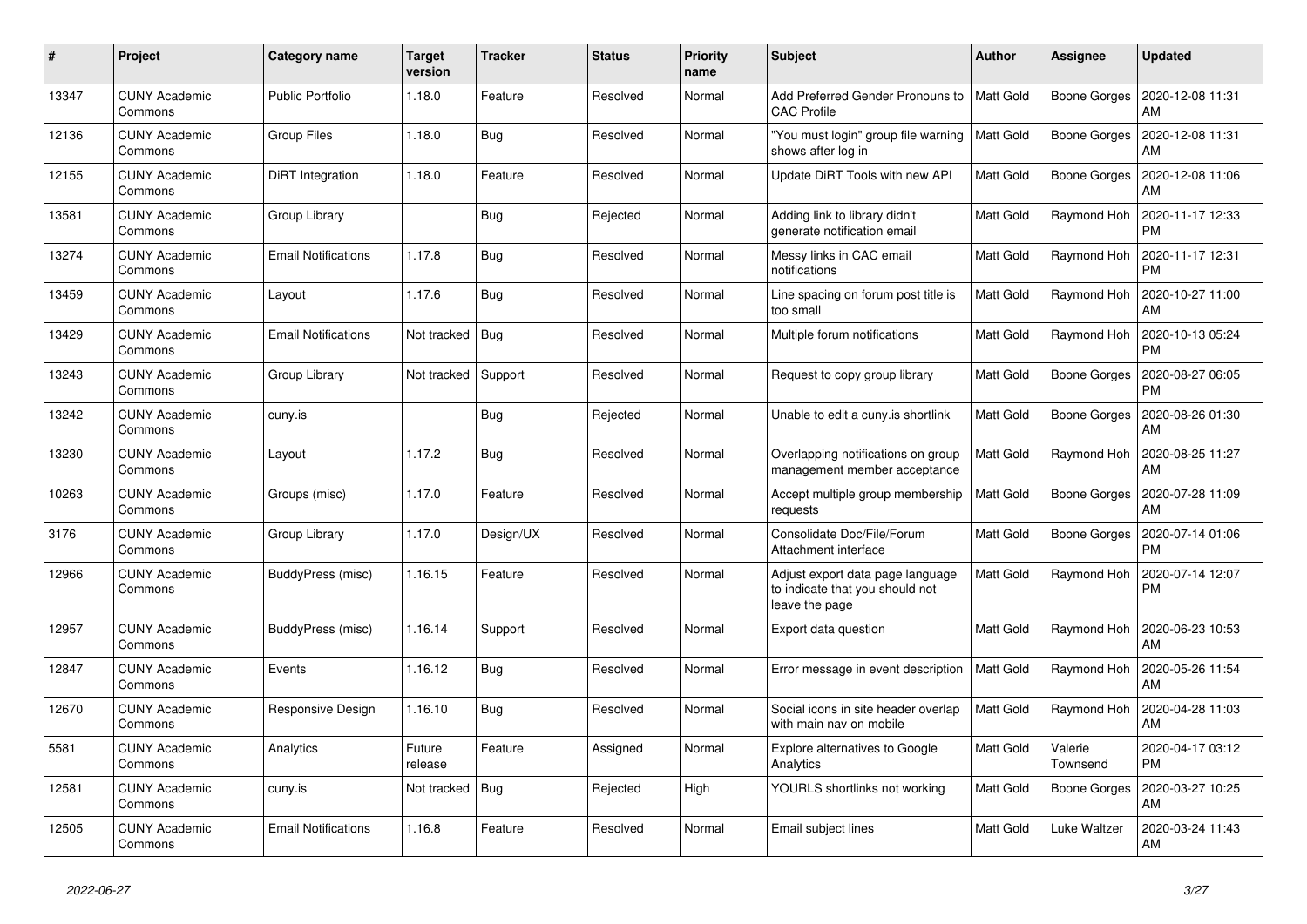| #     | Project                         | Category name              | <b>Target</b><br>version | <b>Tracker</b>              | <b>Status</b> | <b>Priority</b><br>name | Subject                                                                                                    | <b>Author</b> | <b>Assignee</b>     | <b>Updated</b>                |
|-------|---------------------------------|----------------------------|--------------------------|-----------------------------|---------------|-------------------------|------------------------------------------------------------------------------------------------------------|---------------|---------------------|-------------------------------|
| 12332 | <b>CUNY Academic</b><br>Commons | Events                     | 1.16.8                   | Feature                     | Resolved      | Low                     | Limit length of email subject<br>triggered by event activity when<br>activity is linked to multiple groups | Matt Gold     | Raymond Hoh         | 2020-03-24 11:43<br>AM        |
| 12545 | <b>CUNY Academic</b><br>Commons | <b>Email Notifications</b> | Not tracked              | Bug                         | Resolved      | Normal                  | Notifications of replies by email not<br>able to be posted                                                 | Matt Gold     | Raymond Hoh         | 2020-03-24 10:27<br>AM        |
| 12353 | <b>CUNY Academic</b><br>Commons | BuddyPress (misc)          | Not tracked   Bug        |                             | Abandoned     | Normal                  | Member filtering not working                                                                               | Matt Gold     | Boone Gorges        | 2020-03-10 11:14<br>AM        |
| 12471 | <b>CUNY Academic</b><br>Commons | Email Notifications        | 1.16.7                   | Bug                         | Resolved      | Normal                  | forum notificaiton not sent                                                                                | Matt Gold     | Raymond Hoh         | 2020-03-10 10:59<br>AM        |
| 12499 | <b>CUNY Academic</b><br>Commons | Email Notifications        | 1.16.7                   | <b>Bug</b>                  | Resolved      | Normal                  | no email notification                                                                                      | Matt Gold     | Raymond Hoh         | 2020-03-03 09:31<br>PM        |
| 12341 | <b>CUNY Academic</b><br>Commons |                            |                          | Bug                         | Abandoned     | High                    | Commons down                                                                                               | Matt Gold     |                     | 2020-02-11 10:45<br><b>AM</b> |
| 12351 | <b>CUNY Academic</b><br>Commons | <b>Email Notifications</b> | 1.16.5                   | Bug                         | Resolved      | Normal                  | No email notification for forum post                                                                       | Matt Gold     | Boone Gorges        | 2020-02-03 02:33<br>PM        |
| 12335 | <b>CUNY Academic</b><br>Commons | cuny.is                    |                          | Bug                         | Rejected      | Normal                  | cuny.is issue                                                                                              | Matt Gold     | Boone Gorges        | 2020-01-30 12:47<br>AM        |
| 12185 | <b>CUNY Academic</b><br>Commons |                            | 1.16.1                   | Bug                         | Resolved      | Immediate               | Group links not working                                                                                    | Matt Gold     | <b>Boone Gorges</b> | 2019-12-10 10:35<br>AM        |
| 342   | <b>CUNY Academic</b><br>Commons | <b>Blogs (BuddyPress)</b>  | 1.10.2                   | Feature                     | Resolved      | Low                     | <b>Blog Listing Displays User Avatars</b><br>Instead of Blog Avatars                                       | Matt Gold     | Boone Gorges        | 2019-12-06 11:08<br>AM        |
| 11795 | CUNY Academic<br>Commons        | Events                     | 1.16                     | Feature                     | Resolved      | Normal                  | Import Events to group calendars                                                                           | Matt Gold     | Raymond Hoh         | 2019-12-04 10:51<br>AM        |
| 11801 | <b>CUNY Academic</b><br>Commons | Groups (misc)              | 1.16                     | <b>Bug</b>                  | Resolved      | Normal                  | Selecting 'CUNY-wide' when<br>creating group/site forbids<br>selection of other campuses                   | Matt Gold     | Sonja Leix          | 2019-11-14 11:14<br>AM        |
| 10531 | <b>CUNY Academic</b><br>Commons | Reckoning                  | Not tracked              | <b>Bug</b>                  | Rejected      | Normal                  | Problem with the Reckoning plugin                                                                          | Matt Gold     | Boone Gorges        | 2019-10-04 02:31<br><b>PM</b> |
| 8836  | <b>CUNY Academic</b><br>Commons | <b>Blogs (BuddyPress)</b>  | Future<br>release        | Feature                     | Assigned      | Normal                  | Redesign site launch process                                                                               | Matt Gold     | Boone Gorges        | 2019-10-03 02:49<br><b>PM</b> |
| 3758  | <b>CUNY Academic</b><br>Commons | Documentation              | Not tracked              | Documentation               | Resolved      | Normal                  | Update documentation on adding<br>users to blogs                                                           | Matt Gold     | scott voth          | 2019-09-23 03:25<br><b>PM</b> |
| 8666  | <b>CUNY Academic</b><br>Commons | Teaching                   |                          | Not tracked   Documentation | Assigned      | Normal                  | Create Teaching on the Commons<br>Resource Page                                                            | Matt Gold     | Laurie Hurson       | 2019-09-23 03:16<br>PM        |
| 2389  | <b>CUNY Academic</b><br>Commons | commonsinabox.org          | Not tracked              | Documentation               | Resolved      | Normal                  | CBOX slider documentation                                                                                  | Matt Gold     | scott voth          | 2019-09-23 03:03<br>PM        |
| 11864 | <b>CUNY Academic</b><br>Commons | Events                     | Not tracked Support      |                             | Resolved      | Normal                  | Calendar notification question                                                                             | Matt Gold     | Boone Gorges        | 2019-09-16 05:39<br><b>PM</b> |
| 11808 | <b>CUNY Academic</b><br>Commons | Messages                   | 1.15.9                   | <b>Bug</b>                  | Resolved      | Normal                  | Search function on messages not<br>working                                                                 | Matt Gold     | <b>Boone Gorges</b> | 2019-08-30 11:03<br>AM        |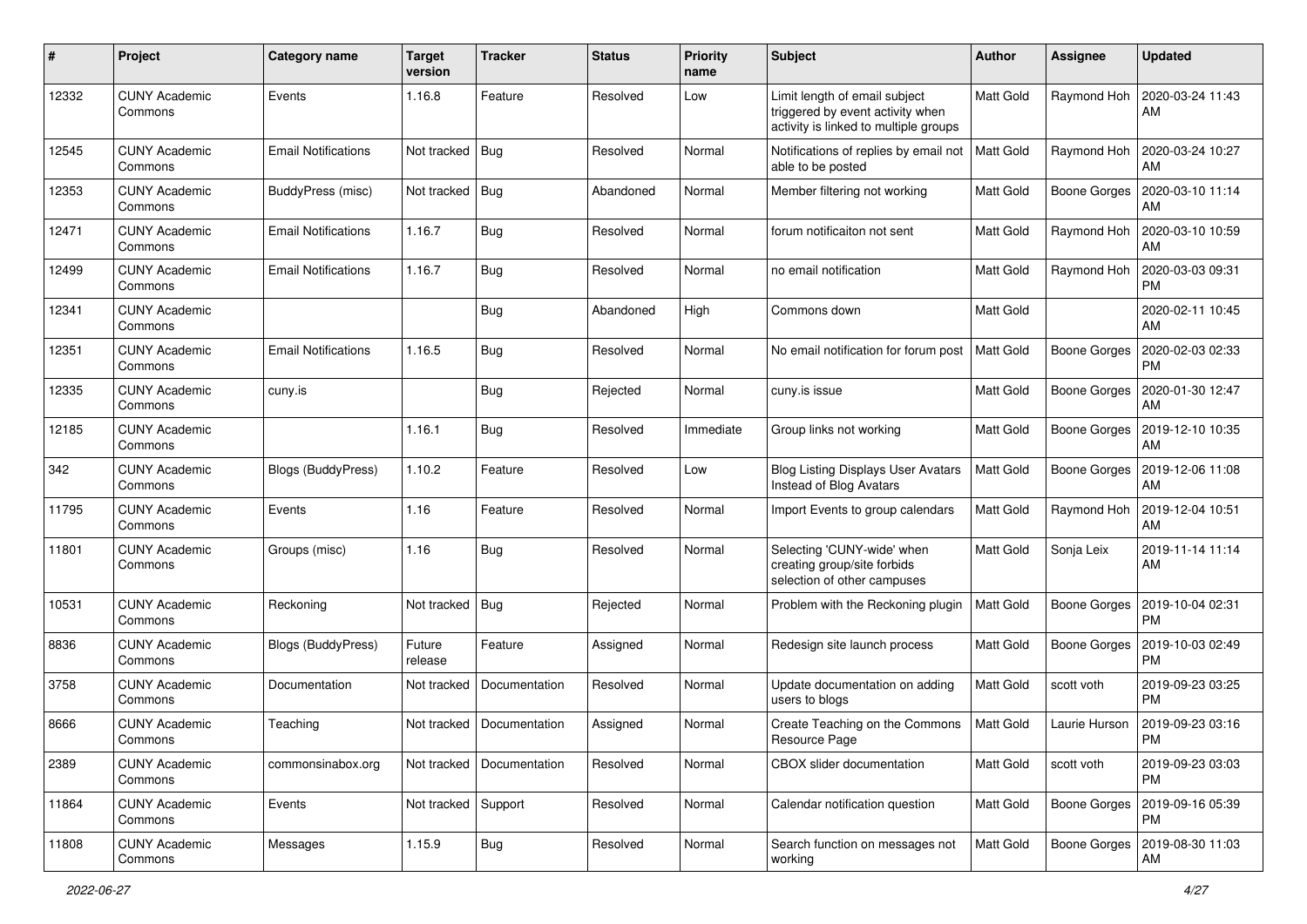| $\#$  | Project                         | Category name              | <b>Target</b><br>version | <b>Tracker</b> | <b>Status</b>        | <b>Priority</b><br>name | Subject                                                                                                          | Author           | <b>Assignee</b>     | <b>Updated</b>                |
|-------|---------------------------------|----------------------------|--------------------------|----------------|----------------------|-------------------------|------------------------------------------------------------------------------------------------------------------|------------------|---------------------|-------------------------------|
| 11800 | <b>CUNY Academic</b><br>Commons | Groups (misc)              | 1.15.9                   | <b>Bug</b>     | Resolved             | Normal                  | 'CUNY-wide' Campus option not<br>saving on groups/sites                                                          | Matt Gold        | Boone Gorges        | 2019-08-27 04:17<br><b>PM</b> |
| 11619 | <b>CUNY Academic</b><br>Commons |                            | 1.15.5                   | Bug            | Rejected             | Normal                  | Homepage thumbnails not loading                                                                                  | Matt Gold        | Raymond Hoh         | 2019-07-09 03:49<br>AM        |
| 11610 | <b>CUNY Academic</b><br>Commons |                            | 1.15.5                   | Bug            | Resolved             | Normal                  | Homepage thumbnails not loading                                                                                  | Matt Gold        | <b>Boone Gorges</b> | 2019-06-29 10:38<br><b>PM</b> |
| 11585 | <b>CUNY Academic</b><br>Commons | <b>WordPress Plugins</b>   | Not tracked              | Bug            | Rejected             | Normal                  | The The Tabs and Accordion plugin<br>weirdness                                                                   | Matt Gold        | scott voth          | 2019-06-25 04:17<br><b>PM</b> |
| 11522 | <b>CUNY Academic</b><br>Commons | Reply By Email             | Not tracked              | $\vert$ Bug    | Resolved             | Normal                  | Reply by email didn't work                                                                                       | Matt Gold        | Raymond Hoh         | 2019-06-05 10:40<br>AM        |
| 11223 | <b>CUNY Academic</b><br>Commons | Design                     | 1.15                     | Feature        | Resolved             | Normal                  | Adjust CC licensing statement on<br>sitewide footer                                                              | Matt Gold        | Sonja Leix          | 2019-05-07 02:31<br><b>PM</b> |
| 11121 | <b>CUNY Academic</b><br>Commons | Design                     | 1.15                     | Bug            | Resolved             | Low                     | Overlapping elements on mobile<br>view of CAC                                                                    | Matt Gold        | <b>Boone Gorges</b> | 2019-04-23 03:55<br><b>PM</b> |
| 11209 | <b>CUNY Academic</b><br>Commons | BuddyPress (misc)          | 1.14.11                  | Bug            | Resolved             | Normal                  | Activity timestamp errors                                                                                        | Matt Gold        | Raymond Hoh         | 2019-04-23 12:27<br><b>PM</b> |
| 11086 | <b>CUNY Academic</b><br>Commons | <b>Email Notifications</b> | 1.15                     | Bug            | Resolved             | Normal                  | Users clicking "unsubscribe" on a<br>forwarded CAC group email can<br>unsubscribe a another user from a<br>group | Matt Gold        | Raymond Hoh         | 2019-04-16 12:40<br><b>PM</b> |
| 11084 | <b>CUNY Academic</b><br>Commons | Documentation              | Not tracked              | Documentation  | Resolved             | Normal                  | document new padlet, voicethread,<br>suturi functionality                                                        | Matt Gold        | scott voth          | 2019-03-27 03:07<br><b>PM</b> |
| 10658 | <b>CUNY Academic</b><br>Commons | Design                     | 1.14.8                   | Design/UX      | Resolved             | Normal                  | Condense sitewide footer                                                                                         | Matt Gold        | Sonja Leix          | 2019-03-12 11:20<br>AM        |
| 4331  | <b>CUNY Academic</b><br>Commons | Group Forums               | Future<br>release        | Feature        | Resolved             | Normal                  | Improve visibility of forum "post by<br>email" information                                                       | Matt Gold        | Chris Stein         | 2019-03-12 12:39<br>AM        |
| 11174 | <b>CUNY Academic</b><br>Commons | <b>Email Notifications</b> | 1.14.8                   | Bug            | Resolved             | High                    | Email notifications of spammed<br>comment on groupblog                                                           | Matt Gold        | Raymond Hoh         | 2019-03-11 11:42<br><b>PM</b> |
| 5884  | <b>CUNY Academic</b><br>Commons | Reply By Email             | Not tracked              | Bug            | Resolved             | Normal                  | Reply by email double posting<br>issues                                                                          | Matt Gold        | Raymond Hoh         | 2019-03-11 11:32<br><b>PM</b> |
| 3858  | <b>CUNY Academic</b><br>Commons | Reply By Email             | Future<br>release        | Bug            | Duplicate            | Normal                  | Improved groupblog-RBE<br>integration                                                                            | Matt Gold        | Raymond Hoh         | 2019-03-11 02:32<br><b>PM</b> |
| 1544  | <b>CUNY Academic</b><br>Commons | Groups (misc)              | Future<br>release        | Feature        | Reporter<br>Feedback | Normal                  | Group Filtering and Sorting                                                                                      | Matt Gold        | Chris Stein         | 2019-03-01 02:25<br>PM        |
| 5016  | <b>CUNY Academic</b><br>Commons | Events                     | Future<br>release        | Feature        | Assigned             | Low                     | Allow comments to be posted on<br>events                                                                         | Matt Gold        | Raymond Hoh         | 2019-03-01 02:23<br><b>PM</b> |
| 11016 | <b>CUNY Academic</b><br>Commons | Home Page                  | 1.14.7                   | Bug            | Resolved             | Normal                  | Activity timestamps on homepage<br>are borked                                                                    | <b>Matt Gold</b> | Raymond Hoh         | 2019-02-26 02:04<br><b>PM</b> |
| 10970 | <b>CUNY Academic</b><br>Commons | Reply By Email             | Not tracked   Bug        |                | Resolved             | High                    | Post by email failure                                                                                            | Matt Gold        | Raymond Hoh         | 2019-01-22 12:05<br><b>PM</b> |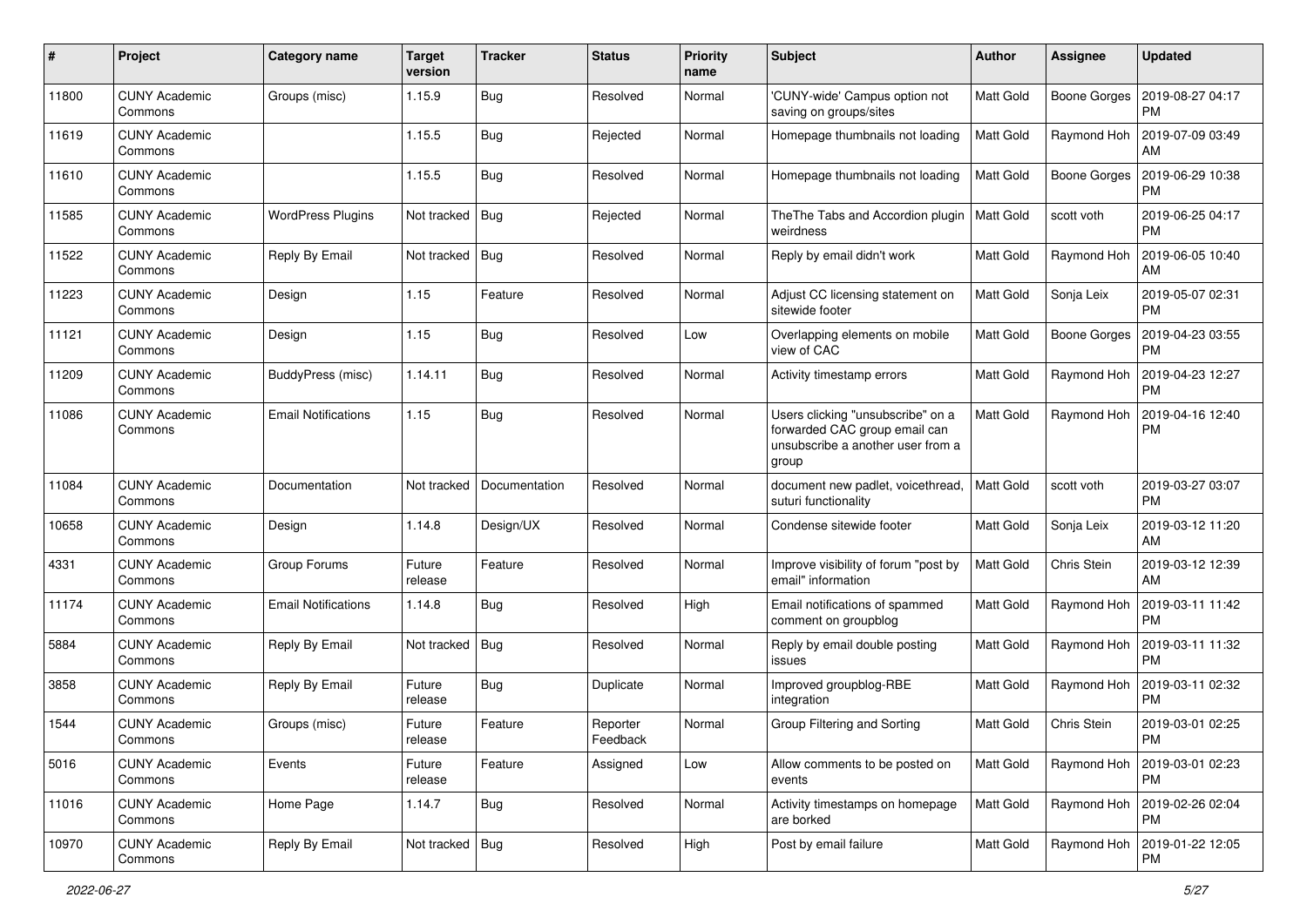| #     | Project                         | <b>Category name</b>        | <b>Target</b><br>version | <b>Tracker</b> | <b>Status</b> | <b>Priority</b><br>name | <b>Subject</b>                                                                                     | <b>Author</b>    | Assignee     | <b>Updated</b>                |
|-------|---------------------------------|-----------------------------|--------------------------|----------------|---------------|-------------------------|----------------------------------------------------------------------------------------------------|------------------|--------------|-------------------------------|
| 10955 | <b>CUNY Academic</b><br>Commons | Home Page                   | 1.14.5                   | Support        | Resolved      | Normal                  | Homepage help link                                                                                 | Matt Gold        | Boone Gorges | 2019-01-22 11:53<br><b>AM</b> |
| 10950 | <b>CUNY Academic</b><br>Commons |                             |                          | Support        | Resolved      | High                    | Create slide for system<br>maintenance                                                             | Matt Gold        | scott voth   | 2019-01-12 10:23<br><b>AM</b> |
| 10859 | <b>CUNY Academic</b><br>Commons | WordPress (misc)            |                          | Support        | Resolved      | Low                     | Prevent trackbacks on previously<br>published pages and posts                                      | Matt Gold        | Boone Gorges | 2018-12-23 07:17<br><b>PM</b> |
| 10854 | <b>CUNY Academic</b><br>Commons | Groups (misc)               | 1.14.3                   | <b>Bug</b>     | Resolved      | Normal                  | Group membership request not<br>appearing on Requests admin tab                                    | Matt Gold        |              | 2018-12-21 04:12<br><b>PM</b> |
| 10789 | <b>CUNY Academic</b><br>Commons | <b>Email Notifications</b>  | 1.14.2                   | Bug            | Resolved      | High                    | Forum Posts not generating email<br>notifications                                                  | Matt Gold        | Boone Gorges | 2018-12-10 07:19<br>PM        |
| 10659 | <b>CUNY Academic</b><br>Commons | Group Forums                | Future<br>release        | Feature        | Assigned      | Normal                  | Post to multiple groups via email                                                                  | Matt Gold        | Raymond Hoh  | 2018-11-15 12:54<br><b>AM</b> |
| 9235  | <b>CUNY Academic</b><br>Commons | Reply By Email              | 1.14                     | Bug            | Resolved      | Normal                  | Better RBE error messaging when<br>duplicate content is detected                                   | <b>Matt Gold</b> | Raymond Hoh  | 2018-11-14 10:35<br>AM        |
| 7112  | <b>CUNY Academic</b><br>Commons | WordPress (misc)            | 1.14                     | Feature        | Resolved      | Normal                  | Add Copyright option/question to<br>users on blog creation wizard                                  | Matt Gold        | Raymond Hoh  | 2018-11-14 10:34<br>AM        |
| 9801  | <b>CUNY Academic</b><br>Commons | Courses                     | 1.14                     | Feature        | Resolved      | Normal                  | Add courses item to main<br>Commons nav                                                            | Matt Gold        | Boone Gorges | 2018-11-13 02:15<br><b>PM</b> |
| 10647 | <b>CUNY Academic</b><br>Commons | Publicity                   |                          | Publicity      | Resolved      | Normal                  | Add JTD to list of Publications on<br>the Commmons                                                 | Matt Gold        | scott voth   | 2018-11-01 01:33<br><b>PM</b> |
| 10356 | <b>CUNY Academic</b><br>Commons | Reply By Email              | 1.13.12                  | <b>Bug</b>     | Resolved      | Normal                  | RBE error                                                                                          | Matt Gold        | Raymond Hoh  | 2018-10-27 04:51<br><b>PM</b> |
| 10229 | <b>CUNY Academic</b><br>Commons | Information<br>Architecture | 1.14                     | Feature        | Resolved      | Normal                  | Remove 1 item from main nav bar<br>when we add courses                                             | Matt Gold        | Chris Stein  | 2018-10-25 02:59<br><b>PM</b> |
| 10597 | <b>CUNY Academic</b><br>Commons | cuny.is                     | Not tracked              | Bug            | Resolved      | Normal                  | cuny is admin unavailable                                                                          | Matt Gold        | Boone Gorges | 2018-10-25 01:44<br><b>PM</b> |
| 502   | <b>CUNY Academic</b><br>Commons | <b>WordPress Themes</b>     | 1.14                     | Feature        | Duplicate     | High                    | <b>Create Site Templates</b>                                                                       | Matt Gold        | Chris Stein  | 2018-10-24 12:34<br><b>PM</b> |
| 9028  | <b>CUNY Academic</b><br>Commons | Onboarding                  | Future<br>release        | Feature        | Assigned      | Normal                  | suggest groups to new members<br>during the registration process                                   | Matt Gold        | Chris Stein  | 2018-10-24 12:34<br><b>PM</b> |
| 10553 | <b>CUNY Academic</b><br>Commons | Group Files                 | 1.13.12                  | <b>Bug</b>     | Resolved      | Normal                  | File category view persists after<br>clicking away                                                 | Matt Gold        | Boone Gorges | 2018-10-23 11:47<br>AM        |
| 10563 | <b>CUNY Academic</b><br>Commons |                             | 1.13.12                  | <b>Bug</b>     | Resolved      | Urgent                  | cllicking on links from site menu<br>leads to 500 error                                            | Matt Gold        | Boone Gorges | 2018-10-23 10:48<br>AM        |
| 10538 | <b>CUNY Academic</b><br>Commons |                             |                          | Bug            | Resolved      | Normal                  | "This Site Can't be Reached"                                                                       | Matt Gold        | Boone Gorges | 2018-10-16 09:39<br>РM        |
| 10410 | <b>CUNY Academic</b><br>Commons | Group Invitations           | 1.13.11                  | Bug            | Resolved      | Normal                  | Navigating to another user's<br>'invites' page leads to portfolio<br>page without redirect message | Matt Gold        | Raymond Hoh  | 2018-10-09 10:43<br>AM        |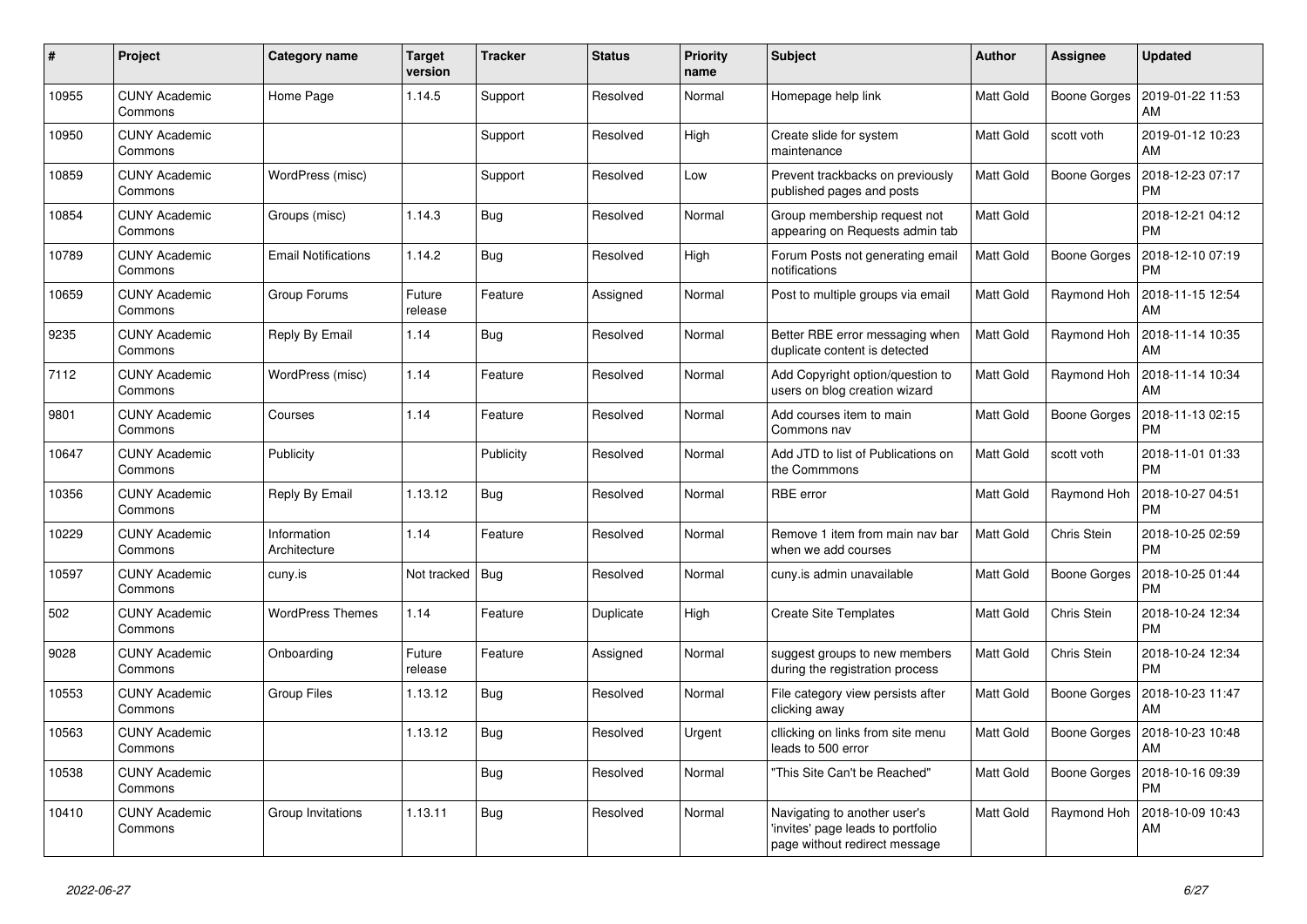| #     | Project                         | <b>Category name</b>       | <b>Target</b><br>version | <b>Tracker</b> | <b>Status</b>        | <b>Priority</b><br>name | <b>Subject</b>                                                                     | <b>Author</b> | Assignee            | Updated                       |
|-------|---------------------------------|----------------------------|--------------------------|----------------|----------------------|-------------------------|------------------------------------------------------------------------------------|---------------|---------------------|-------------------------------|
| 10381 | <b>CUNY Academic</b><br>Commons | <b>Email Notifications</b> | 1.13.11                  | <b>Bug</b>     | Resolved             | Normal                  | Group Blog Comment notification<br>doesn't include username                        | Matt Gold     | Raymond Hoh         | 2018-10-09 10:36<br>AM        |
| 10144 | <b>CUNY Academic</b><br>Commons | Group Forums               | 1.13.10                  | <b>Bug</b>     | Resolved             | Normal                  | Subscription set to "no email"                                                     | Matt Gold     | Raymond Hoh         | 2018-09-25 10:26<br>AM        |
| 10360 | <b>CUNY Academic</b><br>Commons | Groups (misc)              |                          | Support        | Resolved             | Normal                  | Pruning groups                                                                     | Matt Gold     | Boone Gorges        | 2018-09-20 02:57<br>PM        |
| 10357 | <b>CUNY Academic</b><br>Commons | Onboarding                 |                          | <b>Bug</b>     | Rejected             | Normal                  | Invitation snafu                                                                   | Matt Gold     | Boone Gorges        | 2018-09-20 02:14<br><b>PM</b> |
| 2650  | <b>CUNY Academic</b><br>Commons | commonsinabox.org          | Not tracked              | Design/UX      | Resolved             | Normal                  | Redo CBOX homepage                                                                 | Matt Gold     | scott voth          | 2018-09-12 02:08<br><b>PM</b> |
| 6584  | <b>CUNY Academic</b><br>Commons | cuny.is                    | Not tracked              | Feature        | Resolved             | Normal                  | Create form for requesting cuny.is<br>links                                        | Matt Gold     | scott voth          | 2018-09-12 02:07<br><b>PM</b> |
| 9947  | <b>CUNY Academic</b><br>Commons | <b>WordPress Plugins</b>   | Future<br>release        | Feature        | Reporter<br>Feedback | Normal                  | Install H5P quiz plugin                                                            | Matt Gold     | Boone Gorges        | 2018-09-11 11:01<br>AM        |
| 9894  | <b>CUNY Academic</b><br>Commons | Onboarding                 |                          | Bug            | Rejected             | Normal                  | Super Admin can't add user to site                                                 | Matt Gold     | Boone Gorges        | 2018-09-11 09:57<br>AM        |
| 9979  | <b>CUNY Academic</b><br>Commons | Email Notifications        | Not tracked              | Bug            | Reporter<br>Feedback | Normal                  | Reports of slow email activation<br>emails                                         | Matt Gold     | Boone Gorges        | 2018-08-29 09:40<br>PM        |
| 10210 | <b>CUNY Academic</b><br>Commons | Onboarding                 | 1.13.8                   | Bug            | Resolved             | Normal                  | Spacing wonky on invite screen                                                     | Matt Gold     | Boone Gorges        | 2018-08-29 05:39<br>PM        |
| 10209 | <b>CUNY Academic</b><br>Commons | BuddyPress (misc)          | 1.13.8                   | <b>Bug</b>     | Resolved             | Normal                  | Additional login prompt                                                            | Matt Gold     | Raymond Hoh         | 2018-08-29 03:23<br>РM        |
| 10228 | <b>CUNY Academic</b><br>Commons | <b>WordPress Plugins</b>   | Not tracked              | Bug            | Rejected             | Normal                  | NS Cloner network activated                                                        | Matt Gold     | Boone Gorges        | 2018-08-27 09:27<br>AM        |
| 10164 | <b>CUNY Academic</b><br>Commons | Group Forums               | 1.13.8                   | <b>Bug</b>     | Resolved             | Normal                  | A few oddities related to a<br>cross-posted forum post                             | Matt Gold     | Boone Gorges        | 2018-08-17 10:12<br>AM        |
| 10040 | <b>CUNY Academic</b><br>Commons | WordPress (misc)           | Not tracked              | Bug            | Reporter<br>Feedback | Normal                  | User doesn't see full list of themes                                               | Matt Gold     | Boone Gorges        | 2018-07-25 10:12<br>AM        |
| 9977  | <b>CUNY Academic</b><br>Commons | <b>WordPress Plugins</b>   | 1.13.5                   | Bug            | Rejected             | High                    | ACERT website down                                                                 | Matt Gold     | <b>Boone Gorges</b> | 2018-07-03 02:09<br><b>PM</b> |
| 9941  | <b>CUNY Academic</b><br>Commons | Wiki                       | Not tracked              | Support        | Assigned             | Normal                  | Wiki functionality                                                                 | Matt Gold     | Boone Gorges        | 2018-06-26 10:57<br>AM        |
| 9875  | <b>CUNY Academic</b><br>Commons | Messages                   | 1.13.3                   | <b>Bug</b>     | Resolved             | Low                     | Can't mark message as read                                                         | Matt Gold     | Boone Gorges        | 2018-06-01 07:54<br><b>PM</b> |
| 9876  | <b>CUNY Academic</b><br>Commons | Messages                   | 1.13.3                   | Bug            | Resolved             | Normal                  | System erroneously indicates<br>super-admin is part of private<br>message exchange | Matt Gold     | <b>Boone Gorges</b> | 2018-06-01 07:36<br>PM        |
| 9814  | <b>CUNY Academic</b><br>Commons | Groups (misc)              | Not tracked              | Bug            | Resolved             | Normal                  | Group email settings "No Email"<br>issue                                           | Matt Gold     | Raymond Hoh         | 2018-05-22 11:45<br>AM        |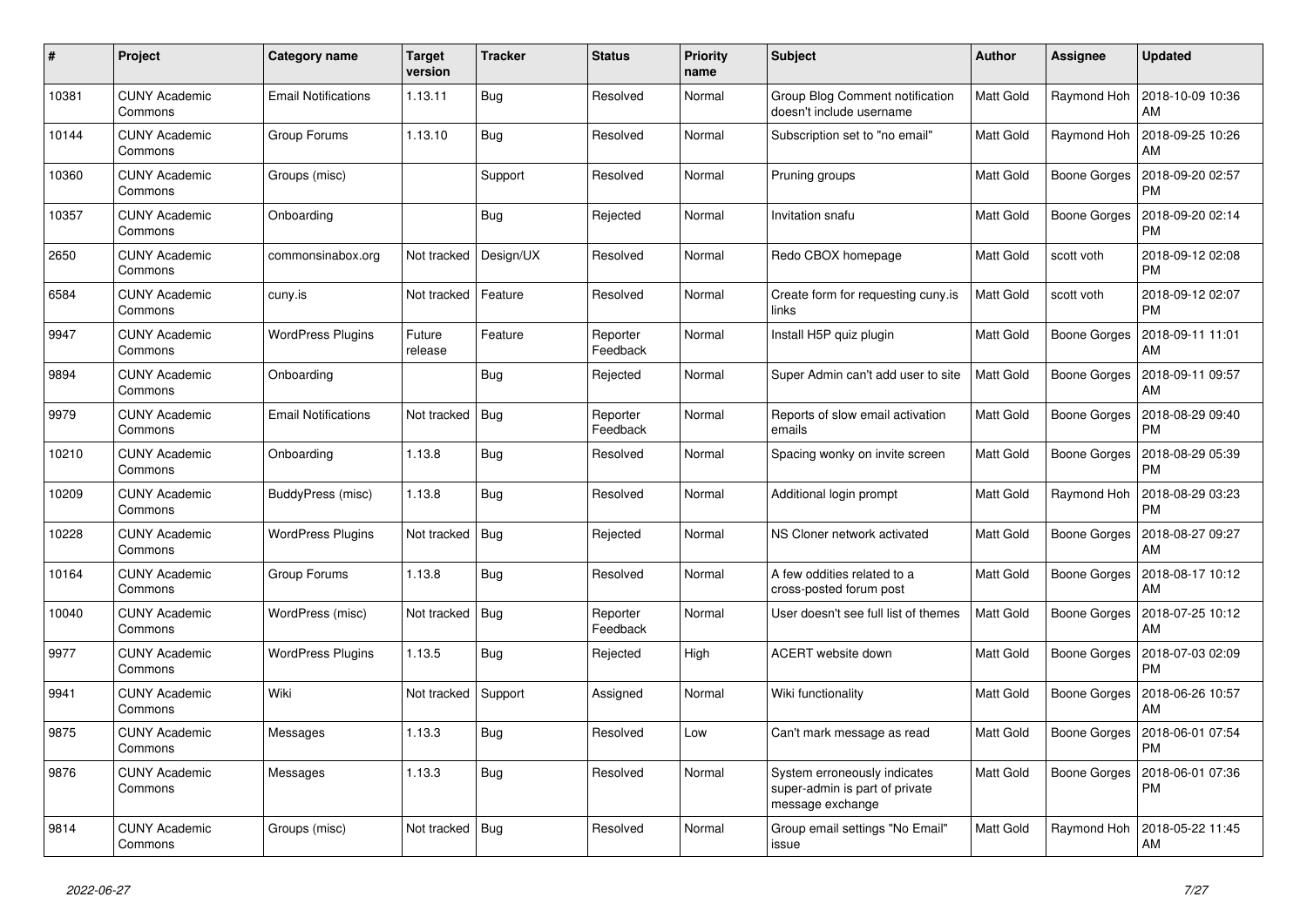| #    | Project                         | <b>Category name</b>    | <b>Target</b><br>version | <b>Tracker</b> | <b>Status</b> | <b>Priority</b><br>name | Subject                                                                            | <b>Author</b>    | <b>Assignee</b>     | <b>Updated</b>                |
|------|---------------------------------|-------------------------|--------------------------|----------------|---------------|-------------------------|------------------------------------------------------------------------------------|------------------|---------------------|-------------------------------|
| 9749 | <b>CUNY Academic</b><br>Commons | Onboarding              | 1.13.2                   | Bug            | Resolved      | Normal                  | New invitation message mentions<br>username as opposed to First/Last<br>Name       | <b>Matt Gold</b> | <b>Boone Gorges</b> | 2018-05-22 10:49<br>AM        |
| 9782 | <b>CUNY Academic</b><br>Commons | Groups (misc)           | 1.13.2                   | <b>Bug</b>     | Resolved      | Normal                  | Site loads/skips last step of group<br>creation                                    | Matt Gold        | Boone Gorges        | 2018-05-22 10:45<br>AM        |
| 9492 | <b>CUNY Academic</b><br>Commons | WordPress (misc)        | Not tracked              | Support        | Resolved      | Normal                  | Importing Wikispaces Articles to<br>Blogs in Academic Commons                      | Matt Gold        | Raymond Hoh         | 2018-05-21 03:58<br><b>PM</b> |
| 9748 | <b>CUNY Academic</b><br>Commons | Onboarding              | Not tracked              | Support        | Resolved      | Normal                  | Non-CUNY codes and the new<br>invitation system                                    | Matt Gold        | Boone Gorges        | 2018-05-14 12:54<br><b>PM</b> |
| 8929 | <b>CUNY Academic</b><br>Commons | Groups (misc)           | 1.13                     | Feature        | Resolved      | Normal                  | Editing group forum email address                                                  | <b>Matt Gold</b> | Raymond Hoh         | 2018-05-07 12:44<br><b>PM</b> |
| 8225 | <b>CUNY Academic</b><br>Commons | Group Blogs             | 1.13                     | Bug            | Resolved      | Normal                  | replies to a blog post activity item                                               | <b>Matt Gold</b> | Raymond Hoh         | 2018-05-07 12:32<br><b>PM</b> |
| 9010 | <b>CUNY Academic</b><br>Commons | Groups (misc)           | 1.13                     | Feature        | Resolved      | Normal                  | Add group email address in<br>prominent way to Group homepage                      | Matt Gold        | <b>Erik Trainer</b> | 2018-05-07 12:32<br><b>PM</b> |
| 8899 | <b>CUNY Academic</b><br>Commons | Accessibility           | 1.13                     | Feature        | Resolved      | Normal                  | <b>Accessibility Fixes</b>                                                         | Matt Gold        | <b>Boone Gorges</b> | 2018-04-23 10:55<br>AM        |
| 3768 | <b>CUNY Academic</b><br>Commons | <b>Public Portfolio</b> | Future<br>release        | Feature        | Assigned      | Normal                  | Institutions/Past positions on public<br>portfolios                                | Matt Gold        | <b>Boone Gorges</b> | 2018-04-23 10:44<br>AM        |
| 9622 | <b>CUNY Academic</b><br>Commons | WordPress (misc)        | 1.12.13                  | Feature        | Resolved      | Normal                  | Redirect site URL                                                                  | <b>Matt Gold</b> | Boone Gorges        | 2018-04-19 11:45<br>AM        |
| 9191 | <b>CUNY Academic</b><br>Commons | Reply By Email          | Future<br>release        | <b>Bug</b>     | Rejected      | Normal                  | multiple RBE messages                                                              | Matt Gold        | Raymond Hoh         | 2018-04-13 05:08<br><b>PM</b> |
| 9051 | <b>CUNY Academic</b><br>Commons | Groups (misc)           | 1.13                     | Bug            | Duplicate     | Normal                  | Difficult to know how to change<br>group email address                             | Matt Gold        | Raymond Hoh         | 2018-04-13 05:01<br><b>PM</b> |
| 9466 | <b>CUNY Academic</b><br>Commons | Reply By Email          | 1.12.11                  | <b>Bug</b>     | Resolved      | Normal                  | email post notification does not<br>post notice of attachment                      | Matt Gold        | Raymond Hoh         | 2018-03-27 12:48<br><b>PM</b> |
| 9148 | <b>CUNY Academic</b><br>Commons | Layout                  | 1.12.11                  | Bug            | Resolved      | Normal                  | CAC on Microsoft Edge                                                              | Matt Gold        | <b>Matt Gold</b>    | 2018-03-27 11:34<br>AM        |
| 9489 | <b>CUNY Academic</b><br>Commons | Spam/Spam<br>Prevention | 1.12.11                  | Bug            | Resolved      | Normal                  | Email spam possibly related to<br>CAC form                                         | Matt Gold        | Raymond Hoh         | 2018-03-26 05:28<br><b>PM</b> |
| 8935 | <b>CUNY Academic</b><br>Commons | <b>Public Portfolio</b> | 1.13                     | Feature        | Resolved      | Normal                  | Create a better-looking null state<br>for Portfolios without About You<br>sections | Matt Gold        | <b>Boone Gorges</b> | 2018-03-23 04:37<br><b>PM</b> |
| 9421 | <b>CUNY Academic</b><br>Commons | Reply By Email          |                          | <b>Bug</b>     | Rejected      | Normal                  | RBE posting error                                                                  | Matt Gold        | Raymond Hoh         | 2018-03-19 03:00<br><b>PM</b> |
| 9319 | <b>CUNY Academic</b><br>Commons | Group Blogs             |                          | <b>Bug</b>     | Duplicate     | Normal                  | Question about group/site<br>connections                                           | Matt Gold        | Boone Gorges        | 2018-02-28 01:45<br><b>PM</b> |
| 8991 | <b>CUNY Academic</b><br>Commons | Reply By Email          | Not tracked   Bug        |                | Hold          | Normal                  | RBE duplicate email message<br>issue                                               | Matt Gold        | Raymond Hoh         | 2018-02-18 08:53<br><b>PM</b> |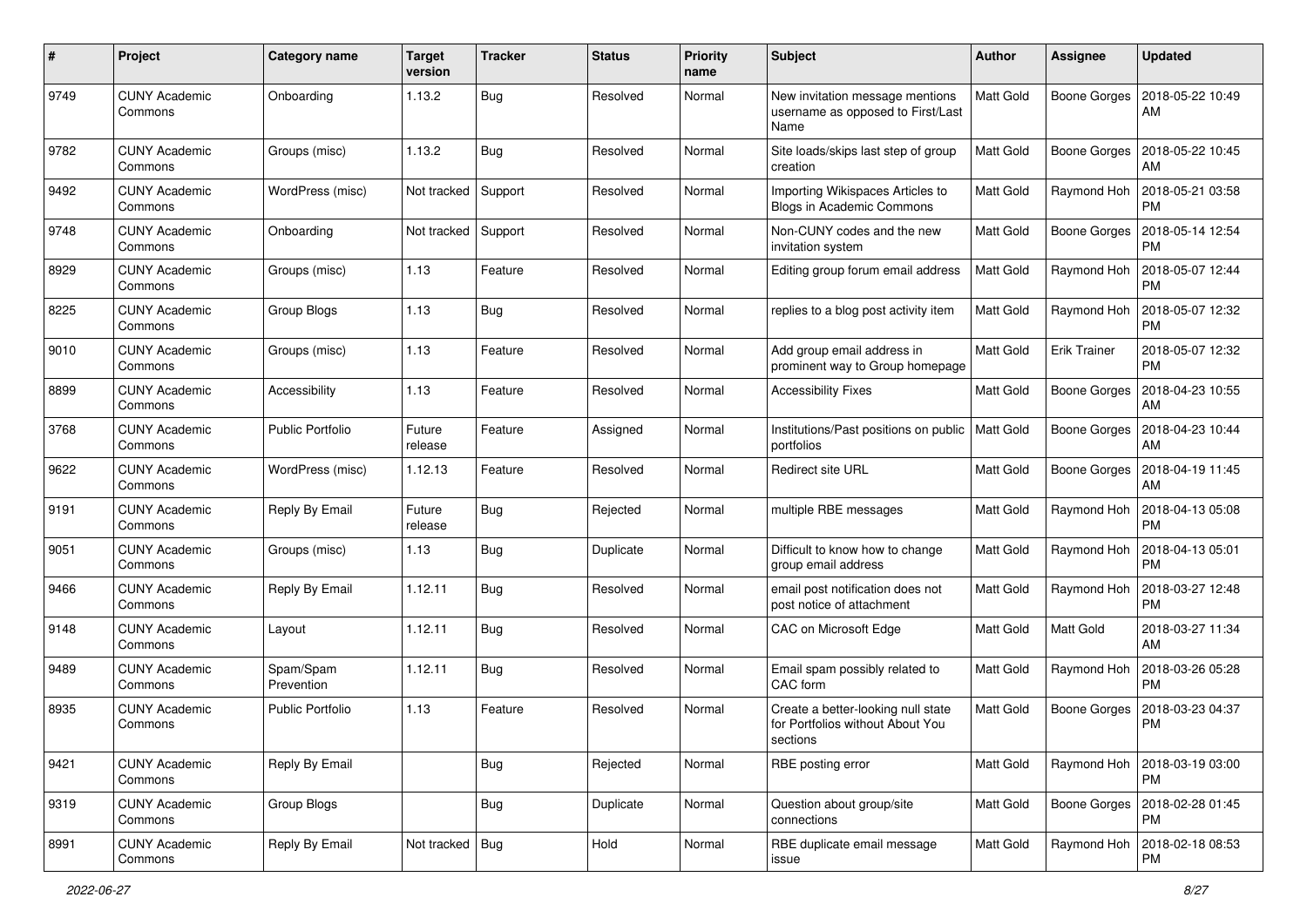| #    | Project                         | <b>Category name</b>       | <b>Target</b><br>version | <b>Tracker</b> | <b>Status</b> | <b>Priority</b><br>name | <b>Subject</b>                                                    | Author    | <b>Assignee</b>     | <b>Updated</b>                |
|------|---------------------------------|----------------------------|--------------------------|----------------|---------------|-------------------------|-------------------------------------------------------------------|-----------|---------------------|-------------------------------|
| 9115 | <b>CUNY Academic</b><br>Commons |                            | Not tracked              | Support        | Resolved      | Normal                  | question about invite by email                                    | Matt Gold | Matt Gold           | 2018-02-13 11:14<br>AM        |
| 9124 | <b>CUNY Academic</b><br>Commons | Reply By Email             | 1.12.8                   | Bug            | Resolved      | Normal                  | Old RBE new topic email address<br>appears on post editing screen | Matt Gold | Raymond Hoh         | 2018-02-13 10:49<br>AM        |
| 9132 | <b>CUNY Academic</b><br>Commons | My Commons                 | 1.12.8                   | Bug            | Resolved      | Normal                  | empty activity items on My<br>Commons                             | Matt Gold | Raymond Hoh         | 2018-02-13 10:49<br>AM        |
| 9149 | <b>CUNY Academic</b><br>Commons | <b>BuddyPress Docs</b>     | 1.12.8                   | Bug            | Resolved      | Normal                  | Doc listing layout issue                                          | Matt Gold | Boone Gorges        | 2018-02-13 10:36<br>AM        |
| 9127 | <b>CUNY Academic</b><br>Commons | <b>WordPress Plugins</b>   |                          | Documentation  | Resolved      | Normal                  | update taxonomy of plugins                                        | Matt Gold | scott voth          | 2018-02-12 12:03<br><b>PM</b> |
| 9144 | <b>CUNY Academic</b><br>Commons | <b>WordPress Themes</b>    | Not tracked              | Support        | Resolved      | Normal                  | CSS question                                                      | Matt Gold | Boone Gorges        | 2018-01-30 10:23<br><b>PM</b> |
| 9114 | <b>CUNY Academic</b><br>Commons | Home Page                  | 1.12.8                   | Bug            | Resolved      | Normal                  | group with long name messes up<br>homepage layout                 | Matt Gold | <b>Boone Gorges</b> | 2018-01-24 05:17<br><b>PM</b> |
| 9112 | <b>CUNY Academic</b><br>Commons |                            | Not tracked              | <b>Bug</b>     | Resolved      | High                    | GCDI site down                                                    | Matt Gold | Boone Gorges        | 2018-01-23 10:18<br><b>PM</b> |
| 9107 | <b>CUNY Academic</b><br>Commons | Non-CUNY sign up<br>codes  | 1.12.7                   | Bug            | Resolved      | Normal                  | Can't add group to non-CUNY<br>sign-up code                       | Matt Gold | Boone Gorges        | 2018-01-23 04:15<br><b>PM</b> |
| 9085 | <b>CUNY Academic</b><br>Commons | <b>Email Notifications</b> | 1.12.7                   | Bug            | Resolved      | Normal                  | Email notification for group doc<br>creation                      | Matt Gold | Raymond Hoh         | 2018-01-23 11:11<br>AM        |
| 9105 | <b>CUNY Academic</b><br>Commons | <b>BuddyPress Docs</b>     | 1.12.7                   | Bug            | Resolved      | Urgent                  | BP doc titles/dates messed up                                     | Matt Gold | Boone Gorges        | 2018-01-23 11:00<br>AM        |
| 9095 | <b>CUNY Academic</b><br>Commons | <b>Email Notifications</b> |                          | <b>Bug</b>     | Rejected      | Normal                  | Email notifications of events may<br>not be going out             | Matt Gold | Raymond Hoh         | 2018-01-19 04:58<br><b>PM</b> |
| 9015 | <b>CUNY Academic</b><br>Commons | Groups (misc)              | Not tracked              | Outreach       | Assigned      | Normal                  | Email group admins the email<br>addresses of their groups         | Matt Gold | Matt Gold           | 2018-01-02 09:54<br>AM        |
| 8943 | <b>CUNY Academic</b><br>Commons | Reply By Email             | 1.12.6                   | Bug            | Resolved      | Normal                  | RBE email attachment not posted<br>from new topic email address   | Matt Gold | Raymond Hoh         | 2017-12-28 03:49<br><b>PM</b> |
| 8976 | <b>CUNY Academic</b><br>Commons | Reply By Email             | Not tracked              | Feature        | Assigned      | Normal                  | Package RBE new topics posting?                                   | Matt Gold | Raymond Hoh         | 2017-12-04 02:34<br><b>PM</b> |
| 8945 | <b>CUNY Academic</b><br>Commons | <b>BuddyPress Docs</b>     | Not tracked              | Support        | Duplicate     | Normal                  | Spam report                                                       | Matt Gold | Boone Gorges        | 2017-11-28 01:39<br><b>PM</b> |
| 8793 | <b>CUNY Academic</b><br>Commons | Help/Codex                 | 1.12.3                   | Bug            | Resolved      | Normal                  | Bold email address on help page                                   | Matt Gold | Paige Dupont        | 2017-11-28 11:21<br>AM        |
| 8898 | <b>CUNY Academic</b><br>Commons | Social Paper               | Not tracked              | Feature        | Assigned      | Normal                  | Usage data on docs and social<br>paper                            | Matt Gold | Matt Gold           | 2017-11-16 11:32<br>AM        |
| 3555 | CUNY Academic<br>Commons        | Publicity                  | Not tracked              | Bug            | Resolved      | High                    | Mailchimp email display issue                                     | Matt Gold | <b>Matt Gold</b>    | 2017-11-15 05:47<br>PM        |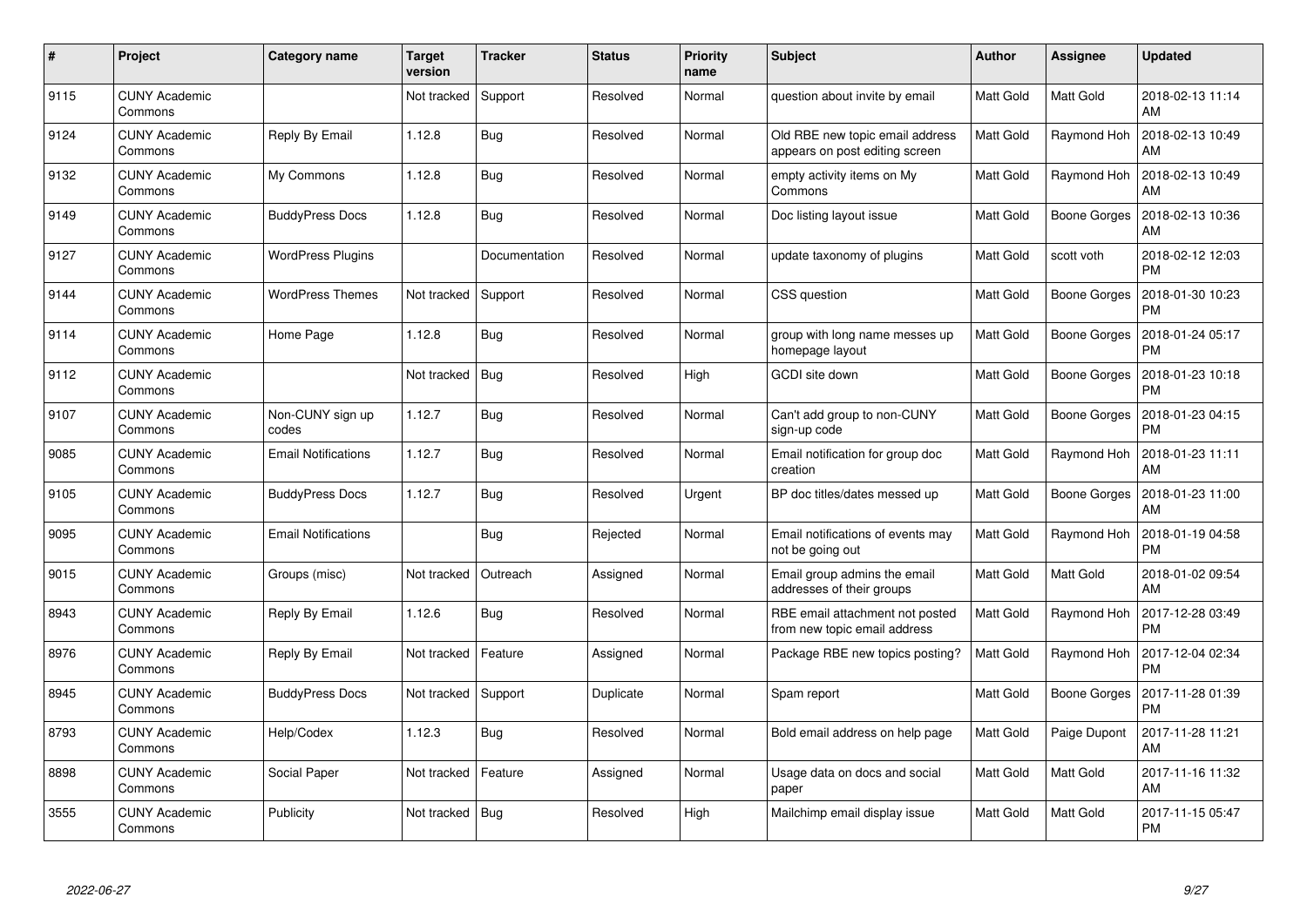| #    | Project                         | Category name              | <b>Target</b><br>version | <b>Tracker</b> | <b>Status</b> | <b>Priority</b><br>name | <b>Subject</b>                                                                        | <b>Author</b>    | <b>Assignee</b>      | <b>Updated</b>                |
|------|---------------------------------|----------------------------|--------------------------|----------------|---------------|-------------------------|---------------------------------------------------------------------------------------|------------------|----------------------|-------------------------------|
| 3785 | <b>CUNY Academic</b><br>Commons | Registration               | Not tracked              | Bug            | Resolved      | Normal                  | New CUNY email addresses                                                              | <b>Matt Gold</b> | Marilyn Weber        | 2017-11-15 05:47<br>PM        |
| 2272 | CUNY Academic<br>Commons        | commonsinabox.org          | Not tracked              | Feature        | Rejected      | Normal                  | Edit inline help on<br>commonsinabox.org                                              | <b>Matt Gold</b> | Chris Stein          | 2017-11-15 05:26<br><b>PM</b> |
| 2285 | <b>CUNY Academic</b><br>Commons | commonsinabox.org          | Not tracked              | Feature        | Rejected      | Normal                  | Feature Community/Group Forums<br>on commonsinabox.org<br>homepage?                   | <b>Matt Gold</b> | Chris Stein          | 2017-11-15 05:24<br><b>PM</b> |
| 6456 | <b>CUNY Academic</b><br>Commons | Documentation              | Not tracked              | Documentation  | Resolved      | Normal                  | Update Dev Blog Free Software<br><b>Contributions Page</b>                            | Matt Gold        | Boone Gorges         | 2017-11-15 05:09<br>PM        |
| 1200 | <b>CUNY Academic</b><br>Commons | WordPress (misc)           | Not tracked              | Feature        | Rejected      | Normal                  | Create Changelog for the<br>Commons                                                   | <b>Matt Gold</b> | Boone Gorges         | 2017-11-15 05:06<br>PM        |
| 6467 | <b>CUNY Academic</b><br>Commons | BuddyPress (misc)          | Not tracked Support      |                | Resolved      | Normal                  | Question about what happens<br>when people leave/are removed<br>from groups           | Matt Gold        | Boone Gorges         | 2017-11-15 01:24<br>PM        |
| 8837 | CUNY Academic<br>Commons        |                            | Not tracked              | Feature        | Assigned      | Normal                  | Create a form to request info from<br>people requesting premium themes<br>and plugins | <b>Matt Gold</b> | Marilyn Weber        | 2017-11-14 03:35<br>PM        |
| 8902 | <b>CUNY Academic</b><br>Commons | Design                     | Not tracked              | Feature        | Assigned      | Normal                  | Report back on research on<br><b>BuddyPress themes</b>                                | <b>Matt Gold</b> | <b>Michael Smith</b> | 2017-11-10 12:31<br><b>PM</b> |
| 8386 | <b>CUNY Academic</b><br>Commons | Reply By Email             | 1.12                     | Bug            | Resolved      | Normal                  | Post by email did not include<br>attachment                                           | Matt Gold        | Raymond Hoh          | 2017-10-30 10:03<br>AM        |
| 8659 | <b>CUNY Academic</b><br>Commons | Help/Codex                 | 1.11.16                  | Bug            | Resolved      | Normal                  | Help email us link not working                                                        | <b>Matt Gold</b> | Raymond Hoh          | 2017-10-11 03:51<br>PM        |
| 8239 | <b>CUNY Academic</b><br>Commons |                            |                          | Bug            | Duplicate     | Normal                  | Help page should have an email<br>address on it                                       | <b>Matt Gold</b> | Paige Dupont         | 2017-10-11 11:28<br>AM        |
| 8692 | <b>CUNY Academic</b><br>Commons | <b>Email Notifications</b> | 1.11.15                  | Bug            | Resolved      | Normal                  | HTML not rendering in email<br>notifications                                          | Matt Gold        | Raymond Hoh          | 2017-10-11 11:08<br>AM        |
| 8670 | <b>CUNY Academic</b><br>Commons | <b>Email Notifications</b> | 1.11.15                  | Feature        | Resolved      | Normal                  | Group Forum Notifications                                                             | Matt Gold        | Raymond Hoh          | 2017-10-03 02:38<br>PM        |
| 8756 | <b>CUNY Academic</b><br>Commons | Group Blogs                | Future<br>release        | Feature        | Hold          | Normal                  | Connect multiple blogs to one<br>group?                                               | Matt Gold        | <b>Boone Gorges</b>  | 2017-09-30 10:42<br>AM        |
| 8676 | <b>CUNY Academic</b><br>Commons | <b>Group Files</b>         | 1.12                     | Feature        | Resolved      | Normal                  | Share file description when a file is<br>uploaded in Email Notification               | <b>Matt Gold</b> | Paige Dupont         | 2017-09-28 03:58<br><b>PM</b> |
| 8702 | <b>CUNY Academic</b><br>Commons | Homepage Slides            | 1.11.13                  | Bug            | Resolved      | Normal                  | Homepage slider doesn't offer<br>option to move through slides                        | Matt Gold        | Boone Gorges         | 2017-09-14 11:37<br>PM        |
| 8660 | <b>CUNY Academic</b><br>Commons | <b>WordPress Themes</b>    | 1.11.12                  | Bug            | Resolved      | Normal                  | Search within theme directory<br>issue                                                | Matt Gold        | Boone Gorges         | 2017-09-05 11:48<br>AM        |
| 8625 | CUNY Academic<br>Commons        | Group Blogs                | 1.11.11                  | Support        | Resolved      | Normal                  | Group / Blog user role syncing not<br>working                                         | <b>Matt Gold</b> | Boone Gorges         | 2017-08-30 04:07<br>PM        |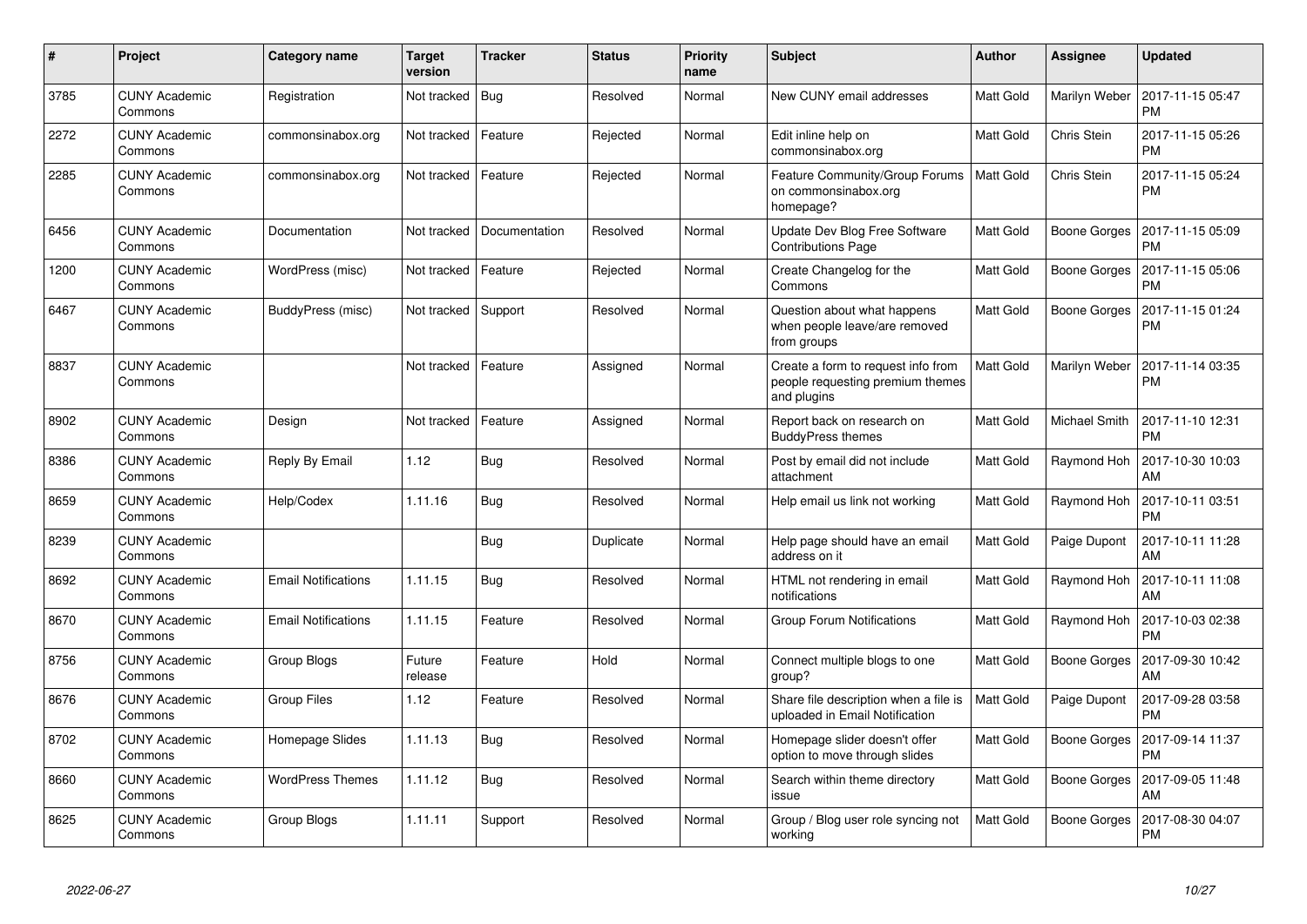| $\pmb{\#}$ | Project                         | <b>Category name</b>     | <b>Target</b><br>version | <b>Tracker</b> | <b>Status</b> | <b>Priority</b><br>name | Subject                                                                         | Author    | Assignee            | <b>Updated</b>                        |
|------------|---------------------------------|--------------------------|--------------------------|----------------|---------------|-------------------------|---------------------------------------------------------------------------------|-----------|---------------------|---------------------------------------|
| 8025       | <b>CUNY Academic</b><br>Commons | Group Forums             | 1.11.11                  | <b>Bug</b>     | Resolved      | Normal                  | HTML markup in group forum<br>notification                                      | Matt Gold | Daniel Jones        | 2017-08-25 11:38<br>AM                |
| 8510       | <b>CUNY Academic</b><br>Commons | <b>Public Portfolio</b>  | 1.11.10                  | Bug            | Resolved      | Normal                  | Social media icons crowded on<br>mobile view of Portfolio                       | Matt Gold | Boone Gorges        | 2017-08-22 05:31<br><b>PM</b>         |
| 8183       | <b>CUNY Academic</b><br>Commons | Group Blogs              | 1.11.2                   | Bug            | Resolved      | Normal                  | Edit of Post creates notification<br>emails                                     | Matt Gold | <b>Boone Gorges</b> | 2017-08-15 05:14<br><b>PM</b>         |
| 8463       | <b>CUNY Academic</b><br>Commons | <b>Public Portfolio</b>  | 1.11.9                   | Bug            | Resolved      | Normal                  | Continued issues with portfolio<br>view on mobile device                        | Matt Gold | Daniel Jones        | 2017-08-13 07:44<br><b>PM</b>         |
| 8460       | <b>CUNY Academic</b><br>Commons | <b>Public Portfolio</b>  | 1.11.9                   | Feature        | Resolved      | Normal                  | ORCID should be a social<br>networking field                                    | Matt Gold | Boone Gorges        | 2017-08-13 06:40<br><b>PM</b>         |
| 5961       | <b>CUNY Academic</b><br>Commons | <b>WordPress Plugins</b> | 1.9.26                   | Bug            | Resolved      | Normal                  | Multisite Clone duplicator plugin                                               | Matt Gold | Boone Gorges        | 2017-07-18 02:56<br><b>PM</b>         |
| 8290       | <b>CUNY Academic</b><br>Commons | <b>Public Portfolio</b>  | 1.11.6                   | Design/UX      | Resolved      | Normal                  | Problems with Commons profile on<br>mobile view                                 | Matt Gold | Daniel Jones        | 2017-07-10 03:07<br><b>PM</b>         |
| 8380       | <b>CUNY Academic</b><br>Commons | commonsinabox.org        | Not tracked              | Support        | Resolved      | Normal                  | Commons In a Box login issue                                                    | Matt Gold | Raymond Hoh         | 2017-06-29 03:44<br><b>PM</b>         |
| 6683       | <b>CUNY Academic</b><br>Commons | Groups (misc)            | 1.11.2                   | Feature        | Resolved      | Normal                  | Update social network connection<br>options during group creation               | Matt Gold | Daniel Jones        | 2017-06-01 11:39<br><b>PM</b>         |
| 8204       | <b>CUNY Academic</b><br>Commons | commonsinabox.org        | Not tracked              | Support        | Resolved      | Normal                  | How to create a group on<br>commonsinabox.org                                   | Matt Gold | <b>Boone Gorges</b> | 2017-05-26 02:50<br><b>PM</b>         |
| 8161       | <b>CUNY Academic</b><br>Commons |                          |                          | Bug            | Rejected      | Normal                  | Contact form info sent to Commons   Matt Gold<br>email                          |           | <b>Boone Gorges</b> | 2017-05-21 10:52<br><b>PM</b>         |
| 2880       | <b>CUNY Academic</b><br>Commons | BuddyPress (misc)        | 1.11                     | Feature        | Resolved      | Normal                  | RBE Group Post New Topic<br><b>Shortlink Addresses</b>                          | Matt Gold | Raymond Hoh         | 2017-05-18 01:04<br><b>PM</b>         |
| 588        | <b>CUNY Academic</b><br>Commons | Group Forums             | 1.11                     | Feature        | Resolved      | Low                     | Quote feature on forums                                                         | Matt Gold | Raymond Hoh         | 2017-05-18 12:49<br><b>PM</b>         |
| 8121       | <b>CUNY Academic</b><br>Commons | Group Forums             |                          | Bug            | Rejected      | Normal                  | Forum reply oddities --<br>RBE/Hidden replies                                   | Matt Gold | Raymond Hoh         | 2017-05-10 01:39<br><b>PM</b>         |
| 8023       | <b>CUNY Academic</b><br>Commons | Reply By Email           | 1.10.18                  | Bug            | Resolved      | High                    | Reply to CAC Message gets<br>posted to forum                                    | Matt Gold | Raymond Hoh         | 2017-04-25 02:35<br>PM                |
| 3175       | <b>CUNY Academic</b><br>Commons | Group Forums             | 1.11                     | Feature        | Resolved      | Normal                  | Replace Announcements with a<br>force-email option on new forum<br>posts        | Matt Gold | Daniel Jones        | 2017-04-24 02:54<br>PM                |
| 7908       | <b>CUNY Academic</b><br>Commons | WordPress (misc)         | Not tracked   Bug        |                | Resolved      | Low                     | Top nav inconsistent height issue                                               | Matt Gold |                     | Boone Gorges   2017-04-04 09:45<br>PM |
| 7907       | <b>CUNY Academic</b><br>Commons | WordPress (misc)         |                          | <b>Bug</b>     | Resolved      | High                    | Site header image shows up for<br>logged in user but not for logged<br>out user | Matt Gold | Boone Gorges        | 2017-04-04 03:16<br><b>PM</b>         |
| 7906       | <b>CUNY Academic</b><br>Commons | Reply By Email           |                          | <b>Bug</b>     | Rejected      | Normal                  | RBE Did not post                                                                | Matt Gold | Raymond Hoh         | 2017-04-04 01:10<br>PM                |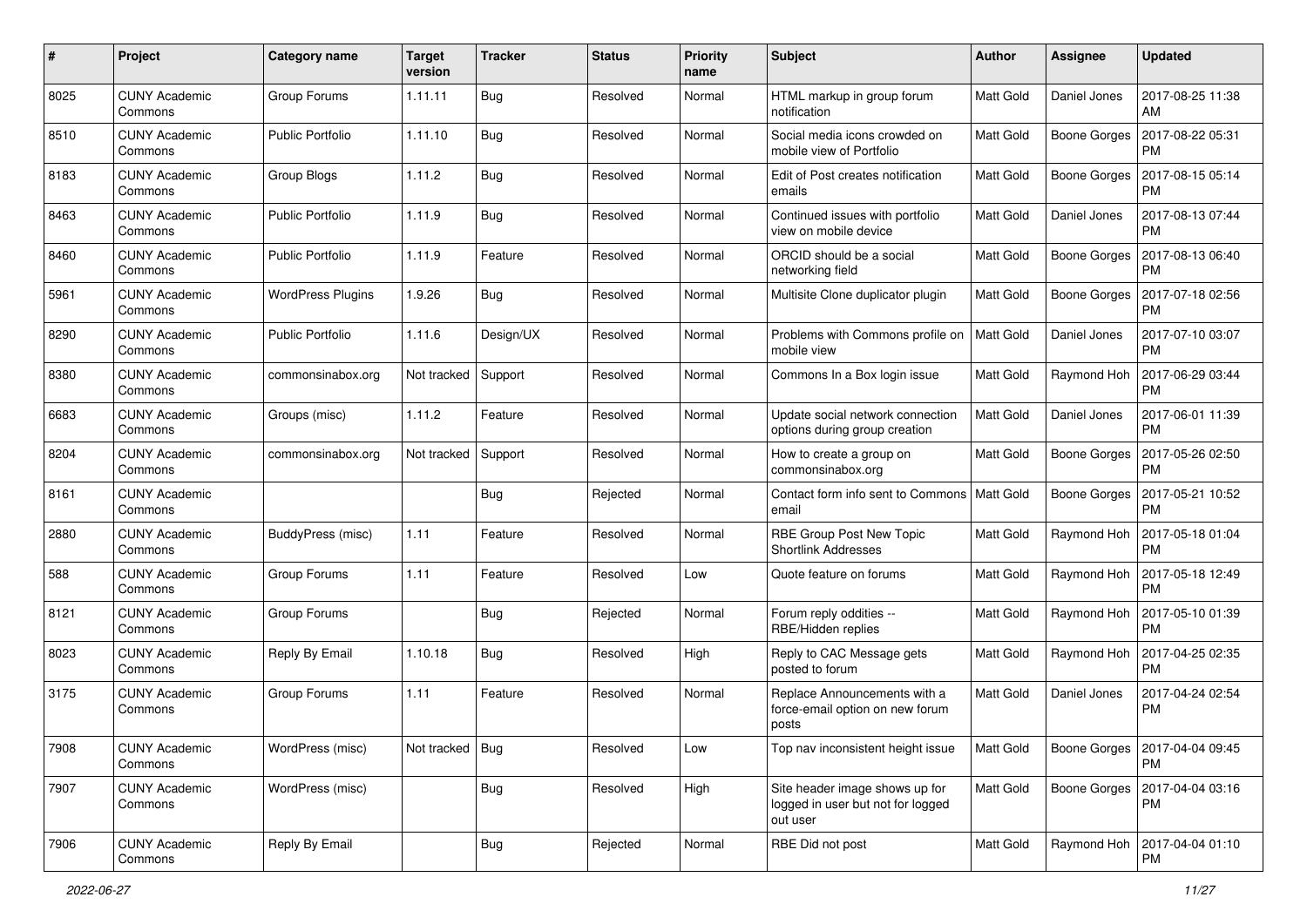| #    | Project                         | <b>Category name</b>       | <b>Target</b><br>version | <b>Tracker</b> | <b>Status</b> | <b>Priority</b><br>name | <b>Subject</b>                                                  | Author    | <b>Assignee</b>     | <b>Updated</b>                |
|------|---------------------------------|----------------------------|--------------------------|----------------|---------------|-------------------------|-----------------------------------------------------------------|-----------|---------------------|-------------------------------|
| 7755 | <b>CUNY Academic</b><br>Commons | Help/Codex                 | Not tracked              | <b>Bug</b>     | Resolved      | Normal                  | help page not loading                                           | Matt Gold | scott voth          | 2017-03-25 11:10<br>AM        |
| 7823 | <b>CUNY Academic</b><br>Commons | Home Page                  |                          | Feature        | Resolved      | High                    | animated gif on frontpage                                       | Matt Gold | Boone Gorges        | 2017-03-22 04:36<br>PM        |
| 7723 | <b>CUNY Academic</b><br>Commons | <b>Public Portfolio</b>    |                          | <b>Bug</b>     | Rejected      | Normal                  | Profile brackets                                                | Matt Gold | <b>Boone Gorges</b> | 2017-02-27 04:00<br><b>PM</b> |
| 7715 | <b>CUNY Academic</b><br>Commons | Reply By Email             |                          | Bug            | Resolved      | Normal                  | 4 notifications of a single post by<br>email                    | Matt Gold | Raymond Hoh         | 2017-02-23 04:09<br><b>PM</b> |
| 7689 | <b>CUNY Academic</b><br>Commons |                            |                          | Bug            | Duplicate     | Immediate               | <b>Commons in Blank State</b>                                   | Matt Gold | Boone Gorges        | 2017-02-15 10:19<br><b>PM</b> |
| 7262 | <b>CUNY Academic</b><br>Commons | Home Page                  | 1.10.6                   | Feature        | Resolved      | Normal                  | replace "take a tour" widget on<br>CAC homepage                 | Matt Gold | Boone Gorges        | 2016-12-28 03:34<br><b>PM</b> |
| 5316 | <b>CUNY Academic</b><br>Commons | <b>User Experience</b>     | Future<br>release        | Feature        | Assigned      | Normal                  | Prompt user email address<br>updates                            | Matt Gold | Stephen Real        | 2016-12-21 03:30<br><b>PM</b> |
| 7127 | <b>CUNY Academic</b><br>Commons | cuny.is                    |                          | Feature        | Resolved      | Normal                  | Remove cuny.is form                                             | Matt Gold | Matt Gold           | 2016-12-18 02:06<br><b>PM</b> |
| 4980 | <b>CUNY Academic</b><br>Commons | Home Page                  | Future<br>release        | Feature        | Assigned      | Normal                  | <b>CAC Featured Content -- Adding</b><br>Randomization          | Matt Gold | Boone Gorges        | 2016-12-12 03:01<br><b>PM</b> |
| 769  | <b>CUNY Academic</b><br>Commons | Search                     |                          | Feature        | Duplicate     | Normal                  | <b>Test Out and Consider Installing</b><br>Sphinx Search Plugin | Matt Gold | Dominic Giglio      | 2016-12-12 02:47<br><b>PM</b> |
| 1151 | <b>CUNY Academic</b><br>Commons | Wiki                       | Not tracked              | Feature        | Rejected      | High                    | Upgrade MediaWiki to latest                                     | Matt Gold | Dominic Giglio      | 2016-12-12 10:46<br>AM        |
| 6995 | <b>CUNY Academic</b><br>Commons | Home Page                  | Not tracked              | Bug            | Assigned      | Normal                  | member filter on homepage not<br>working                        | Matt Gold | Raymond Hoh         | 2016-12-11 09:46<br><b>PM</b> |
| 6992 | <b>CUNY Academic</b><br>Commons | Registration               | Not tracked              | Support        | Resolved      | High                    | User cannot activate account                                    | Matt Gold | Boone Gorges        | 2016-12-08 11:13<br>AM        |
| 6686 | <b>CUNY Academic</b><br>Commons | Group Invitations          | 1.10.3                   | <b>Bug</b>     | Resolved      | Normal                  | Problems with auto-complete on<br>Send Invites tab              | Matt Gold | Boone Gorges        | 2016-12-01 03:14<br><b>PM</b> |
| 6674 | <b>CUNY Academic</b><br>Commons | Reply By Email             | 1.10.3                   | <b>Bug</b>     | Resolved      | Normal                  | Member RBE responses to<br>document uploads                     | Matt Gold | Raymond Hoh         | 2016-11-29 09:44<br><b>PM</b> |
| 6869 | <b>CUNY Academic</b><br>Commons | <b>Email Notifications</b> |                          | Bug            | Resolved      | Urgent                  | Report: Email notifications not<br>going out                    | Matt Gold | Raymond Hoh         | 2016-11-29 09:44<br><b>PM</b> |
| 6872 | <b>CUNY Academic</b><br>Commons | Group Files                | Not tracked              | Bug            | Resolved      | Normal                  | Seeing a red PHP warning                                        | Matt Gold | Boone Gorges        | 2016-11-29 02:39<br><b>PM</b> |
| 6695 | <b>CUNY Academic</b><br>Commons | <b>Group Announcments</b>  | 1.10.3                   | <b>Bug</b>     | Duplicate     | Normal                  | Member reply to announcement<br>goes to Commons address         | Matt Gold | Raymond Hoh         | 2016-11-22 01:46<br>AM        |
| 6629 | <b>CUNY Academic</b><br>Commons | <b>Email Notifications</b> | 1.10.2                   | <b>Bug</b>     | Resolved      | Normal                  | email footer demphasizes RBE                                    | Matt Gold | Raymond Hoh         | 2016-11-20 09:23<br>AM        |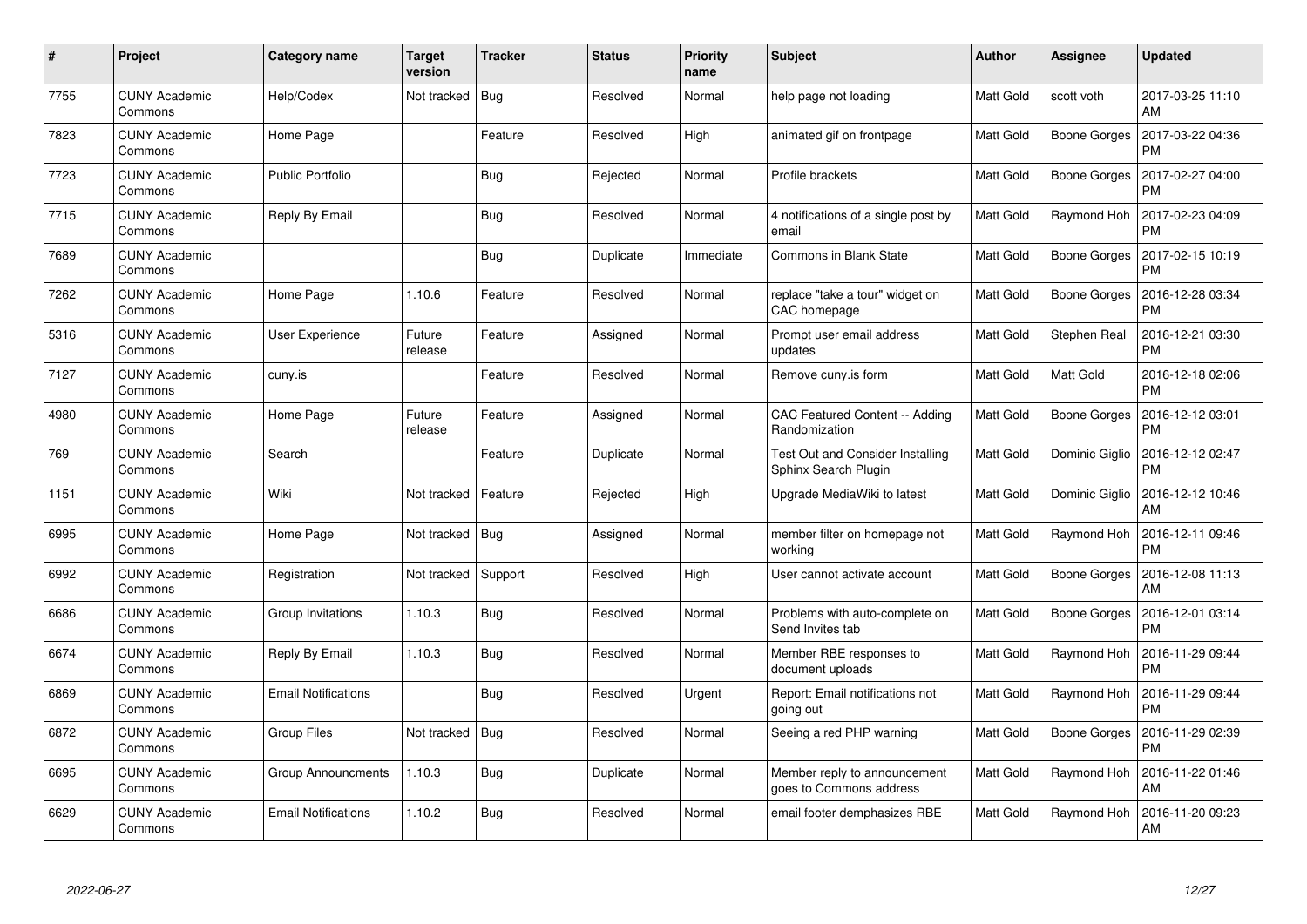| #    | Project                         | <b>Category name</b>       | <b>Target</b><br>version | <b>Tracker</b> | <b>Status</b> | <b>Priority</b><br>name | <b>Subject</b>                                                                     | <b>Author</b>    | Assignee            | <b>Updated</b>                |
|------|---------------------------------|----------------------------|--------------------------|----------------|---------------|-------------------------|------------------------------------------------------------------------------------|------------------|---------------------|-------------------------------|
| 6773 | <b>CUNY Academic</b><br>Commons | Registration               |                          | Support        | Resolved      | Normal                  | tracking non-CUNY sign-up codes                                                    | Matt Gold        | Boone Gorges        | 2016-11-17 01:15<br>AM        |
| 6680 | <b>CUNY Academic</b><br>Commons | Groups (misc)              | 1.10.2                   | Feature        | Resolved      | Normal                  | Make "All email" default on group<br>creation                                      | Matt Gold        | <b>Boone Gorges</b> | 2016-11-11 04:20<br>РM        |
| 6143 | <b>CUNY Academic</b><br>Commons | Events                     | 1.10.1                   | Documentation  | Resolved      | Normal                  | Calendar Embed documentation                                                       | Matt Gold        | scott voth          | 2016-11-11 11:02<br>AM        |
| 6671 | <b>CUNY Academic</b><br>Commons | Reply By Email             | Not tracked              | <b>Bug</b>     | Assigned      | Normal                  | "Post too often" RBE error<br>message                                              | Matt Gold        | Raymond Hoh         | 2016-11-11 09:55<br>AM        |
| 6623 | <b>CUNY Academic</b><br>Commons | <b>Email Notifications</b> | 1.10.1                   | <b>Bug</b>     | Resolved      | Normal                  | Add blank line in cross-posted<br>email notifications                              | Matt Gold        | Daniel Jones        | 2016-11-08 01:07<br><b>PM</b> |
| 6075 | <b>CUNY Academic</b><br>Commons | WordPress (misc)           | 1.9.32                   | <b>Bug</b>     | Resolved      | Normal                  | Suppress useless warnings on<br>sub-blog dashboards                                | Matt Gold        | Daniel Jones        | 2016-11-01 10:06<br><b>PM</b> |
| 2049 | <b>CUNY Academic</b><br>Commons | Group Forums               | 1.10                     | Feature        | Resolved      | Normal                  | Rich-text forum posts                                                              | Matt Gold        | Raymond Hoh         | 2016-11-01 11:21<br>AM        |
| 5342 | <b>CUNY Academic</b><br>Commons | Registration               | 1.10                     | Feature        | Resolved      | Normal                  | Create auto-emails to people on<br>Unconfirmed list to nudge towards<br>completion | Matt Gold        | Boone Gorges        | 2016-10-31 01:48<br>РM        |
| 5717 | <b>CUNY Academic</b><br>Commons | Events                     | 1.10                     | Bug            | Resolved      | Normal                  | Events not showing up on sitewide<br>events calendar                               | Matt Gold        | Raymond Hoh         | 2016-10-27 11:49<br>AM        |
| 6404 | <b>CUNY Academic</b><br>Commons | Registration               | 1.9.32                   | Feature        | Resolved      | Normal                  | Registration page text change                                                      | Matt Gold        | <b>Boone Gorges</b> | 2016-10-25 01:47<br><b>PM</b> |
| 6426 | <b>CUNY Academic</b><br>Commons | Spam/Spam<br>Prevention    | Future<br>release        | Feature        | Assigned      | Normal                  | Force captcha on all comments?                                                     | Matt Gold        | <b>Tahir Butt</b>   | 2016-10-24 02:06<br><b>PM</b> |
| 615  | <b>CUNY Academic</b><br>Commons | BuddyPress (misc)          |                          | Feature        | Rejected      | Low                     | "Enter" should trigger autocomplete   Matt Gold<br>event                           |                  | Boone Gorges        | 2016-10-24 11:49<br>AM        |
| 1215 | <b>CUNY Academic</b><br>Commons | <b>WordPress Themes</b>    |                          | Feature        | Rejected      | Normal                  | <b>Consider Buying Viva Themes</b><br>Pack                                         | Matt Gold        | Matt Gold           | 2016-10-24 11:41<br><b>AM</b> |
| 3090 | <b>CUNY Academic</b><br>Commons | Twitter page               | Future<br>release        | Feature        | Assigned      | Normal                  | Prevent Retweets from showing up<br>on Commons twitter page                        | <b>Matt Gold</b> | <b>Tahir Butt</b>   | 2016-10-24 11:31<br>AM        |
| 506  | <b>CUNY Academic</b><br>Commons | BuddyPress (misc)          |                          | Feature        | Rejected      | Normal                  | <b>Attachments for Group</b><br><b>Announcement Posts</b>                          | Matt Gold        | Boone Gorges        | 2016-10-24 11:20<br>AM        |
| 6413 | <b>CUNY Academic</b><br>Commons | WordPress - Media          |                          | <b>Bug</b>     | Duplicate     | Normal                  | Images not showing up                                                              | Matt Gold        | Boone Gorges        | 2016-10-24 10:16<br><b>AM</b> |
| 5221 | <b>CUNY Academic</b><br>Commons | Reply By Email             | 1.10                     | Bug            | Resolved      | Normal                  | Alter Error messages for RBE                                                       | Matt Gold        | Raymond Hoh         | 2016-10-24 02:11<br>AM        |
| 6365 | <b>CUNY Academic</b><br>Commons | BuddyPress (misc)          | Not tracked              | Feature        | Duplicate     | Normal                  | Create Undergraduate Student<br>status/role on the CAC                             | Matt Gold        | Boone Gorges        | 2016-10-20 11:38<br>AM        |
| 6350 | <b>CUNY Academic</b><br>Commons | Blogs (BuddyPress)         | 1.9.31                   | <b>Bug</b>     | Resolved      | Normal                  | Editing blog posts results in activity<br>items                                    | Matt Gold        | Boone Gorges        | 2016-10-18 09:24<br><b>PM</b> |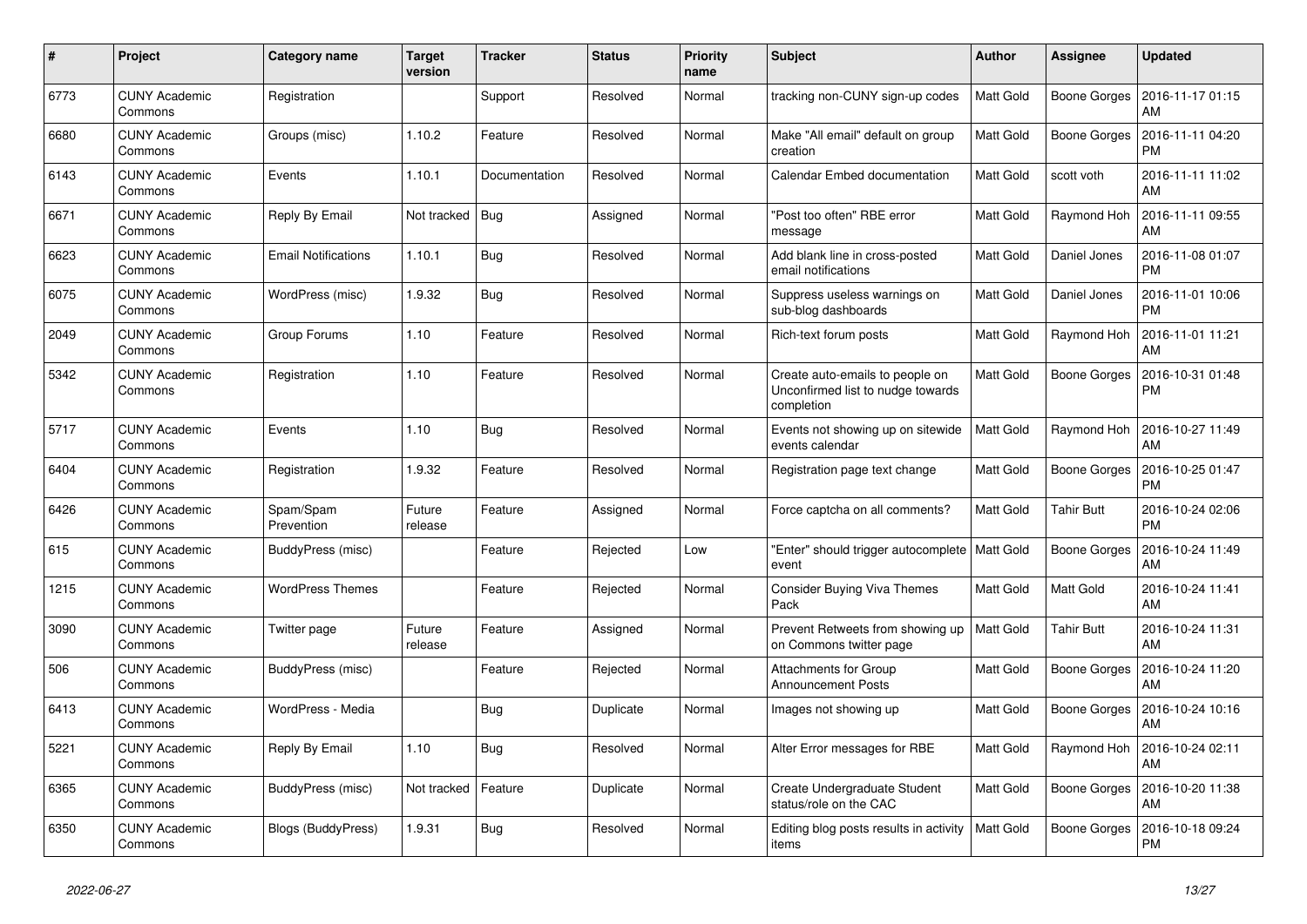| #    | Project                         | <b>Category name</b>     | <b>Target</b><br>version | <b>Tracker</b> | <b>Status</b>        | Priority<br>name | <b>Subject</b>                                                            | Author           | <b>Assignee</b>     | <b>Updated</b>                |
|------|---------------------------------|--------------------------|--------------------------|----------------|----------------------|------------------|---------------------------------------------------------------------------|------------------|---------------------|-------------------------------|
| 2695 | <b>CUNY Academic</b><br>Commons | WordPress (misc)         | 1.10                     | Feature        | Resolved             | Normal           | Create Private File Uploads for<br><b>Blogs</b>                           | Matt Gold        | Boone Gorges        | 2016-10-18 09:45<br>AM        |
| 6220 | <b>CUNY Academic</b><br>Commons | Support                  | Not tracked              | Documentation  | Resolved             | Normal           | Add password protection info to<br>privacy page                           | Matt Gold        | scott voth          | 2016-10-16 11:36<br>AM        |
| 6298 | <b>CUNY Academic</b><br>Commons | <b>User Experience</b>   | Not tracked              | Design/UX      | Assigned             | Normal           | Examine data from survey                                                  | Matt Gold        | Margaret<br>Galvan  | 2016-10-14 12:16<br><b>PM</b> |
| 4082 | <b>CUNY Academic</b><br>Commons | Events                   | 1.10                     | Feature        | Resolved             | Normal           | Events Calendar: Expose sitewide<br>events listings                       | Matt Gold        | Samantha<br>Raddatz | 2016-10-13 03:58<br><b>PM</b> |
| 2670 | <b>CUNY Academic</b><br>Commons | <b>Public Portfolio</b>  |                          | Feature        | Duplicate            | Normal           | Design review of our new profile<br>header                                | Matt Gold        | Matt Gold           | 2016-10-13 12:46<br><b>PM</b> |
| 4903 | <b>CUNY Academic</b><br>Commons | Events                   | Future<br>release        | Design/UX      | Assigned             | Normal           | Improving visual appearance of<br>event calendars                         | Matt Gold        | <b>Boone Gorges</b> | 2016-10-13 11:51<br>AM        |
| 5696 | <b>CUNY Academic</b><br>Commons | Events                   | Future<br>release        | Feature        | Assigned             | Normal           | Events Calendar - display options /<br>calendar aggregation               | <b>Matt Gold</b> | Boone Gorges        | 2016-10-13 11:44<br><b>AM</b> |
| 6115 | <b>CUNY Academic</b><br>Commons | Publicity                | Not tracked              | Feature        | Assigned             | Normal           | create digital signage for GC                                             | Matt Gold        | scott voth          | 2016-10-11 10:09<br><b>PM</b> |
| 6126 | <b>CUNY Academic</b><br>Commons | Wiki                     | Not tracked              | <b>Bug</b>     | Resolved             | Normal           | <b>CUNY DHI Guide</b>                                                     | Matt Gold        | Boone Gorges        | 2016-10-09 02:59<br><b>PM</b> |
| 6082 | <b>CUNY Academic</b><br>Commons | <b>WordPress Themes</b>  | 1.9.29                   | <b>Bug</b>     | Resolved             | Immediate        | Sites down                                                                | Matt Gold        | Boone Gorges        | 2016-09-23 03:32<br>PM        |
| 5954 | <b>CUNY Academic</b><br>Commons |                          | Not tracked              | Feature        | Resolved             | Normal           | replace video on homepage with<br>featured sites/groups                   | Matt Gold        | Boone Gorges        | 2016-09-23 02:23<br>PM        |
| 6014 | <b>CUNY Academic</b><br>Commons | Publicity                | Future<br>release        | Publicity      | Reporter<br>Feedback | Normal           | Google search listing                                                     | Matt Gold        | Boone Gorges        | 2016-09-21 03:48<br><b>PM</b> |
| 5978 | <b>CUNY Academic</b><br>Commons | BuddyPress (misc)        | Not tracked              | Feature        | Resolved             | Normal           | Add Undergraduate Student to<br>Checkable filters on People page          | Matt Gold        | Boone Gorges        | 2016-09-04 09:48<br><b>PM</b> |
| 5977 | <b>CUNY Academic</b><br>Commons | Registration             | Not tracked              | Feature        | Resolved             | Normal           | Add Undergraduate Student to list<br>of Profile choices upon registration | Matt Gold        | Boone Gorges        | 2016-09-04 09:47<br><b>PM</b> |
| 5955 | <b>CUNY Academic</b><br>Commons | Outreach                 | Future<br>release        | Feature        | Assigned             | Normal           | Create auto-newsletter for<br>commons members                             | Matt Gold        | Luke Waltzer        | 2016-08-30 10:34<br>AM        |
| 5925 | <b>CUNY Academic</b><br>Commons | <b>WordPress Plugins</b> | 1.9.26                   | Feature        | Resolved             | High             | Add Github Embed plugin                                                   | Matt Gold        | Boone Gorges        | 2016-08-24 12:56<br>РM        |
| 5890 | <b>CUNY Academic</b><br>Commons | <b>Commons Profile</b>   | 1.9.24                   | Bug            | Resolved             | Normal           | Commons user profile erroneously<br>indicates a group for a member        | <b>Matt Gold</b> | Boone Gorges        | 2016-08-11 11:53<br><b>PM</b> |
| 5881 | <b>CUNY Academic</b><br>Commons | Groups (misc)            | 1.9.24                   | Bug            | Resolved             | Normal           | shown "Request membership"<br>button when admin/creator of<br>group       | Matt Gold        | <b>Boone Gorges</b> | 2016-08-11 10:56<br>PM        |
| 5879 | <b>CUNY Academic</b><br>Commons | Group Forums             | 1.10                     | Feature        | Resolved             | Normal           | Enable Group Forums By Default                                            | Matt Gold        | Boone Gorges        | 2016-08-11 10:40<br><b>PM</b> |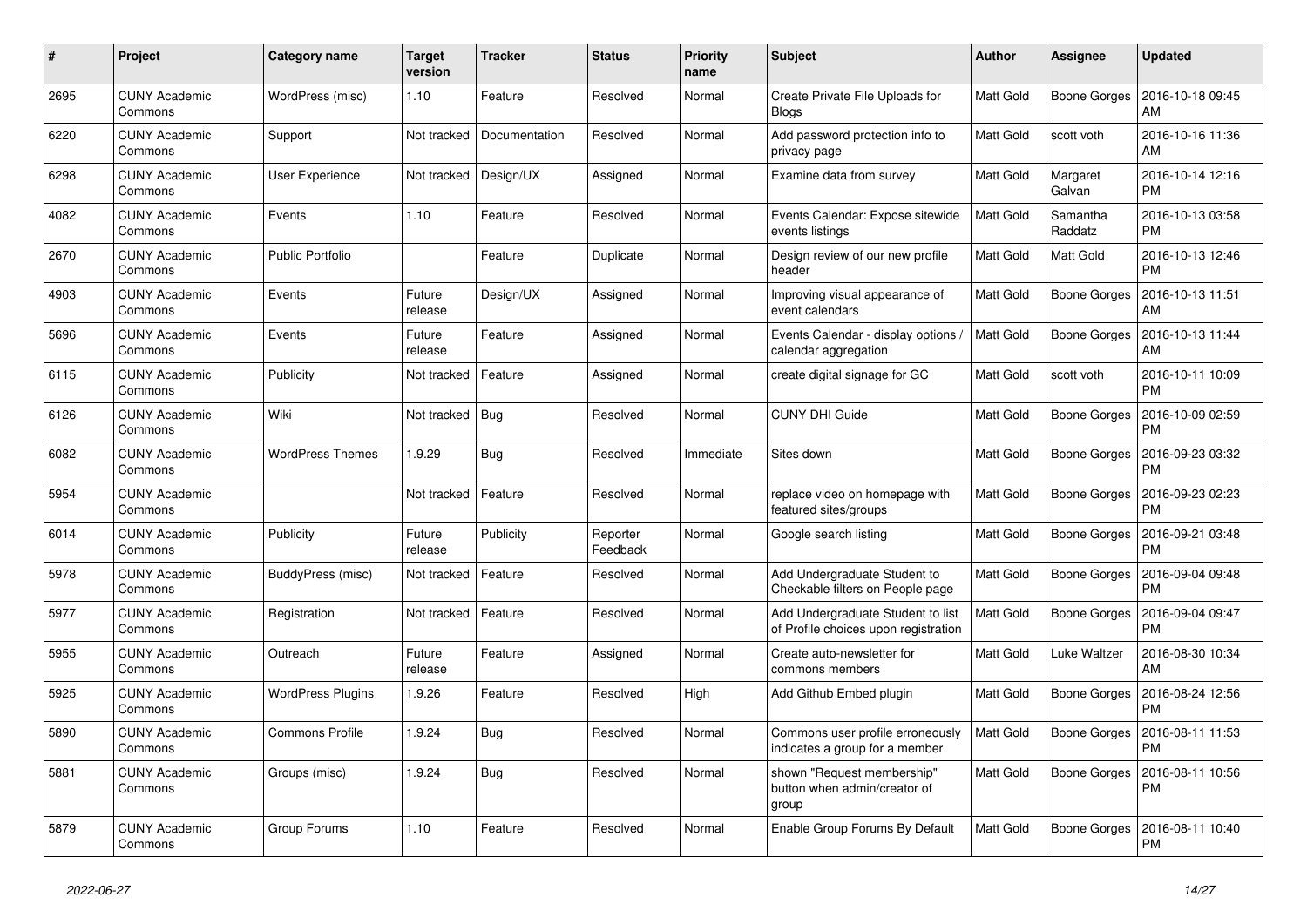| #    | Project                         | Category name             | <b>Target</b><br>version | <b>Tracker</b> | <b>Status</b> | <b>Priority</b><br>name | <b>Subject</b>                                                                                           | <b>Author</b>    | <b>Assignee</b>     | <b>Updated</b>                |
|------|---------------------------------|---------------------------|--------------------------|----------------|---------------|-------------------------|----------------------------------------------------------------------------------------------------------|------------------|---------------------|-------------------------------|
| 5880 | <b>CUNY Academic</b><br>Commons | Groups (misc)             | 1.10                     | Bug            | Resolved      | Normal                  | Option to send invites to group<br>shown in group creation process<br>even when no invitees are selected | <b>Matt Gold</b> | Paige Dupont        | 2016-08-11 11:55<br>AM        |
| 5878 | <b>CUNY Academic</b><br>Commons | Group Blogs               | 1.10                     | <b>Bug</b>     | Resolved      | Normal                  | Group Blog creation improvements                                                                         | <b>Matt Gold</b> | Boone Gorges        | 2016-08-10 09:36<br>PM        |
| 5823 | <b>CUNY Academic</b><br>Commons | Domain Mapping            | 1.9.22                   | Support        | Resolved      | Normal                  | <b>Redirect CFR sites</b>                                                                                | <b>Matt Gold</b> | Boone Gorges        | 2016-08-01 11:58<br>PM        |
| 5767 | <b>CUNY Academic</b><br>Commons | WordPress (misc)          | 1.9.20                   | Feature        | Resolved      | Normal                  | Migrate the social paper cbox site<br>into the Commons                                                   | Matt Gold        | <b>Boone Gorges</b> | 2016-07-21 03:52<br><b>PM</b> |
| 5738 | <b>CUNY Academic</b><br>Commons | Group Forums              |                          | Bug            | Rejected      | Normal                  | Forum post list formatting didn't<br>come through                                                        | Matt Gold        | Boone Gorges        | 2016-07-02 01:09<br><b>PM</b> |
| 5736 | <b>CUNY Academic</b><br>Commons | WordPress (misc)          | Not tracked              | Support        | Resolved      | Normal                  | Create GCDI dev site                                                                                     | <b>Matt Gold</b> | <b>Boone Gorges</b> | 2016-06-27 04:23<br><b>PM</b> |
| 5516 | <b>CUNY Academic</b><br>Commons | Social Paper              | 1.9.19                   | Bug            | Rejected      | Normal                  | Adding a link to Social Paper<br>jumps position to top of page                                           | <b>Matt Gold</b> | <b>Boone Gorges</b> | 2016-06-21 09:54<br>PM        |
| 5693 | <b>CUNY Academic</b><br>Commons | Social Paper              | Not tracked              | Publicity      | Resolved      | Normal                  | Social Paper Stats for grant report                                                                      | Matt Gold        | Boone Gorges        | 2016-06-14 09:21<br>PM        |
| 5691 | <b>CUNY Academic</b><br>Commons | <b>Blogs (BuddyPress)</b> | Future<br>release        | <b>Bug</b>     | Assigned      | High                    | Differing numbers on Sites display                                                                       | <b>Matt Gold</b> | Raymond Hoh         | 2016-06-13 01:37<br>PM        |
| 5631 | <b>CUNY Academic</b><br>Commons | <b>WordPress Plugins</b>  | 1.9.17                   | Feature        | Resolved      | Normal                  | WP Super Edit Plugin                                                                                     | <b>Matt Gold</b> | Boone Gorges        | 2016-06-01 11:57<br>PM        |
| 335  | <b>CUNY Academic</b><br>Commons | Wiki                      |                          | <b>Bug</b>     | Rejected      | Normal                  | Link attribute on images is stripped<br>when MW pages are edited                                         | <b>Matt Gold</b> | Boone Gorges        | 2016-05-31 12:17<br><b>PM</b> |
| 5513 | <b>CUNY Academic</b><br>Commons | Reply By Email            | 1.9.17                   | <b>Bug</b>     | Resolved      | Low                     | Header issues on a RBE post                                                                              | <b>Matt Gold</b> | Raymond Hoh         | 2016-05-31 11:44<br>AM        |
| 5606 | <b>CUNY Academic</b><br>Commons | Group Forums              | Not tracked              | Feature        | Resolved      | Normal                  | Allow .txt files as forum post<br>attachments                                                            | <b>Matt Gold</b> | Boone Gorges        | 2016-05-24 07:37<br>AM        |
| 5556 | <b>CUNY Academic</b><br>Commons | WordPress (misc)          | 1.9.16                   | Bug            | Resolved      | Normal                  | Blog comment leads to<br>unauthorized post warning                                                       | Matt Gold        | Boone Gorges        | 2016-05-21 11:12<br><b>PM</b> |
| 5512 | <b>CUNY Academic</b><br>Commons | <b>WordPress Plugins</b>  | 1.9.15                   | Feature        | Resolved      | Normal                  | Update premium plugin -- Google<br><b>Drive</b>                                                          | <b>Matt Gold</b> | Boone Gorges        | 2016-05-11 11:12<br><b>PM</b> |
| 5411 | <b>CUNY Academic</b><br>Commons | <b>WordPress Themes</b>   | 1.10                     | Feature        | Resolved      | Normal                  | Child theme for the MALS program                                                                         | <b>Matt Gold</b> | Daniel Jones        | 2016-05-09 08:51<br>PM        |
| 5504 | <b>CUNY Academic</b><br>Commons | <b>WordPress Plugins</b>  |                          | Support        | Resolved      | Normal                  | Embedding CartoDB maps                                                                                   | Matt Gold        | Boone Gorges        | 2016-04-30 10:49<br>AM        |
| 5486 | <b>CUNY Academic</b><br>Commons | <b>BuddyPress Docs</b>    | 1.9.15                   | <b>Bug</b>     | Resolved      | Low                     | Doc history not showing up                                                                               | <b>Matt Gold</b> | Boone Gorges        | 2016-04-24 11:50<br>AM        |
| 5440 | <b>CUNY Academic</b><br>Commons |                           |                          | Bug            | Rejected      | Normal                  | New account notification email<br>question                                                               | Matt Gold        | Raymond Hoh         | 2016-04-21 12:12<br>AM        |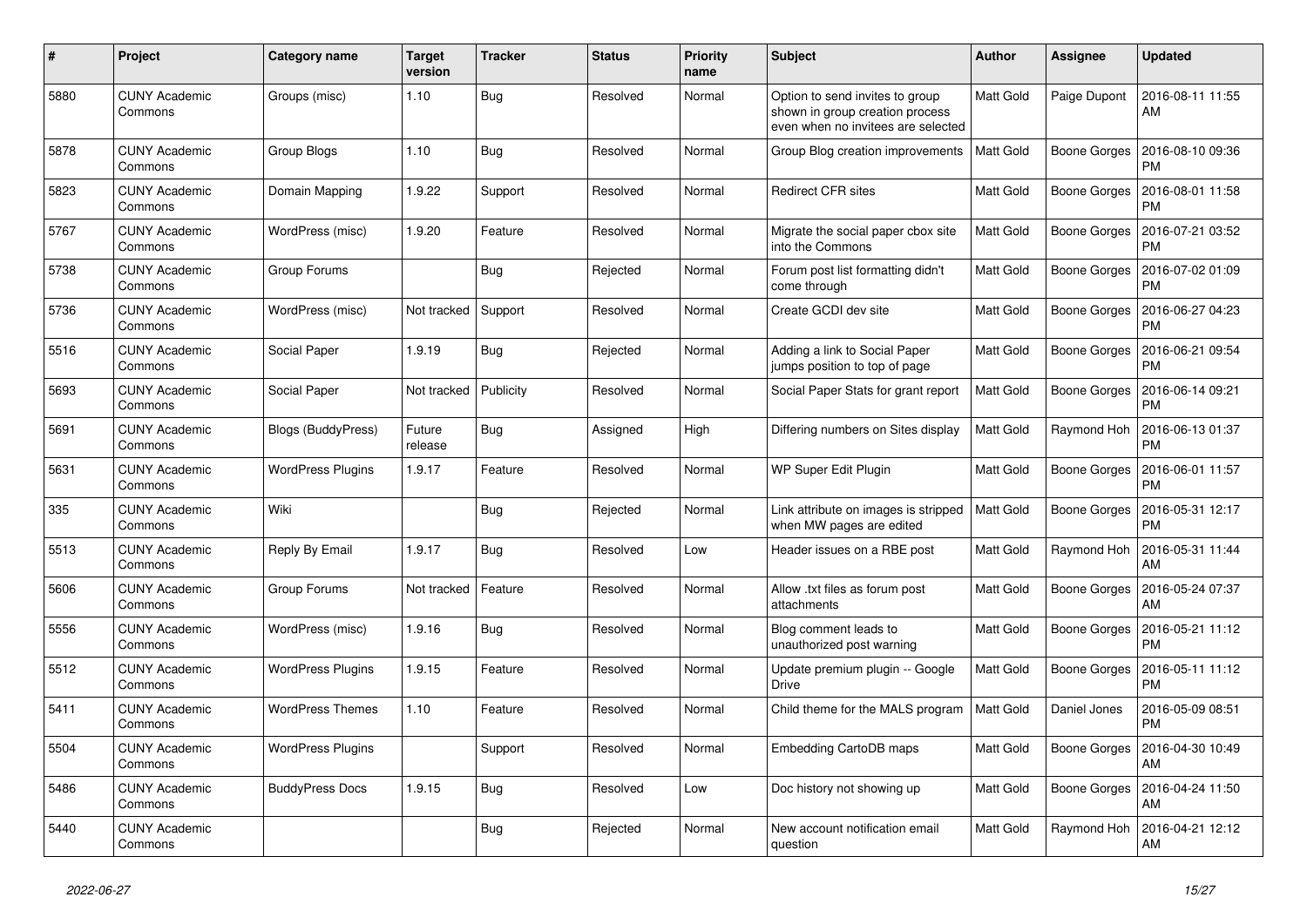| #    | Project                         | <b>Category name</b>       | <b>Target</b><br>version | <b>Tracker</b> | <b>Status</b> | <b>Priority</b><br>name | Subject                                                                                      | <b>Author</b> | <b>Assignee</b>     | <b>Updated</b>                |
|------|---------------------------------|----------------------------|--------------------------|----------------|---------------|-------------------------|----------------------------------------------------------------------------------------------|---------------|---------------------|-------------------------------|
| 3657 | <b>CUNY Academic</b><br>Commons | WordPress (misc)           | Not tracked              | Feature        | New           | Normal                  | Create alert for GC email<br>addresses                                                       | Matt Gold     | Matt Gold           | 2016-04-14 11:29<br><b>PM</b> |
| 5442 | <b>CUNY Academic</b><br>Commons | cuny.is                    | 1.9.14                   | Bug            | Resolved      | Normal                  | Shortlink creation problem                                                                   | Matt Gold     | Boone Gorges        | 2016-04-12 11:03<br><b>PM</b> |
| 5222 | <b>CUNY Academic</b><br>Commons | <b>Email Notifications</b> | Not tracked              | Feature        | Resolved      | Normal                  | Change email address in the footer<br>of email notifications                                 | Matt Gold     | <b>Matt Gold</b>    | 2016-04-08 11:49<br>AM        |
| 5415 | <b>CUNY Academic</b><br>Commons | Reply By Email             | 1.9.13                   | Bug            | Resolved      | Normal                  | Received a "Your RBE Message<br>could not be posted" error even<br>though the message posted | Matt Gold     | Raymond Hoh         | 2016-04-07 03:41<br><b>PM</b> |
| 5097 | <b>CUNY Academic</b><br>Commons | Registration               | Not tracked              | Support        | Resolved      | Normal                  | Bulk account creation                                                                        | Matt Gold     | <b>Boone Gorges</b> | 2016-04-07 11:14<br>AM        |
| 4405 | <b>CUNY Academic</b><br>Commons | Public Portfolio           | 1.9.12                   | Bug            | Resolved      | Normal                  | New portfolio text not saving                                                                | Matt Gold     | Boone Gorges        | 2016-04-04 02:12<br><b>PM</b> |
| 4676 | <b>CUNY Academic</b><br>Commons | Events                     | 1.9.12                   | Feature        | Resolved      | Normal                  | Offer silent option (no email<br>notification) for events calendar in<br>groups              | Matt Gold     | Daniel Jones        | 2016-03-28 03:57<br><b>PM</b> |
| 3497 | <b>CUNY Academic</b><br>Commons | Publicity                  | Not tracked   Bug        |                | Resolved      | Normal                  | News blog post & hero slide on<br>free software contributions                                | Matt Gold     | scott voth          | 2016-03-09 06:48<br><b>PM</b> |
| 3370 | <b>CUNY Academic</b><br>Commons | <b>WordPress Plugins</b>   | Not tracked              | Outreach       | Resolved      | Normal                  | Package Registration Plugin for<br>WP Repo Release                                           | Matt Gold     | Raymond Hoh         | 2016-03-08 11:57<br>AM        |
| 1382 | <b>CUNY Academic</b><br>Commons | WordPress (misc)           | Not tracked              | Outreach       | Resolved      | Normal                  | <b>Add Recent Commons</b><br>Presentations to "Campus<br>Outreach" Tab on News Blog          | Matt Gold     | scott voth          | 2016-03-04 08:48<br>AM        |
| 3369 | <b>CUNY Academic</b><br>Commons | Reply By Email             | Not tracked              | Outreach       | Hold          | Normal                  | Release reply by email to WP<br>plugin directory                                             | Matt Gold     | Raymond Hoh         | 2016-03-01 12:46<br><b>PM</b> |
| 5220 | <b>CUNY Academic</b><br>Commons | Reply By Email             | 1.9.9                    | Bug            | Resolved      | Normal                  | Post by Email error                                                                          | Matt Gold     | Raymond Hoh         | 2016-03-01 12:30<br><b>PM</b> |
| 5274 | <b>CUNY Academic</b><br>Commons |                            |                          | Bug            | Resolved      | Normal                  | RBE - received erroneous<br>notification of reply not being<br>posted                        | Matt Gold     |                     | 2016-02-29 03:46<br><b>PM</b> |
| 4986 | <b>CUNY Academic</b><br>Commons | ZenDesk                    | Not tracked              | Support        | Assigned      | Normal                  | Prepare documentation for<br>Zendesk re web widget                                           | Matt Gold     | Samantha<br>Raddatz | 2016-02-25 03:09<br><b>PM</b> |
| 861  | <b>CUNY Academic</b><br>Commons | WordPress (misc)           | Not tracked              | Feature        | Rejected      | Normal                  | Embed Wikipedia Page in About<br>Page                                                        | Matt Gold     | Matt Gold           | 2016-02-23 06:00<br><b>PM</b> |
| 636  | <b>CUNY Academic</b><br>Commons | WordPress (misc)           | Not tracked Support      |                | Assigned      | Normal                  | Create Lynda.com-like Table of<br>Contents for Prospective Tutorial<br>Screencasts           | Matt Gold     | scott voth          | 2016-02-23 03:12<br><b>PM</b> |
| 4070 | <b>CUNY Academic</b><br>Commons | Analytics                  | Not tracked              | Support        | Assigned      | Normal                  | Request for JITP site analytics                                                              | Matt Gold     | Seth Persons        | 2016-02-23 03:09<br>PM        |
| 5237 | <b>CUNY Academic</b><br>Commons | <b>Email Invitations</b>   | 1.9.8                    | Feature        | Resolved      | Normal                  | Remove restrictions on undergrad<br>student email domains                                    | Matt Gold     | <b>Boone Gorges</b> | 2016-02-19 03:16<br><b>PM</b> |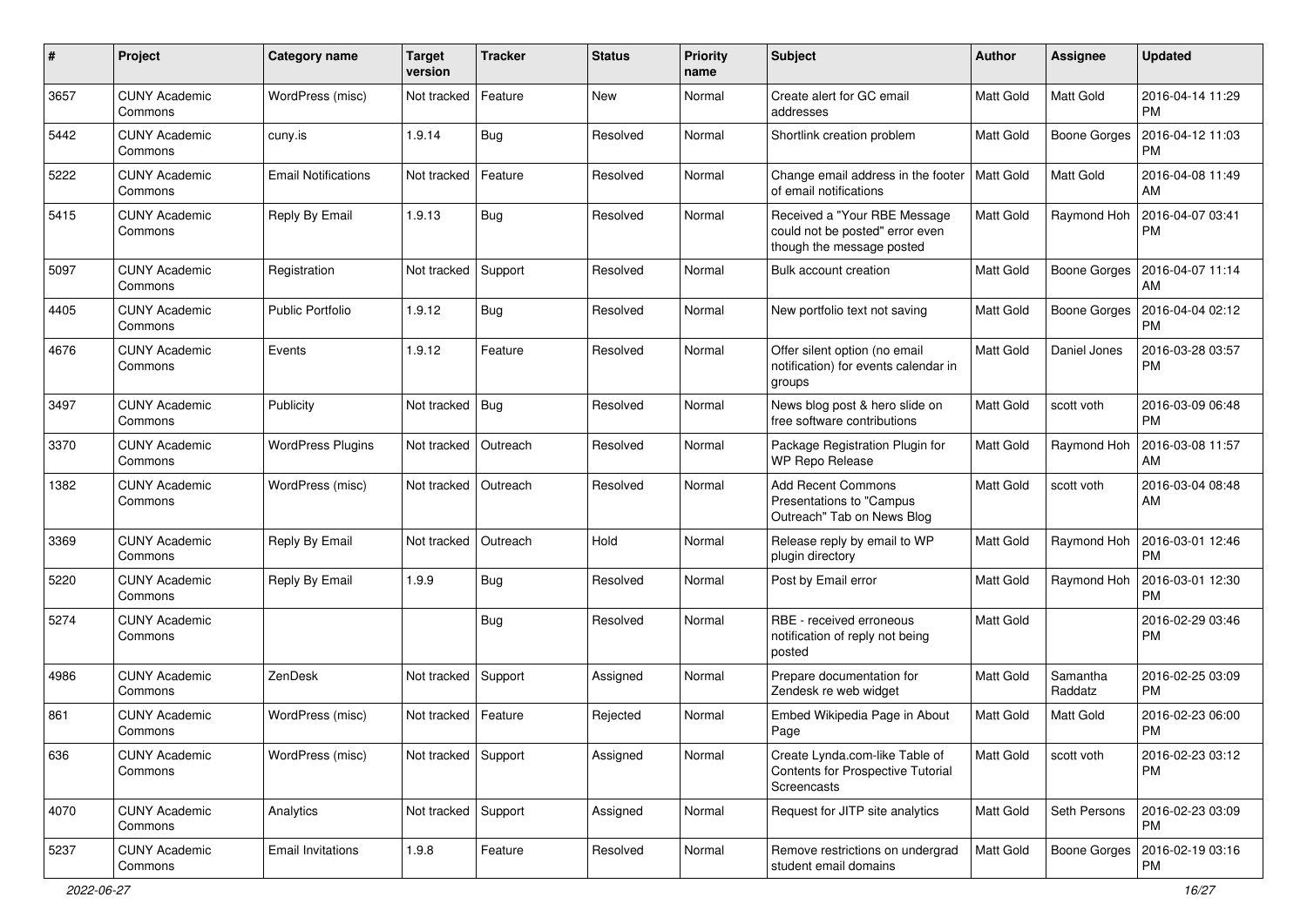| $\#$ | Project                         | Category name              | <b>Target</b><br>version | <b>Tracker</b> | <b>Status</b> | <b>Priority</b><br>name | <b>Subject</b>                                                                      | <b>Author</b>    | Assignee         | <b>Updated</b>                |
|------|---------------------------------|----------------------------|--------------------------|----------------|---------------|-------------------------|-------------------------------------------------------------------------------------|------------------|------------------|-------------------------------|
| 5231 | <b>CUNY Academic</b><br>Commons | Registration               | 1.9.8                    | Feature        | Resolved      | Normal                  | Create role that allows community<br>facilitators to access the<br>Unconfirmed tool | <b>Matt Gold</b> | Boone Gorges     | 2016-02-19 01:31<br>AM        |
| 2580 | <b>CUNY Academic</b><br>Commons | Events                     |                          | Feature        | Rejected      | Low                     | Time.ly - possible calendar plugin                                                  | <b>Matt Gold</b> | Chris Stein      | 2016-02-15 11:19<br><b>PM</b> |
| 5127 | <b>CUNY Academic</b><br>Commons | <b>Email Notifications</b> | 1.9.7                    | Bug            | Resolved      | Normal                  | Forum posts to multiple groups --<br>no notice in attachment                        | <b>Matt Gold</b> | Daniel Jones     | 2016-02-07 10:08<br><b>PM</b> |
| 3153 | <b>CUNY Academic</b><br>Commons | Documentation              | Not tracked              | Documentation  | Resolved      | Normal                  | Update Sliders Page on Codex                                                        | <b>Matt Gold</b> | scott voth       | 2016-02-07 10:05<br>PM        |
| 4180 | <b>CUNY Academic</b><br>Commons | WordPress (misc)           | Not tracked   Bug        |                | Resolved      | High                    | Cache issues: site deletion process                                                 | Matt Gold        | Boone Gorges     | 2016-02-07 10:05<br>PM        |
| 5179 | <b>CUNY Academic</b><br>Commons | Homepage Slides            | 1.9.6                    | Bug            | Resolved      | High                    | homepage slider image broken                                                        | <b>Matt Gold</b> | Raymond Hoh      | 2016-02-01 11:26<br>PM        |
| 3706 | <b>CUNY Academic</b><br>Commons | commonsinabox.org          | Not tracked              | Feature        | Resolved      | Normal                  | CBOX nav bar                                                                        | Matt Gold        | scott voth       | 2016-01-26 05:26<br><b>PM</b> |
| 4979 | <b>CUNY Academic</b><br>Commons | Group Forums               | Not tracked   Bug        |                | Resolved      | Normal                  | File size limit exceeded?                                                           | <b>Matt Gold</b> | Matt Gold        | 2016-01-26 05:16<br><b>PM</b> |
| 383  | <b>CUNY Academic</b><br>Commons | Documentation              | Not tracked              | Feature        | Rejected      | Normal                  | Purchase WP101 Videos                                                               | <b>Matt Gold</b> | Matt Gold        | 2016-01-26 05:12<br><b>PM</b> |
| 176  | <b>CUNY Academic</b><br>Commons | Documentation              | Not tracked              | Feature        | Rejected      | Normal                  | Consider adding submenu to Help<br>section                                          | <b>Matt Gold</b> | Matt Gold        | 2016-01-26 05:12<br>PM        |
| 3547 | <b>CUNY Academic</b><br>Commons | <b>Email Notifications</b> | Not tracked              | Bug            | Resolved      | Urgent                  | Email notifications not working                                                     | Matt Gold        | Matt Gold        | 2016-01-26 05:11<br><b>PM</b> |
| 3489 | <b>CUNY Academic</b><br>Commons | commonsinabox.org          | Not tracked              | Feature        | Resolved      | Normal                  | Tighten security on CBOX demo<br>site registration                                  | <b>Matt Gold</b> | Boone Gorges     | 2016-01-26 04:32<br>PM        |
| 3518 | <b>CUNY Academic</b><br>Commons | WordPress (misc)           | Not tracked              | Support        | Rejected      | Normal                  | Moderated comment spam                                                              | <b>Matt Gold</b> | Boone Gorges     | 2016-01-26 03:26<br>РM        |
| 3437 | <b>CUNY Academic</b><br>Commons | Registration               | Not tracked              | Support        | Resolved      | Normal                  | Unconfirmed question                                                                | <b>Matt Gold</b> | Boone Gorges     | 2016-01-26 12:07<br><b>PM</b> |
| 3410 | <b>CUNY Academic</b><br>Commons | cuny.is                    | Not tracked              | Publicity      | Resolved      | Normal                  | DH Praxis cuny.is request                                                           | <b>Matt Gold</b> | Boone Gorges     | 2016-01-26 12:03<br>РM        |
| 3243 | <b>CUNY Academic</b><br>Commons | <b>Email Notifications</b> | Not tracked              | Support        | Rejected      | Normal                  | LAGCC email system stripping<br>links from email message                            | <b>Matt Gold</b> | Micki Kaufman    | 2016-01-26 11:55<br>AM        |
| 3127 | <b>CUNY Academic</b><br>Commons | <b>WordPress Plugins</b>   | Not tracked              | Documentation  | Resolved      | Normal                  | Document our Google Form embed   Matt Gold                                          |                  | scott voth       | 2016-01-26 11:27<br><b>AM</b> |
| 2150 | <b>CUNY Academic</b><br>Commons | WordPress (misc)           | Not tracked              | Support        | Rejected      | Normal                  | Issue getting new member onto the   Matt Gold<br>Commons                            |                  | <b>Matt Gold</b> | 2016-01-26 11:03<br>AM        |
| 1260 | <b>CUNY Academic</b><br>Commons | WordPress (misc)           | Not tracked              | Outreach       | Resolved      | Normal                  | Send email blast                                                                    | <b>Matt Gold</b> | Michael Smith    | 2016-01-26 11:01<br>AM        |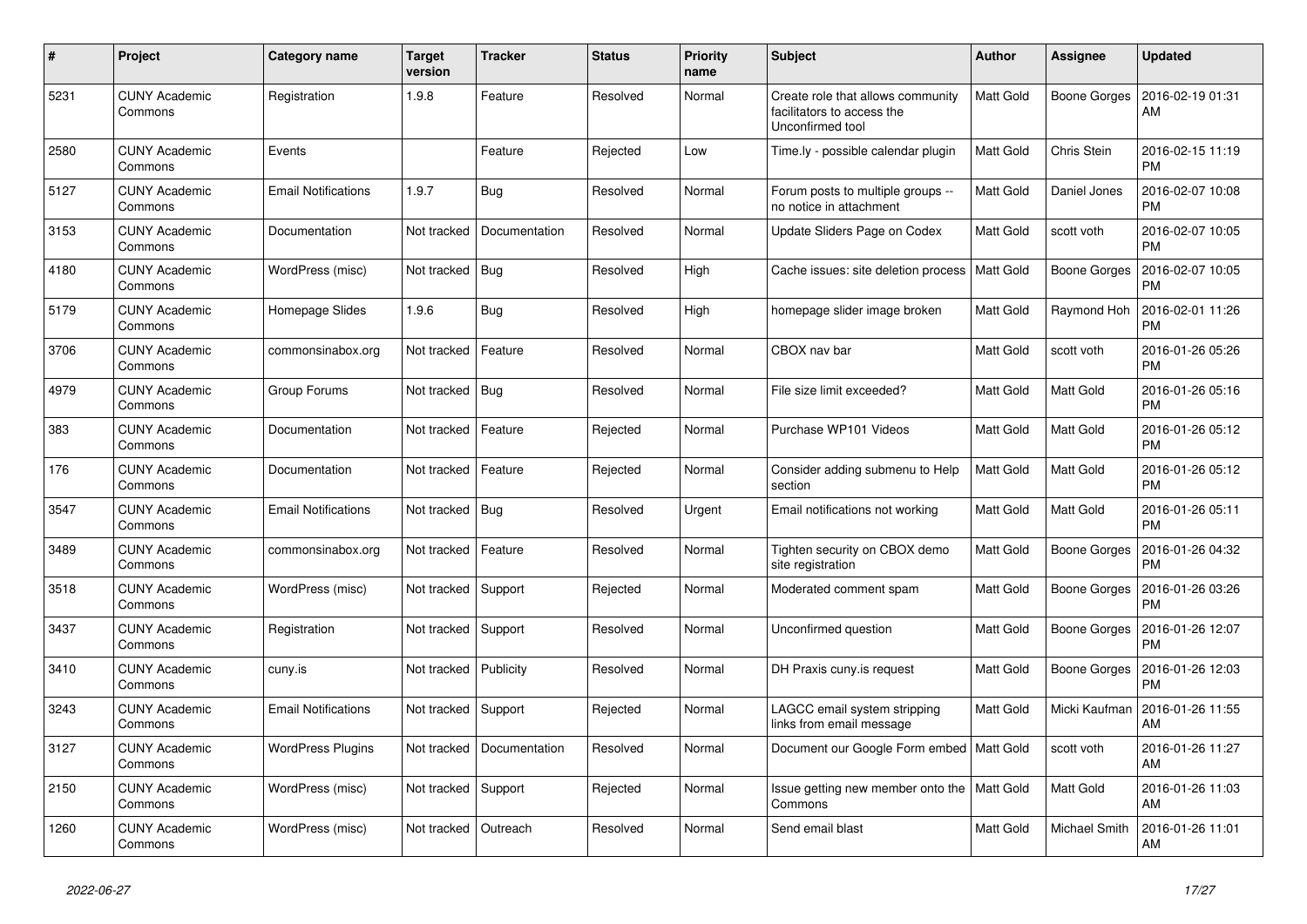| #    | Project                         | <b>Category name</b>     | <b>Target</b><br>version | <b>Tracker</b> | <b>Status</b> | <b>Priority</b><br>name | <b>Subject</b>                                                        | Author    | <b>Assignee</b>     | <b>Updated</b>                |
|------|---------------------------------|--------------------------|--------------------------|----------------|---------------|-------------------------|-----------------------------------------------------------------------|-----------|---------------------|-------------------------------|
| 637  | <b>CUNY Academic</b><br>Commons | WordPress (misc)         | Not tracked              | Outreach       | Resolved      | Normal                  | <b>Create Table of Contents for</b><br>Hour-Long Commons presentation | Matt Gold | Michael Smith       | 2016-01-26 10:55<br>AM        |
| 598  | <b>CUNY Academic</b><br>Commons | Wiki                     | Not tracked              | Feature        | Rejected      | Normal                  | Get wiki redesign info to CIC                                         | Matt Gold | Matt Gold           | 2016-01-26 10:54<br>AM        |
| 654  | <b>CUNY Academic</b><br>Commons | BuddyPress (misc)        | Not tracked              | Feature        | Rejected      | Normal                  | User Interface Issues                                                 | Matt Gold | Chris Stein         | 2016-01-26 10:53<br>AM        |
| 329  | <b>CUNY Academic</b><br>Commons |                          | Not tracked              | Support        | Resolved      | Normal                  | 10 Things to Do After You Sign Up                                     | Matt Gold | <b>Brian Foote</b>  | 2016-01-26 10:51<br>AM        |
| 122  | <b>CUNY Academic</b><br>Commons | Upgrades                 | Not tracked              | Feature        | Rejected      | Normal                  | Create Single Sign on for<br>UserVoice                                | Matt Gold | Zach Davis          | 2016-01-26 10:50<br><b>AM</b> |
| 2355 | <b>CUNY Academic</b><br>Commons | commonsinabox.org        | Not tracked              | Feature        | Resolved      | Normal                  | Set up cbox.org                                                       | Matt Gold | Boone Gorges        | 2016-01-26 12:34<br>AM        |
| 2271 | <b>CUNY Academic</b><br>Commons | commonsinabox.org        | Not tracked              | Feature        | Resolved      | Normal                  | CBOX forum posts include "notify"<br>by email" checkbox               | Matt Gold | <b>Boone Gorges</b> | 2016-01-26 12:33<br>AM        |
| 2106 | <b>CUNY Academic</b><br>Commons | BuddyPress (misc)        | Not tracked              | Support        | Resolved      | Normal                  | Blog posts part of group activity<br>feed                             | Matt Gold | <b>Boone Gorges</b> | 2016-01-26 12:30<br>AM        |
| 2084 | <b>CUNY Academic</b><br>Commons | WordPress (misc)         | Not tracked              | Support        | Rejected      | Normal                  | User reports redirect error                                           | Matt Gold | Boone Gorges        | 2016-01-26 12:27<br><b>AM</b> |
| 1177 | <b>CUNY Academic</b><br>Commons | WordPress (misc)         | Not tracked              | Support        | Rejected      | Normal                  | Member claims that a previously<br>created account has disappeared    | Matt Gold | Boone Gorges        | 2016-01-26 12:23<br>AM        |
| 1103 | <b>CUNY Academic</b><br>Commons | WordPress (misc)         | Not tracked              | Support        | Resolved      | Normal                  | Slideshare Embeds?                                                    | Matt Gold | Boone Gorges        | 2016-01-26 12:21<br>AM        |
| 1095 | <b>CUNY Academic</b><br>Commons | <b>WordPress Plugins</b> | Not tracked              | Feature        | Rejected      | Normal                  | <b>Install ComicPress Theme and</b><br>Plugin                         | Matt Gold | Boone Gorges        | 2016-01-26 12:19<br>AM        |
| 812  | <b>CUNY Academic</b><br>Commons | <b>WordPress Plugins</b> | Not tracked              | Feature        | Resolved      | Normal                  | Wiki Inc on the Main Commons<br>blog                                  | Matt Gold | Boone Gorges        | 2016-01-26 12:19<br>AM        |
| 708  | <b>CUNY Academic</b><br>Commons | WordPress (misc)         | Not tracked              | Support        | Rejected      | Normal                  | Question about Backup                                                 | Matt Gold | Boone Gorges        | 2016-01-26 12:17<br>AM        |
| 157  | <b>CUNY Academic</b><br>Commons | BuddyPress (misc)        | Not tracked              | Feature        | Rejected      | Normal                  | Conduct a review of BuddyPress<br>plugins                             | Matt Gold | Boone Gorges        | 2016-01-26 12:16<br>AM        |
| 402  | <b>CUNY Academic</b><br>Commons | BuddyPress (misc)        | Not tracked              | Support        | Resolved      | Normal                  | Name Change Request                                                   | Matt Gold | Boone Gorges        | 2016-01-26 12:15<br>AM        |
| 2059 | <b>CUNY Academic</b><br>Commons | Domain Mapping           | 1.9.6                    | Bug            | Resolved      | Low                     | Domain Mapping Issue                                                  | Matt Gold | Boone Gorges        | 2016-01-25 11:54<br><b>PM</b> |
| 5128 | <b>CUNY Academic</b><br>Commons | Group Forums             | 1.9.5                    | Bug            | Resolved      | Normal                  | Botched forum display of posting to<br>multiple groups info           | Matt Gold | Daniel Jones        | 2016-01-19 03:13<br><b>PM</b> |
| 5131 | <b>CUNY Academic</b><br>Commons | Commons In A Box         |                          | Outreach       | Resolved      | Normal                  | Add digital archaeology commons<br>to CBOX showcase                   | Matt Gold | scott voth          | 2016-01-16 03:27<br><b>PM</b> |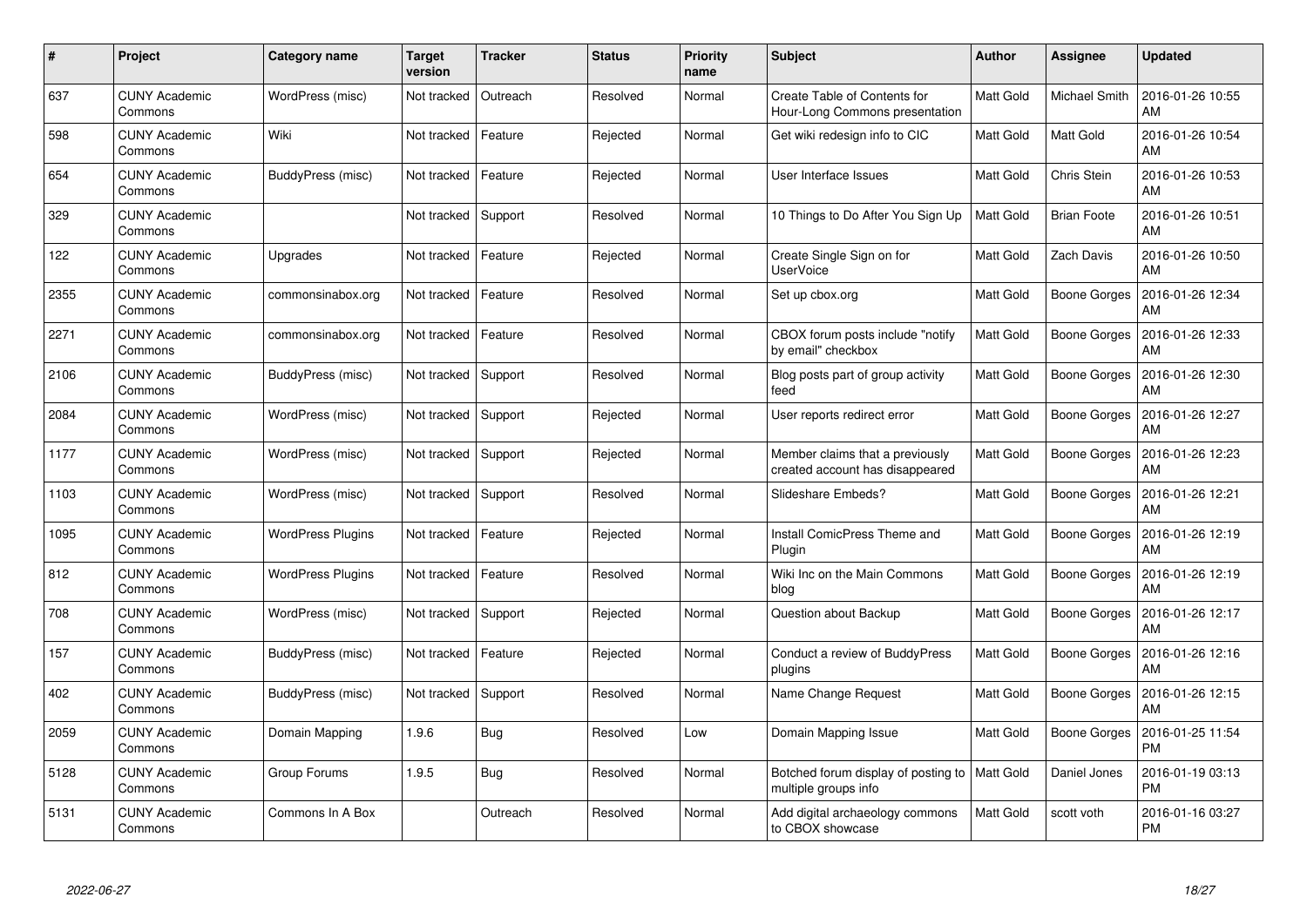| #    | Project                         | Category name          | <b>Target</b><br>version | <b>Tracker</b> | <b>Status</b> | <b>Priority</b><br>name | <b>Subject</b>                                                                                | <b>Author</b> | <b>Assignee</b>     | <b>Updated</b>                |
|------|---------------------------------|------------------------|--------------------------|----------------|---------------|-------------------------|-----------------------------------------------------------------------------------------------|---------------|---------------------|-------------------------------|
| 4648 | <b>CUNY Academic</b><br>Commons | Wiki                   | 1.10                     | Feature        | Duplicate     | Normal                  | Create plan for deprecating the<br>wiki                                                       | Matt Gold     | Stephen Real        | 2016-01-06 12:35<br><b>PM</b> |
| 5014 | <b>CUNY Academic</b><br>Commons | Social Paper           | 1.9.1                    | Bug            | Resolved      | Normal                  | Slow loading of new SP papers                                                                 | Matt Gold     | Boone Gorges        | 2015-12-14 10:08<br>AM        |
| 5022 | <b>CUNY Academic</b><br>Commons | Wiki                   | 1.9.1                    | <b>Bug</b>     | Resolved      | High                    | Main nav bar different on wiki page                                                           | Matt Gold     | <b>Boone Gorges</b> | 2015-12-11 09:31<br>PM        |
| 5017 | <b>CUNY Academic</b><br>Commons | Social Paper           | 1.9.1                    | <b>Bug</b>     | Resolved      | Normal                  | Paper Hub styling issue                                                                       | Matt Gold     | Boone Gorges        | 2015-12-11 03:36<br>PM        |
| 4080 | <b>CUNY Academic</b><br>Commons | Events                 | 1.9                      | <b>Bug</b>     | Resolved      | Normal                  | Events Calendar: Allow sites to<br>embed calendars from groups<br>(perhaps via BP group blog) | Matt Gold     | Raymond Hoh         | 2015-12-03 06:24<br><b>PM</b> |
| 4939 | <b>CUNY Academic</b><br>Commons | Social Paper           | 1.9                      | Design/UX      | Resolved      | Normal                  | Embiggen the Create New Paper<br>button on the Social Paper Hub                               | Matt Gold     | Samantha<br>Raddatz | 2015-11-30 08:51<br>AM        |
| 4636 | <b>CUNY Academic</b><br>Commons | Group Forums           | 1.8.18                   | Bug            | Resolved      | Normal                  | Silent edit option for editing forum<br>posts                                                 | Matt Gold     | Raymond Hoh         | 2015-11-29 04:20<br><b>PM</b> |
| 4923 | <b>CUNY Academic</b><br>Commons | WordPress (misc)       | Not tracked              | Support        | Resolved      | Normal                  | Comment posting censoring                                                                     | Matt Gold     | <b>Boone Gorges</b> | 2015-11-20 10:37<br>PM        |
| 4244 | <b>CUNY Academic</b><br>Commons | User Experience        | 1.9                      | Design/UX      | Resolved      | Normal                  | Posting to multiple groups                                                                    | Matt Gold     | Daniel Jones        | 2015-11-12 05:20<br><b>PM</b> |
| 291  | <b>CUNY Academic</b><br>Commons | BuddyPress (misc)      | Future<br>release        | Feature        | Rejected      | Normal                  | Add Chat/IM functionality                                                                     | Matt Gold     | Boone Gorges        | 2015-11-12 01:36<br>AM        |
| 120  | <b>CUNY Academic</b><br>Commons | BuddyPress (misc)      | 1.4                      | Feature        | Resolved      | Normal                  | <b>Consider Adding Privacy Options</b><br><b>Plugin for Profiles</b>                          | Matt Gold     | Boone Gorges        | 2015-11-12 01:02<br>AM        |
| 260  | <b>CUNY Academic</b><br>Commons | <b>Group Files</b>     | Future<br>release        | Feature        | Rejected      | Normal                  | Possible synergy between Group<br>Docs plugin and Forum<br>Attachments?                       | Matt Gold     |                     | 2015-11-12 01:00<br>AM        |
| 1187 | <b>CUNY Academic</b><br>Commons | <b>BuddyPress Docs</b> | Future<br>release        | Feature        | Rejected      | Normal                  | <b>Personal Docs</b>                                                                          | Matt Gold     | Boone Gorges        | 2015-11-12 12:58<br><b>AM</b> |
| 1334 | <b>CUNY Academic</b><br>Commons | Analytics              | Future<br>release        | Feature        | Abandoned     | Normal                  | <b>Create Tool To Count Email</b><br>Notifications                                            | Matt Gold     | Matt Gold           | 2015-11-12 12:56<br>AM        |
| 4602 | <b>CUNY Academic</b><br>Commons | Group Forums           | Future<br>release        | <b>Bug</b>     | Duplicate     | Normal                  | "Home" button in forum search<br>leads to CAC homepage rather<br>than group homepage          | Matt Gold     | Raymond Hoh         | 2015-11-09 06:43<br><b>PM</b> |
| 1105 | <b>CUNY Academic</b><br>Commons | WordPress (misc)       | Future<br>release        | Feature        | Assigned      | Normal                  | Rephrase Blog Privacy Options                                                                 | Matt Gold     | Samantha<br>Raddatz | 2015-11-09 06:19<br><b>PM</b> |
| 554  | <b>CUNY Academic</b><br>Commons | BuddyPress (misc)      | Future<br>release        | Feature        | Assigned      | Normal                  | Add Trackback notifications to<br>site-wide activity feed                                     | Matt Gold     | <b>Boone Gorges</b> | 2015-11-09 06:19<br><b>PM</b> |
| 365  | <b>CUNY Academic</b><br>Commons | WordPress (misc)       | Future<br>release        | Feature        | Assigned      | Normal                  | <b>Create Mouseover Tooltips</b><br>throughout Site                                           | Matt Gold     | Chris Stein         | 2015-11-09 06:18<br><b>PM</b> |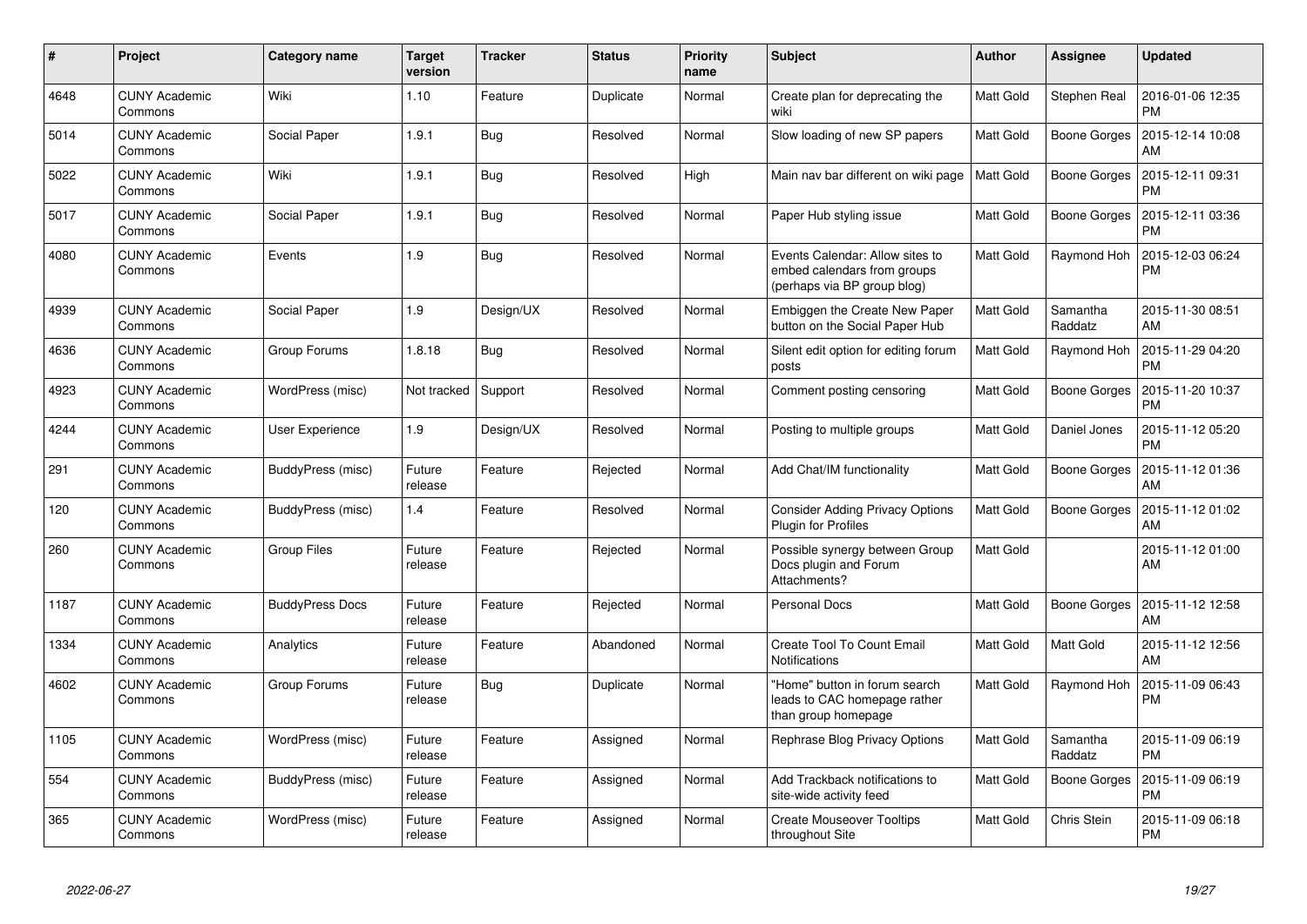| $\#$ | Project                         | <b>Category name</b>       | <b>Target</b><br>version | <b>Tracker</b> | <b>Status</b>        | <b>Priority</b><br>name | <b>Subject</b>                                                                         | <b>Author</b>    | <b>Assignee</b>     | <b>Updated</b>                |
|------|---------------------------------|----------------------------|--------------------------|----------------|----------------------|-------------------------|----------------------------------------------------------------------------------------|------------------|---------------------|-------------------------------|
| 497  | <b>CUNY Academic</b><br>Commons | <b>WordPress Plugins</b>   | Future<br>release        | Feature        | Assigned             | Normal                  | Drag and Drop Ordering on Gallery<br>Post Plugin                                       | Matt Gold        | Ron Rennick         | 2015-11-09 06:18<br><b>PM</b> |
| 287  | <b>CUNY Academic</b><br>Commons | WordPress (misc)           | Future<br>release        | Feature        | Assigned             | Normal                  | Create troubleshooting tool for<br>account sign-up                                     | Matt Gold        | Boone Gorges        | 2015-11-09 06:17<br><b>PM</b> |
| 2523 | <b>CUNY Academic</b><br>Commons | <b>BuddyPress Docs</b>     | Future<br>release        | Feature        | Assigned             | Normal                  | Allow Users to Upload Images to<br><b>BP</b> Docs                                      | Matt Gold        | <b>Boone Gorges</b> | 2015-11-09 06:14<br><b>PM</b> |
| 2013 | <b>CUNY Academic</b><br>Commons | <b>Public Portfolio</b>    | Future<br>release        | Feature        | Assigned             | Low                     | Have Profile Privacy Options show<br>up only for filled-in fields                      | <b>Matt Gold</b> | Boone Gorges        | 2015-11-09 06:09<br><b>PM</b> |
| 333  | <b>CUNY Academic</b><br>Commons | <b>Email Notifications</b> | Future<br>release        | Feature        | Assigned             | Low                     | Delay Forum Notification Email<br>Delivery Until After Editing Period<br>Ends          | Matt Gold        | Raymond Hoh         | 2015-11-09 06:01<br><b>PM</b> |
| 1456 | <b>CUNY Academic</b><br>Commons | Group Invitations          | Future<br>release        | Feature        | Reporter<br>Feedback | Low                     | Invite to Group Button from Profile<br>Field                                           | Matt Gold        | Samantha<br>Raddatz | 2015-11-09 05:59<br><b>PM</b> |
| 1192 | <b>CUNY Academic</b><br>Commons | <b>Group Files</b>         | Future<br>release        | Feature        | Assigned             | Low                     | When posting group files, allow<br>users to add a category without<br>saving           | Matt Gold        | Raymond Hoh         | 2015-11-09 05:53<br><b>PM</b> |
| 1228 | <b>CUNY Academic</b><br>Commons | Groups (misc)              |                          | Feature        | Rejected             | Normal                  | Listserv-Like Group Email<br>Announcements for Non-Members                             | Matt Gold        | Boone Gorges        | 2015-11-09 05:53<br><b>PM</b> |
| 1191 | <b>CUNY Academic</b><br>Commons | BuddyPress (misc)          |                          | Feature        | Rejected             | Normal                  | Integrate Zotero Libraries into<br>Individual and Group Profiles                       | Matt Gold        | <b>Boone Gorges</b> | 2015-11-09 05:46<br><b>PM</b> |
| 653  | <b>CUNY Academic</b><br>Commons | Group Blogs                | Future<br>release        | Feature        | Assigned             | Normal                  | Redesign Integration of Groups<br>and Blogs                                            | Matt Gold        | Samantha<br>Raddatz | 2015-11-09 05:40<br><b>PM</b> |
| 310  | <b>CUNY Academic</b><br>Commons | BuddyPress (misc)          | Future<br>release        | Feature        | Assigned             | Low                     | <b>Friend Request Email</b>                                                            | Matt Gold        | Samantha<br>Raddatz | 2015-11-09 05:08<br><b>PM</b> |
| 253  | <b>CUNY Academic</b><br>Commons | Groups (misc)              | Future<br>release        | Feature        | Duplicate            | Low                     | Group Keywords, Taxonomies, and   Matt Gold<br><b>Suggestion Systems</b>               |                  | Boone Gorges        | 2015-11-09 05:04<br><b>PM</b> |
| 1981 | <b>CUNY Academic</b><br>Commons | WordPress (misc)           |                          | Feature        | Rejected             | Normal                  | Create a WordPress-based<br>alternative to UserVoice                                   | Matt Gold        | Boone Gorges        | 2015-11-09 02:50<br><b>PM</b> |
| 4402 | <b>CUNY Academic</b><br>Commons | <b>Public Portfolio</b>    | 1.9                      | <b>Bug</b>     | Resolved             | Normal                  | Github link needs full URL rather<br>than ID                                           | Matt Gold        | Daniel Jones        | 2015-11-09 02:21<br><b>PM</b> |
| 3517 | <b>CUNY Academic</b><br>Commons | My Commons                 | Future<br>release        | Feature        | Assigned             | Normal                  | Mute/Unmute My Commons<br>updates                                                      | Matt Gold        | Raymond Hoh         | 2015-11-09 01:19<br><b>PM</b> |
| 2707 | <b>CUNY Academic</b><br>Commons | Group Invitations          | 1.9                      | Feature        | Resolved             | Normal                  | Revise Group Invitation<br><b>Explanatory Text</b>                                     | Matt Gold        | <b>Boone Gorges</b> | 2015-11-09 01:00<br><b>PM</b> |
| 4081 | <b>CUNY Academic</b><br>Commons | Events                     | 1.9                      | Bug            | Duplicate            | Normal                  | Events Calendar: Allow restriction<br>of event creation ability to admins<br>on groups | Matt Gold        | Samantha<br>Raddatz | 2015-11-09 12:37<br><b>PM</b> |
| 4816 | <b>CUNY Academic</b><br>Commons | Group Invitations          | 1.8.15                   | Bug            | Resolved             | High                    | Group invite email notifications not<br>received                                       | Matt Gold        | <b>Boone Gorges</b> | 2015-10-26 11:56<br>AM        |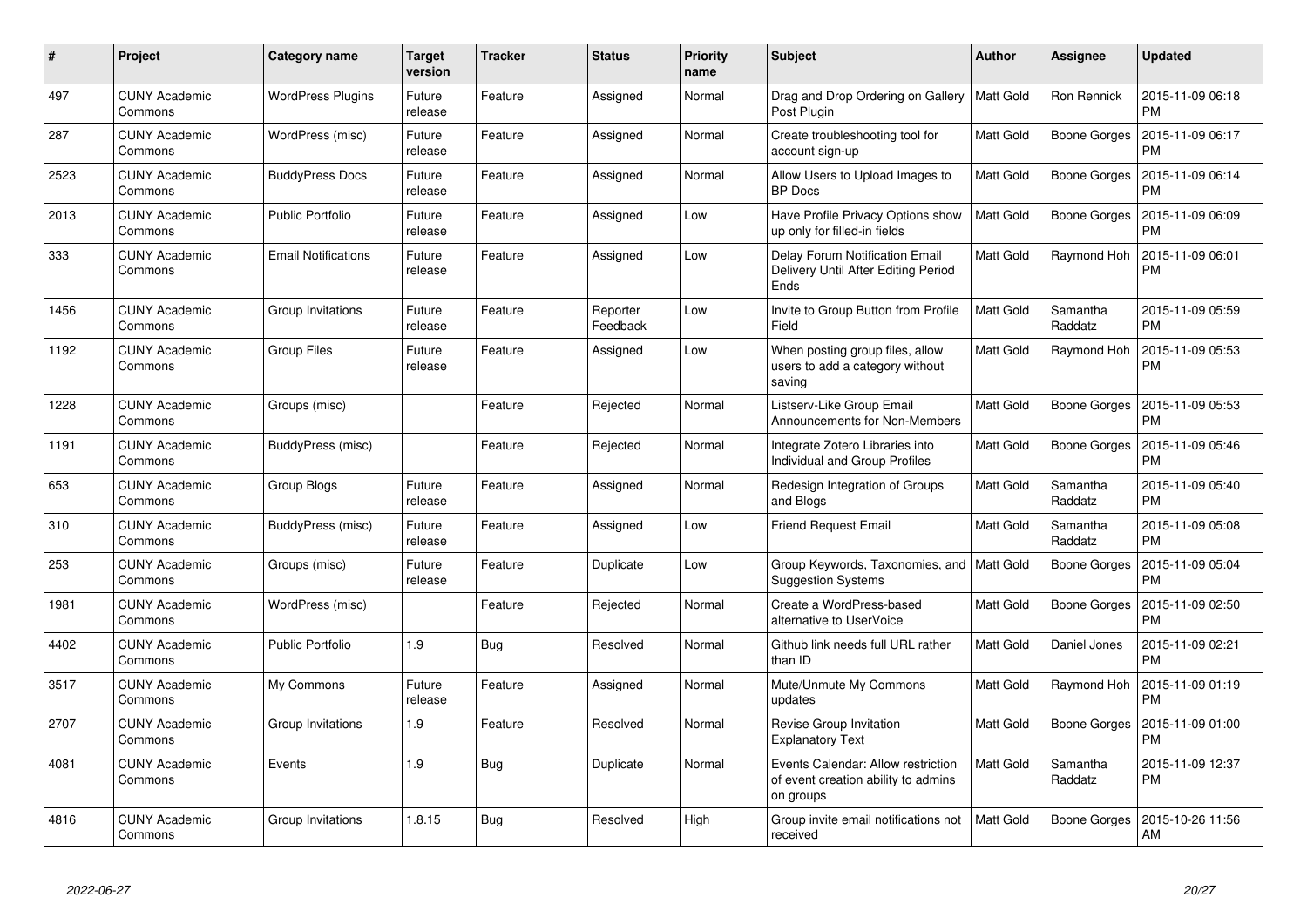| #    | Project                         | <b>Category name</b>       | <b>Target</b><br>version | <b>Tracker</b> | <b>Status</b> | <b>Priority</b><br>name | <b>Subject</b>                                                           | Author    | Assignee            | <b>Updated</b>                |
|------|---------------------------------|----------------------------|--------------------------|----------------|---------------|-------------------------|--------------------------------------------------------------------------|-----------|---------------------|-------------------------------|
| 4802 | <b>CUNY Academic</b><br>Commons | Events                     | Not tracked              | Feature        | Resolved      | Normal                  | Calendar Display                                                         | Matt Gold | Boone Gorges        | 2015-10-25 01:38<br><b>PM</b> |
| 4803 | <b>CUNY Academic</b><br>Commons | <b>WordPress Plugins</b>   | 1.8.14                   | Feature        | Resolved      | Normal                  | Update Slider Revolution Plugin                                          | Matt Gold | Boone Gorges        | 2015-10-22 03:26<br>AM        |
| 4798 | <b>CUNY Academic</b><br>Commons | DiRT Integration           | Not tracked              | <b>Bug</b>     | Resolved      | Normal                  | DiRT plugin seems to have<br>disappeared                                 | Matt Gold | <b>Boone Gorges</b> | 2015-10-20 10:05<br><b>PM</b> |
| 4765 | <b>CUNY Academic</b><br>Commons | Group Forums               | 1.8.13                   | Bug            | Resolved      | Normal                  | Forum preview not showing HTML<br>tags                                   | Matt Gold | Boone Gorges        | 2015-10-11 10:30<br><b>PM</b> |
| 4760 | <b>CUNY Academic</b><br>Commons | <b>Email Notifications</b> | Not tracked              | Bug            | Rejected      | Normal                  | email notification contains broken<br>image                              | Matt Gold | Boone Gorges        | 2015-10-11 10:24<br><b>PM</b> |
| 4722 | <b>CUNY Academic</b><br>Commons | <b>BuddyPress Docs</b>     | Not tracked              | Bug            | Rejected      | Normal                  | Doc listing overflow issue                                               | Matt Gold | Boone Gorges        | 2015-10-11 10:09<br><b>PM</b> |
| 4661 | <b>CUNY Academic</b><br>Commons | <b>User Experience</b>     | Future<br>release        | Bug            | Assigned      | Normal                  | Simplify Events text                                                     | Matt Gold | Samantha<br>Raddatz | 2015-10-02 09:06<br><b>PM</b> |
| 4078 | <b>CUNY Academic</b><br>Commons | Events                     | 1.8.12                   | Feature        | Resolved      | Normal                  | Add iCal link to Event Calendar<br>notification emails                   | Matt Gold | Raymond Hoh         | 2015-09-25 09:39<br><b>PM</b> |
| 3788 | <b>CUNY Academic</b><br>Commons | cuny.is                    | 1.8.11                   | <b>Bug</b>     | Resolved      | Normal                  | CUNY.is default links?                                                   | Matt Gold | Boone Gorges        | 2015-09-25 12:53<br>AM        |
| 4662 | <b>CUNY Academic</b><br>Commons | Events                     |                          | Bug            | Resolved      | Normal                  | Events ICS download not working                                          | Matt Gold | Raymond Hoh         | 2015-09-23 05:37<br><b>PM</b> |
| 4663 | <b>CUNY Academic</b><br>Commons | Events                     |                          | Feature        | Duplicate     | Normal                  | Add ICS download link to events<br>email notification                    | Matt Gold | <b>Boone Gorges</b> | 2015-09-22 08:10<br><b>PM</b> |
| 4660 | <b>CUNY Academic</b><br>Commons | Events                     | Not tracked              | <b>Bug</b>     | Resolved      | High                    | Creating new event leads to<br>whitescreen                               | Matt Gold | Boone Gorges        | 2015-09-22 05:56<br><b>PM</b> |
| 4641 | <b>CUNY Academic</b><br>Commons |                            | Not tracked              | Bug            | Resolved      | Normal                  | Reply by email going to the wrong<br>address                             | Matt Gold | Boone Gorges        | 2015-09-21 04:05<br><b>PM</b> |
| 4639 | <b>CUNY Academic</b><br>Commons | Home Page                  | Not tracked              | <b>Bug</b>     | Resolved      | Urgent                  | Front page slider stopped working                                        | Matt Gold | Boone Gorges        | 2015-09-21 03:44<br><b>PM</b> |
| 4640 | <b>CUNY Academic</b><br>Commons |                            |                          | Bug            | Resolved      | Normal                  | Group forum problem                                                      | Matt Gold | Boone Gorges        | 2015-09-21 03:44<br><b>PM</b> |
| 4564 | <b>CUNY Academic</b><br>Commons | Server                     |                          | <b>Bug</b>     | Rejected      | Low                     | Registration page blocked on<br>private browser windows                  | Matt Gold | Boone Gorges        | 2015-09-06 05:02<br><b>PM</b> |
| 4472 | <b>CUNY Academic</b><br>Commons | <b>Public Portfolio</b>    | 1.8.9                    | <b>Bug</b>     | Resolved      | Normal                  | Search links showing up on profiles   Matt Gold                          |           | <b>Boone Gorges</b> | 2015-08-24 04:06<br><b>PM</b> |
| 4404 | <b>CUNY Academic</b><br>Commons | <b>Public Portfolio</b>    | Future<br>release        | Design/UX      | Assigned      | Normal                  | Change color of permissions info<br>on portfolio editing interface       | Matt Gold | Samantha<br>Raddatz | 2015-08-11 05:28<br><b>PM</b> |
| 4403 | <b>CUNY Academic</b><br>Commons | <b>Public Portfolio</b>    |                          | Bug            | Duplicate     | Normal                  | Redesign social media accounts<br>section of portfolio editing interface | Matt Gold | Boone Gorges        | 2015-08-10 04:08<br>PM        |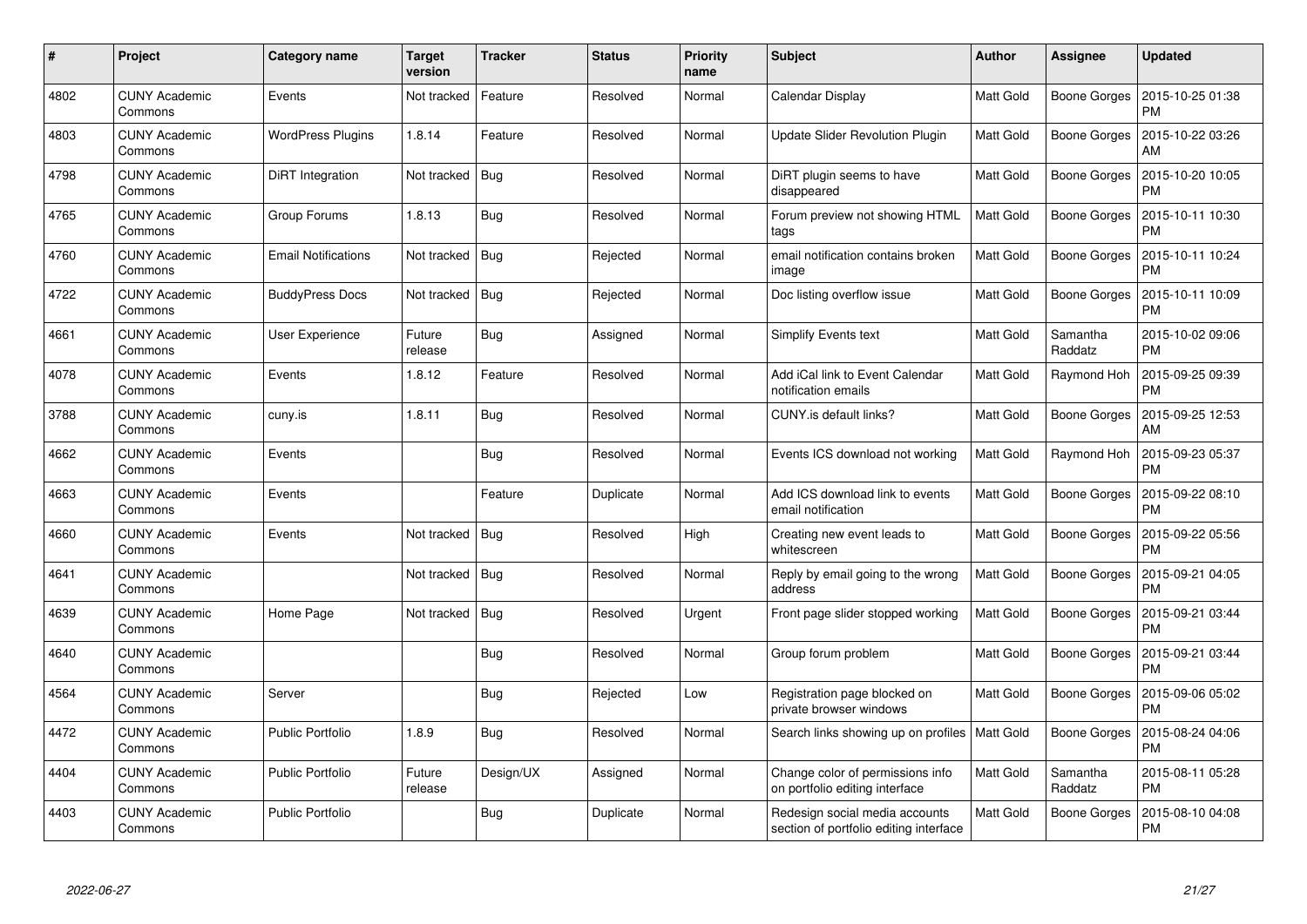| #    | Project                         | <b>Category name</b>       | <b>Target</b><br>version | <b>Tracker</b> | <b>Status</b> | <b>Priority</b><br>name | <b>Subject</b>                                                     | <b>Author</b>    | Assignee            | <b>Updated</b>                |
|------|---------------------------------|----------------------------|--------------------------|----------------|---------------|-------------------------|--------------------------------------------------------------------|------------------|---------------------|-------------------------------|
| 4151 | <b>CUNY Academic</b><br>Commons | <b>WordPress Themes</b>    | Not tracked              | Support        | Resolved      | Normal                  | CUNY GCDI homepage image<br>links broken                           | Matt Gold        | Daniel Jones        | 2015-08-10 02:43<br><b>PM</b> |
| 4367 | <b>CUNY Academic</b><br>Commons | DiRT Integration           | 1.8.6                    | Bug            | Resolved      | Normal                  | Thumbnail images broken on DiRT<br>tool listing                    | <b>Matt Gold</b> | <b>Boone Gorges</b> | 2015-08-02 12:55<br>AM        |
| 4079 | <b>CUNY Academic</b><br>Commons | Events                     | 1.8.6                    | Bug            | Resolved      | Normal                  | Change ical label for Events<br>Calendar                           | Matt Gold        | Raymond Hoh         | 2015-07-22 04:16<br><b>PM</b> |
| 4315 | <b>CUNY Academic</b><br>Commons | WordPress (misc)           | Not tracked              | <b>Bug</b>     | Resolved      | Normal                  | Authentication request                                             | Matt Gold        | Boone Gorges        | 2015-07-21 05:55<br><b>PM</b> |
| 4028 | <b>CUNY Academic</b><br>Commons | Reply By Email             | Not tracked              | <b>Bug</b>     | Resolved      | Normal                  | Erroneous notice of Duplicate<br>posting                           | Matt Gold        | Raymond Hoh         | 2015-07-21 10:26<br>AM        |
| 4235 | <b>CUNY Academic</b><br>Commons |                            | Not tracked              | Design/UX      | Assigned      | Normal                  | Explore user experience around<br>comments on forum topics vs docs | Matt Gold        | Samantha<br>Raddatz | 2015-07-21 10:23<br>AM        |
| 4202 | <b>CUNY Academic</b><br>Commons | <b>WordPress Themes</b>    | 1.8.4                    | Feature        | Resolved      | Normal                  | Upload new version of premium<br>Bridge theme                      | Matt Gold        | <b>Boone Gorges</b> | 2015-07-02 10:12<br>AM        |
| 4187 | <b>CUNY Academic</b><br>Commons | <b>WordPress Themes</b>    | 1.8.4                    | Feature        | Resolved      | Normal                  | Upload new version of premium<br>Planar theme                      | <b>Matt Gold</b> | Boone Gorges        | 2015-07-02 10:11<br>AM        |
| 4238 | <b>CUNY Academic</b><br>Commons | Events                     | Future<br>release        | Feature        | Assigned      | Normal                  | Copy Events to Other Groups?                                       | Matt Gold        | Boone Gorges        | 2015-07-02 10:08<br>AM        |
| 4197 | <b>CUNY Academic</b><br>Commons | <b>User Experience</b>     | 1.8.4                    | Bug            | Resolved      | Normal                  | Open help link in same window                                      | Matt Gold        | Boone Gorges        | 2015-06-26 03:01<br><b>PM</b> |
| 4196 | <b>CUNY Academic</b><br>Commons |                            |                          | Bug            | Rejected      | High                    | News feed weirdness                                                | <b>Matt Gold</b> | <b>Boone Gorges</b> | 2015-06-25 03:41<br><b>PM</b> |
| 4155 | <b>CUNY Academic</b><br>Commons | Group Forums               |                          | Bug            | Duplicate     | Normal                  | Don't see forum search                                             | Matt Gold        | Boone Gorges        | 2015-06-16 12:32<br><b>PM</b> |
| 4111 | <b>CUNY Academic</b><br>Commons | commonsinabox.org          | Not tracked              | <b>Bug</b>     | Resolved      | Normal                  | Add Virginia DH site to CBOX<br>showcase                           | Matt Gold        | scott voth          | 2015-06-08 10:01<br><b>PM</b> |
| 4125 | <b>CUNY Academic</b><br>Commons | <b>WordPress Themes</b>    | 1.8.2                    | <b>Bug</b>     | Resolved      | Normal                  | Help overlay layer issue                                           | Matt Gold        | Daniel Jones        | 2015-06-08 10:34<br>AM        |
| 3625 | <b>CUNY Academic</b><br>Commons | WordPress (misc)           |                          | Bug            | Rejected      | Normal                  | Unable to manually create account<br>for non-CUNY (gmail) user     | Matt Gold        | Boone Gorges        | 2015-06-01 03:09<br><b>PM</b> |
| 4057 | <b>CUNY Academic</b><br>Commons | <b>BuddyPress Docs</b>     | 1.8.1                    | <b>Bug</b>     | Resolved      | Normal                  | Canceling edit mode of BP Doc<br>reloads editing screen            | Matt Gold        | Boone Gorges        | 2015-06-01 03:08<br><b>PM</b> |
| 3587 | <b>CUNY Academic</b><br>Commons | My Commons                 | 1.8.1                    | Bug            | Resolved      | Normal                  | Force SSL issue                                                    | Matt Gold        | Boone Gorges        | 2015-06-01 11:39<br>AM        |
| 4072 | <b>CUNY Academic</b><br>Commons | <b>Email Notifications</b> | 1.8.1                    | Bug            | Resolved      | Normal                  | Double email notification                                          | Matt Gold        | Raymond Hoh         | 2015-05-26 03:05<br>AM        |
| 3178 | <b>CUNY Academic</b><br>Commons | Group Forums               | 1.8                      | Design/UX      | Resolved      | Normal                  | Create ability to repost forums<br>posts to other forums           | Matt Gold        | Daniel Jones        | 2015-05-21 12:55<br><b>PM</b> |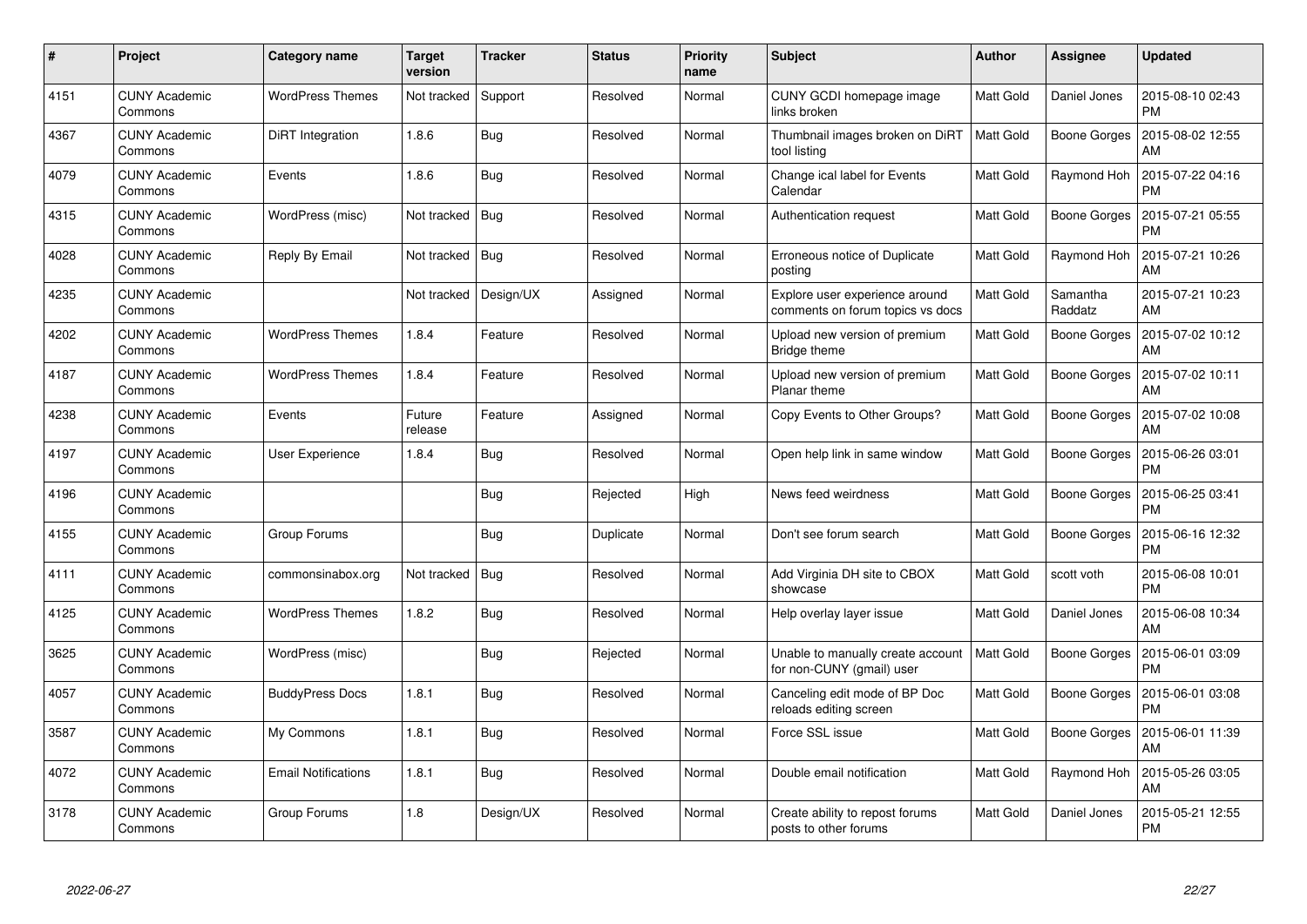| $\#$ | Project                         | Category name              | <b>Target</b><br>version | <b>Tracker</b> | <b>Status</b> | <b>Priority</b><br>name | <b>Subject</b>                                                                        | <b>Author</b>    | Assignee            | <b>Updated</b>                |
|------|---------------------------------|----------------------------|--------------------------|----------------|---------------|-------------------------|---------------------------------------------------------------------------------------|------------------|---------------------|-------------------------------|
| 4053 | <b>CUNY Academic</b><br>Commons | Events                     | Future<br>release        | Feature        | Assigned      | Normal                  | Create new tab for past events                                                        | Matt Gold        | Boone Gorges        | 2015-05-12 02:10<br>PM        |
| 4027 | <b>CUNY Academic</b><br>Commons | Commons In A Box           | Not tracked              | Design/UX      | Assigned      | Normal                  | Usability review of CBOX update<br>procedures                                         | Matt Gold        | Samantha<br>Raddatz | 2015-05-11 06:36<br><b>PM</b> |
| 3941 | <b>CUNY Academic</b><br>Commons | <b>Email Notifications</b> | 1.8.1                    | Feature        | Resolved      | Normal                  | Group forums -- Edited comment<br>notifications                                       | <b>Matt Gold</b> | Daniel Jones        | 2015-05-11 04:08<br><b>PM</b> |
| 4039 | <b>CUNY Academic</b><br>Commons | Group Files                | 1.7.21                   | Feature        | Resolved      | Normal                  | Redirect to login when<br>non-logged-in user tries to view file<br>from private group | <b>Matt Gold</b> | <b>Boone Gorges</b> | 2015-05-11 11:30<br>AM        |
| 2765 | CUNY Academic<br>Commons        | Toolbar                    | 1.8                      | Bug            | Resolved      | Normal                  | Scrolling/layer issue on admin bar                                                    | Matt Gold        | Boone Gorges        | 2015-05-05 03:48<br><b>PM</b> |
| 3924 | <b>CUNY Academic</b><br>Commons | Commons In A Box           | Not tracked              | Publicity      | Rejected      | Normal                  | Update CBOX showcase                                                                  | <b>Matt Gold</b> | scott voth          | 2015-04-28 10:34<br><b>PM</b> |
| 4010 | CUNY Academic<br>Commons        | <b>WordPress Plugins</b>   | 1.7.20                   | Bug            | Resolved      | High                    | GC Digital Fellows site down                                                          | Matt Gold        |                     | 2015-04-22 10:30<br>AM        |
| 3652 | CUNY Academic<br>Commons        | Group Forums               | 1.8                      | Bug            | Resolved      | Low                     | Forum preview doesn't show live<br>link                                               | <b>Matt Gold</b> | Raymond Hoh         | 2015-04-21 06:46<br><b>PM</b> |
| 3991 | CUNY Academic<br>Commons        | Toolbar                    | 1.7.19                   | <b>Bug</b>     | Resolved      | Normal                  | WP-Admin Bar positioning error on<br>mobile devices                                   | <b>Matt Gold</b> | Boone Gorges        | 2015-04-21 02:30<br>PM        |
| 4004 | <b>CUNY Academic</b><br>Commons | Group Forums               | Not tracked              | Support        | Resolved      | High                    | 'Duplicate topic detected" error<br>message when posting to group<br>forum            | <b>Matt Gold</b> | Boone Gorges        | 2015-04-20 10:21<br>AM        |
| 3990 | <b>CUNY Academic</b><br>Commons | commonsinabox.org          | Not tracked              | Publicity      | Resolved      | Normal                  | Update CBOX showcase                                                                  | <b>Matt Gold</b> | scott voth          | 2015-04-16 10:27<br><b>PM</b> |
| 3995 | <b>CUNY Academic</b><br>Commons | BuddyPress (misc)          | Not tracked              | Bug            | Resolved      | Normal                  | Possible People Page filter error                                                     | Matt Gold        | <b>Boone Gorges</b> | 2015-04-16 07:51<br>AM        |
| 3605 | <b>CUNY Academic</b><br>Commons | Group Announcments         |                          | Feature        | Rejected      | Normal                  | Revise Announcements Group<br>Page Explanatory Text                                   | <b>Matt Gold</b> | Daniel Jones        | 2015-04-13 04:45<br><b>PM</b> |
| 3536 | <b>CUNY Academic</b><br>Commons | My Commons                 | Future<br>release        | Feature        | Assigned      | Normal                  | Infinite Scroll on My Commons<br>page                                                 | Matt Gold        | Raymond Hoh         | 2015-04-13 04:42<br>PM        |
| 3574 | <b>CUNY Academic</b><br>Commons | My Commons                 |                          | <b>Bug</b>     | Duplicate     | Normal                  | Address awkward possessive<br>cases on My Commons page                                | <b>Matt Gold</b> | Raymond Hoh         | 2015-04-13 04:41<br><b>PM</b> |
| 3662 | <b>CUNY Academic</b><br>Commons | <b>SEO</b>                 | Future<br>release        | Feature        | Assigned      | Normal                  | Duplicate Content/SEO/Google<br>issues                                                | Matt Gold        | Raymond Hoh         | 2015-04-13 04:37<br><b>PM</b> |
| 3564 | <b>CUNY Academic</b><br>Commons | User Experience            |                          | Design/UX      | Rejected      | Normal                  | Consider repositioning Forum link<br>in group nav                                     | Matt Gold        | Chris Stein         | 2015-04-13 04:32<br><b>PM</b> |
| 3969 | <b>CUNY Academic</b><br>Commons | <b>WordPress Plugins</b>   | 1.7.18                   | Bug            | Resolved      | Normal                  | External Group Blogs plugin<br>causing duplicate items of the<br>same post:           | <b>Matt Gold</b> | Raymond Hoh         | 2015-04-10 07:51<br>PM        |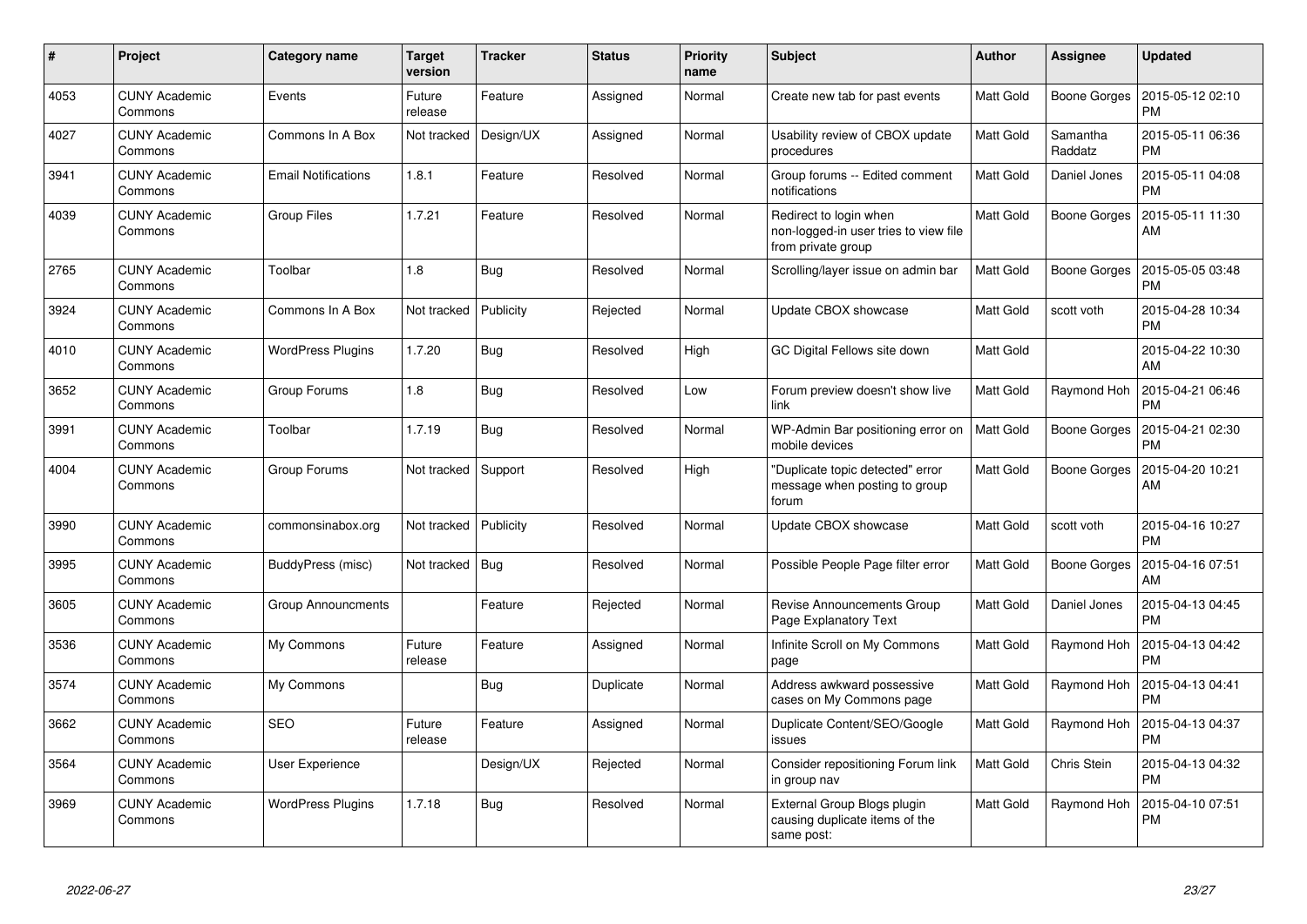| #    | Project                         | <b>Category name</b>       | <b>Target</b><br>version | <b>Tracker</b> | <b>Status</b> | Priority<br>name | <b>Subject</b>                                                                                  | <b>Author</b>    | <b>Assignee</b>     | <b>Updated</b>                |
|------|---------------------------------|----------------------------|--------------------------|----------------|---------------|------------------|-------------------------------------------------------------------------------------------------|------------------|---------------------|-------------------------------|
| 370  | <b>CUNY Academic</b><br>Commons | Registration               | Future<br>release        | Feature        | Assigned      | High             | <b>Guest Accounts</b>                                                                           | Matt Gold        | <b>Matt Gold</b>    | 2015-04-09 09:33<br><b>PM</b> |
| 3577 | <b>CUNY Academic</b><br>Commons | My Commons                 | Future<br>release        | Design/UX      | Assigned      | Normal           | Replies to items in My Commons                                                                  | Matt Gold        | Raymond Hoh         | 2015-04-09 05:19<br><b>PM</b> |
| 827  | <b>CUNY Academic</b><br>Commons | Groups (misc)              |                          | Feature        | Deferred      | Normal           | Allow Groups to have sub-groups                                                                 | Matt Gold        | Chris Stein         | 2015-04-08 05:40<br><b>PM</b> |
| 3954 | <b>CUNY Academic</b><br>Commons | <b>Email Notifications</b> | 1.7.18                   | <b>Bug</b>     | Resolved      | Normal           | <b>Issues with Email notifications for</b><br>Groups w/RSS Feeds attached                       | Matt Gold        | Raymond Hoh         | 2015-04-08 05:04<br><b>PM</b> |
| 262  | <b>CUNY Academic</b><br>Commons | <b>Group Files</b>         |                          | Feature        | Deferred      | Normal           | Ideas for Improvements to Group<br><b>Docs</b>                                                  | Matt Gold        |                     | 2015-04-03 09:29<br>AM        |
| 275  | <b>CUNY Academic</b><br>Commons | <b>WordPress Plugins</b>   |                          | Feature        | Deferred      | Normal           | Develop Document Repository<br>Plugin for Wordpress                                             | Matt Gold        | <b>Boone Gorges</b> | 2015-04-01 09:27<br><b>PM</b> |
| 94   | <b>CUNY Academic</b><br>Commons | Upgrades                   |                          | Feature        | Deferred      | Normal           | Create new favicon                                                                              | Matt Gold        | Matt Gold           | 2015-04-01 09:20<br><b>PM</b> |
| 54   | <b>CUNY Academic</b><br>Commons | Wiki                       |                          | Feature        | Rejected      | Normal           | Install MediaWiki Stat Extension                                                                | Matt Gold        |                     | 2015-04-01 09:19<br><b>PM</b> |
| 52   | <b>CUNY Academic</b><br>Commons | Wiki                       |                          | Feature        | Deferred      | Low              | Upgrade FCK Editor to Latest<br>version                                                         | Matt Gold        |                     | 2015-04-01 09:18<br><b>PM</b> |
| 38   | <b>CUNY Academic</b><br>Commons | <b>WordPress Plugins</b>   | Future<br>release        | Feature        | Deferred      | Normal           | Possible Upgrade to Sitewide Tags<br>Pluain                                                     | <b>Matt Gold</b> |                     | 2015-04-01 09:18<br><b>PM</b> |
| 3770 | <b>CUNY Academic</b><br>Commons | <b>Public Portfolio</b>    | Future<br>release        | Feature        | Assigned      | Normal           | Improve Layout/Formatting of<br>Positions Area on Public Portfolios                             | Matt Gold        | Chris Stein         | 2015-04-01 09:17<br><b>PM</b> |
| 3342 | <b>CUNY Academic</b><br>Commons | <b>Email Notifications</b> |                          | <b>Bug</b>     | Duplicate     | Normal           | Group Invitation Email Links<br>Incorrect/Non-Working                                           | Matt Gold        | <b>Boone Gorges</b> | 2015-04-01 09:04<br><b>PM</b> |
| 2978 | <b>CUNY Academic</b><br>Commons | BuddyPress (misc)          |                          | Feature        | Deferred      | Normal           | Revise Invite Anyone Workflow                                                                   | Matt Gold        | Chris Stein         | 2015-04-01 08:54<br><b>PM</b> |
| 3308 | <b>CUNY Academic</b><br>Commons | Group Invitations          | Future<br>release        | Feature        | Assigned      | Normal           | Allow members to rescind group<br>invitations                                                   | Matt Gold        | Boone Gorges        | 2015-04-01 08:53<br><b>PM</b> |
| 3759 | <b>CUNY Academic</b><br>Commons | WordPress (misc)           | Future<br>release        | Feature        | Assigned      | Normal           | Review Interface for Adding Users<br>to Blogs                                                   | Matt Gold        | <b>Boone Gorges</b> | 2015-03-24 05:52<br><b>PM</b> |
| 3809 | <b>CUNY Academic</b><br>Commons | BuddyPress (misc)          | 1.7.17                   | <b>Bug</b>     | Resolved      | Normal           | BuddyPress member filters not<br>working correctly                                              | Matt Gold        | Matt Gold           | 2015-03-22 01:03<br>AM        |
| 3942 | <b>CUNY Academic</b><br>Commons | Redmine                    | Not tracked              | Documentation  | Resolved      | Normal           | <b>Preferred Redmine Statuses</b>                                                               | Matt Gold        | Boone Gorges        | 2015-03-21 09:25<br><b>PM</b> |
| 3165 | <b>CUNY Academic</b><br>Commons | <b>Email Notifications</b> |                          | Bug            | Rejected      | Normal           | HTML notification of post with<br>attachments didn't include mention<br>of/links to attachments | Matt Gold        | Boone Gorges        | 2015-03-21 09:05<br><b>PM</b> |
| 3042 | <b>CUNY Academic</b><br>Commons | <b>Public Portfolio</b>    | Future<br>release        | Feature        | Assigned      | Normal           | Browsing member interests                                                                       | Matt Gold        | Boone Gorges        | 2015-03-21 09:04<br><b>PM</b> |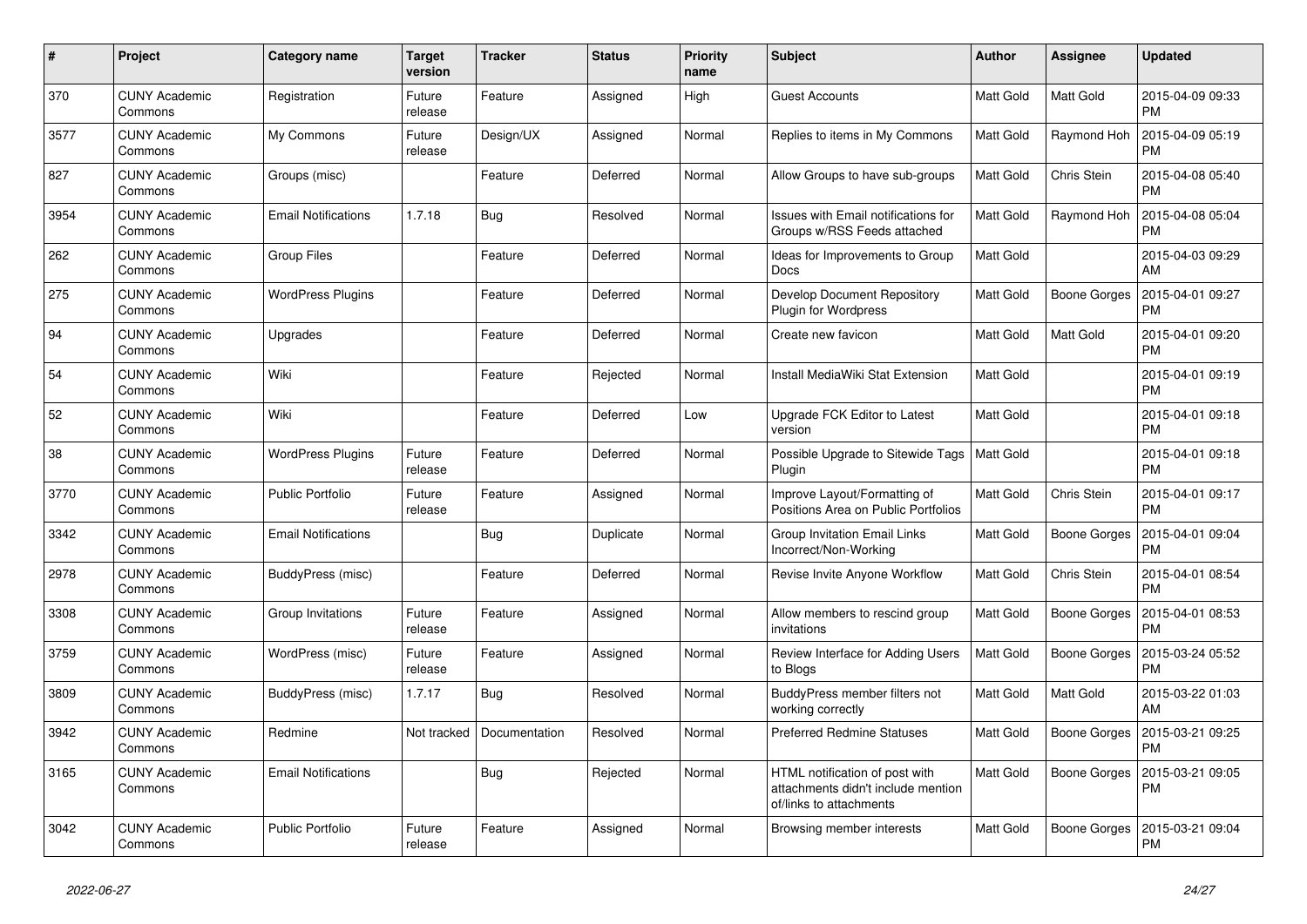| #    | <b>Project</b>                  | Category name              | <b>Target</b><br>version | <b>Tracker</b> | <b>Status</b> | <b>Priority</b><br>name | <b>Subject</b>                                                            | Author           | Assignee            | <b>Updated</b>                |
|------|---------------------------------|----------------------------|--------------------------|----------------|---------------|-------------------------|---------------------------------------------------------------------------|------------------|---------------------|-------------------------------|
| 3853 | <b>CUNY Academic</b><br>Commons | BuddyPress (misc)          | 1.7.16                   | Bug            | Resolved      | High                    | Post erroneously ascribed to wrong   Matt Gold<br>author in activity feed |                  | Raymond Hoh         | 2015-03-21 01:13<br><b>PM</b> |
| 3933 | <b>CUNY Academic</b><br>Commons | DiRT Integration           | Not tracked              | Bug            | Rejected      | Normal                  | DiRT Directory 'tool' directory<br>shows blank page                       | Matt Gold        | Boone Gorges        | 2015-03-20 08:47<br>AM        |
| 3932 | <b>CUNY Academic</b><br>Commons | commonsinabox.org          | Not tracked              | Publicity      | Resolved      | Normal                  | Replace Islamic History Commons<br>screenshot                             | <b>Matt Gold</b> | <b>Boone Gorges</b> | 2015-03-19 09:39<br><b>PM</b> |
| 3915 | <b>CUNY Academic</b><br>Commons | commonsinabox.org          | Not tracked              | Publicity      | Resolved      | Normal                  | Add Futures Initiative to CBOX<br>showcase                                | Matt Gold        | scott voth          | 2015-03-19 09:34<br><b>PM</b> |
| 3917 | <b>CUNY Academic</b><br>Commons | Home Page                  | 1.7.16                   | <b>Bug</b>     | Resolved      | Normal                  | New homepage display errors                                               | Matt Gold        | Raymond Hoh         | 2015-03-18 11:15<br>AM        |
| 3910 | <b>CUNY Academic</b><br>Commons | Home Page                  | 1.7.15.2                 | Bug            | Resolved      | High                    | Home Page Display Errors                                                  | Matt Gold        | Boone Gorges        | 2015-03-17 10:21<br>AM        |
| 3911 | <b>CUNY Academic</b><br>Commons | <b>SEO</b>                 | Not tracked              | Support        | Resolved      | Normal                  | Subdomains blocking googlebot?                                            | <b>Matt Gold</b> | Matt Gold           | 2015-03-15 11:14<br>AM        |
| 3914 | <b>CUNY Academic</b><br>Commons | <b>WordPress Plugins</b>   | 1.7.15.1                 | Feature        | Resolved      | High                    | Upgrade Yoast's SEO plugin                                                | Matt Gold        | Boone Gorges        | 2015-03-13 05:30<br>PM        |
| 3346 | <b>CUNY Academic</b><br>Commons | BuddyPress (misc)          | 1.8                      | Design/UX      | Resolved      | Normal                  | Notification page option ordering                                         | Matt Gold        | Daniel Jones        | 2015-03-13 05:25<br><b>PM</b> |
| 3865 | <b>CUNY Academic</b><br>Commons | Design                     | 1.7.15                   | Bug            | Resolved      | Normal                  | DiRT Tools listing in Group ><br>Manage                                   | Matt Gold        | Boone Gorges        | 2015-03-12 10:35<br>AM        |
| 3866 | <b>CUNY Academic</b><br>Commons | <b>Email Notifications</b> | 1.7.15                   | Bug            | Resolved      | Normal                  | Email notification does not indicate<br>presence of an attachment         | <b>Matt Gold</b> | Boone Gorges        | 2015-03-12 10:35<br>AM        |
| 3864 | <b>CUNY Academic</b><br>Commons | DiRT Integration           | 1.7.15                   | Bug            | Resolved      | Normal                  | DiRT Tools Group sidebar label<br>display                                 | Matt Gold        | Boone Gorges        | 2015-03-11 09:30<br>PM        |
| 3660 | <b>CUNY Academic</b><br>Commons | Layout                     | 1.8                      | Feature        | Resolved      | Normal                  | ZenDesk Placement                                                         | Matt Gold        | Raymond Hoh         | 2015-03-11 02:10<br><b>PM</b> |
| 3898 | <b>CUNY Academic</b><br>Commons | Server                     |                          | System Upgrade | Resolved      | Urgent                  | commons down                                                              | Matt Gold        | Boone Gorges        | 2015-03-11 09:50<br>AM        |
| 3640 | <b>CUNY Academic</b><br>Commons |                            | Future<br>release        | Bug            | Rejected      | Normal                  | Logged out of commons when<br>trying to publish a post                    | Matt Gold        | Daniel Jones        | 2015-03-09 11:27<br>AM        |
| 3860 | <b>CUNY Academic</b><br>Commons | commonsinabox.org          | Not tracked              | Publicity      | Resolved      | Normal                  | Review CBOX showcase sites                                                | Matt Gold        | scott voth          | 2015-03-07 10:53<br><b>AM</b> |
| 446  | <b>CUNY Academic</b><br>Commons | WordPress (misc)           | 1.8                      | Feature        | Resolved      | Normal                  | Create better account activation<br>error messages                        | Matt Gold        | Daniel Jones        | 2015-03-05 11:23<br>AM        |
| 3859 | <b>CUNY Academic</b><br>Commons | Group Forums               | 1.7.14                   | Bug            | Resolved      | Normal                  | Group Forum Button Layout                                                 | Matt Gold        | <b>Boone Gorges</b> | 2015-03-05 10:57<br>AM        |
| 3820 | <b>CUNY Academic</b><br>Commons | commonsinabox.org          | Not tracked              | Publicity      | Resolved      | Normal                  | Add Texas DH site to CBOX<br>showcase                                     | Matt Gold        | scott voth          | 2015-03-04 09:24<br>AM        |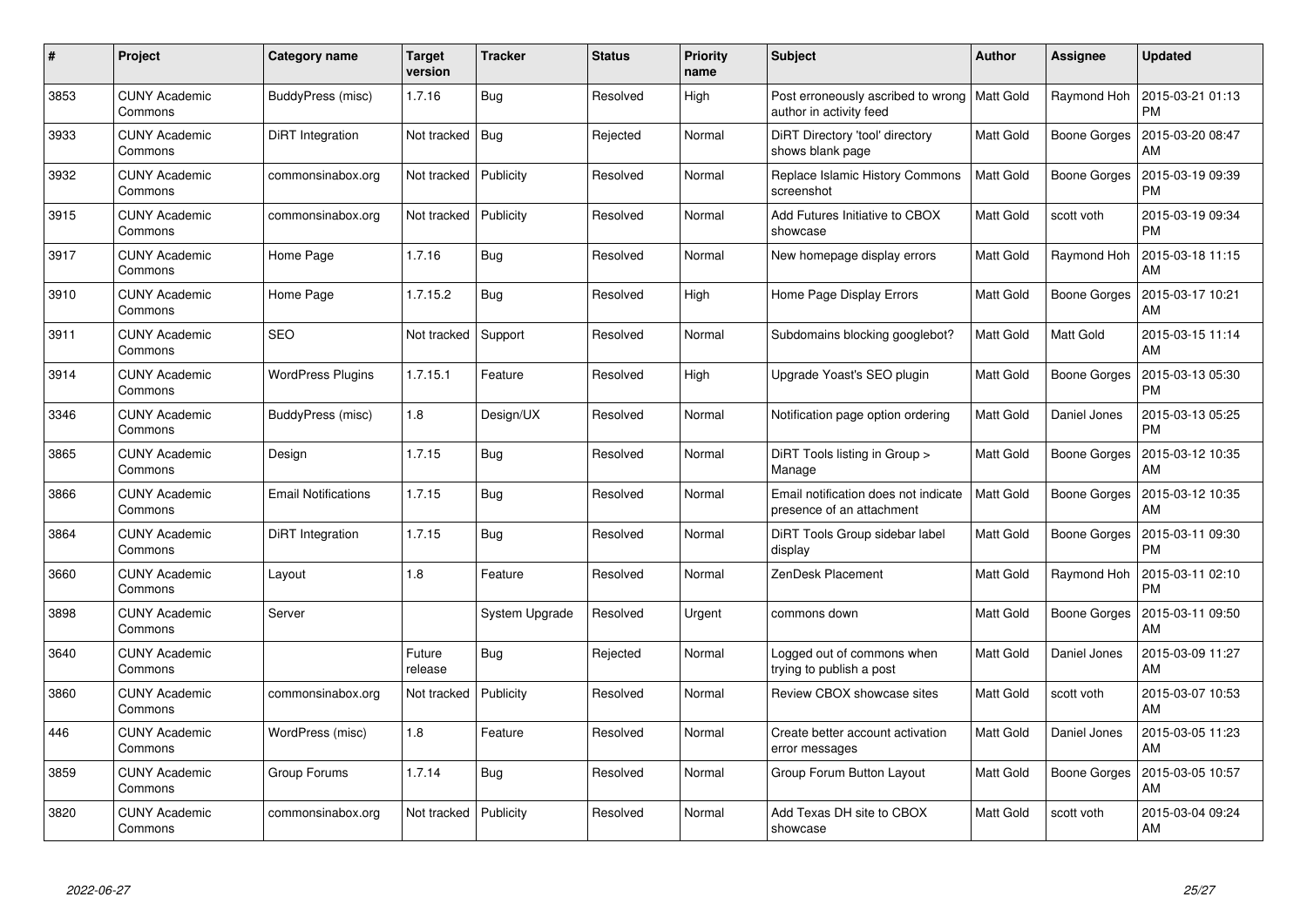| $\#$ | Project                         | Category name            | <b>Target</b><br>version | <b>Tracker</b> | <b>Status</b> | <b>Priority</b><br>name | <b>Subject</b>                                                          | <b>Author</b>    | <b>Assignee</b>     | <b>Updated</b>                |
|------|---------------------------------|--------------------------|--------------------------|----------------|---------------|-------------------------|-------------------------------------------------------------------------|------------------|---------------------|-------------------------------|
| 3802 | <b>CUNY Academic</b><br>Commons | Home Page                | 1.7.14                   | Bug            | Resolved      | Normal                  | Long user name causes problems<br>with Who's Online homepage<br>display | <b>Matt Gold</b> | Daniel Jones        | 2015-02-23 03:39<br>PM        |
| 3823 | <b>CUNY Academic</b><br>Commons | commonsinabox.org        | Not tracked   Bug        |                | Resolved      | Normal                  | CBOX styling issue                                                      | <b>Matt Gold</b> | Boone Gorges        | 2015-02-23 03:33<br>PM        |
| 3769 | <b>CUNY Academic</b><br>Commons | <b>Public Portfolio</b>  | 1.7.12                   | <b>Bug</b>     | Resolved      | Normal                  | Completion mouseover on editing<br>version of profile is blank          | <b>Matt Gold</b> | Boone Gorges        | 2015-02-12 09:13<br>AM        |
| 3761 | <b>CUNY Academic</b><br>Commons | WordPress (misc)         |                          | Bug            | Rejected      | Normal                  | User reports that Add Users by<br>Email Address not working             | Matt Gold        | Daniel Jones        | 2015-02-12 09:01<br>AM        |
| 3799 | <b>CUNY Academic</b><br>Commons | cuny.is                  | 1.7.12                   | <b>Bug</b>     | Resolved      | Normal                  | cuny.is issue                                                           | <b>Matt Gold</b> | Boone Gorges        | 2015-02-10 09:07<br>PM        |
| 3796 | <b>CUNY Academic</b><br>Commons | Documentation            | Not tracked              | Documentation  | Resolved      | Normal                  | Add domain mapping info to Uses<br>sites page                           | <b>Matt Gold</b> | scott voth          | 2015-02-08 10:02<br><b>PM</b> |
| 3760 | <b>CUNY Academic</b><br>Commons | <b>WordPress Plugins</b> | 1.7.11                   | Feature        | Resolved      | Normal                  | Add WP Accessiblity Plugin                                              | Matt Gold        | Raymond Hoh         | 2015-02-02 02:30<br>AM        |
| 3729 | <b>CUNY Academic</b><br>Commons | WordPress (misc)         | 1.7.11                   | Feature        | Resolved      | Normal                  | Add 'contact us' line to failed login<br>screen                         | Matt Gold        | Daniel Jones        | 2015-02-02 01:16<br>AM        |
| 364  | <b>CUNY Academic</b><br>Commons | <b>WordPress Plugins</b> | Future<br>release        | Feature        | <b>New</b>    | Normal                  | <b>Bulletin Board</b>                                                   | Matt Gold        |                     | 2015-01-05 08:50<br><b>PM</b> |
| 1562 | <b>CUNY Academic</b><br>Commons | <b>WordPress Plugins</b> | Future<br>release        | Feature        | Assigned      | Low                     | Play with NYT Collaborative<br><b>Authoring Tool</b>                    | <b>Matt Gold</b> | <b>Boone Gorges</b> | 2015-01-05 08:47<br><b>PM</b> |
| 658  | <b>CUNY Academic</b><br>Commons | <b>WordPress Plugins</b> | Future<br>release        | Feature        | Assigned      | Normal                  | Rebulid Sitewide Tag Suggestion                                         | Matt Gold        | Boone Gorges        | 2015-01-05 08:47<br><b>PM</b> |
| 412  | <b>CUNY Academic</b><br>Commons | <b>WordPress Themes</b>  | Future<br>release        | Feature        | Assigned      | Normal                  | <b>Featured Themes</b>                                                  | <b>Matt Gold</b> | Dominic Giglio      | 2015-01-05 08:44<br>PM        |
| 2691 | <b>CUNY Academic</b><br>Commons | BuddyPress (misc)        |                          | <b>Bug</b>     | Rejected      | Normal                  | Problems inviting members to a<br>group                                 | <b>Matt Gold</b> | Dominic Giglio      | 2015-01-02 03:12<br>РM        |
| 3727 | <b>CUNY Academic</b><br>Commons | Publicity                | Not tracked              | Publicity      | Resolved      | Normal                  | Happy new year homepage slide                                           | Matt Gold        | scott voth          | 2014-12-28 02:20<br><b>PM</b> |
| 3717 | <b>CUNY Academic</b><br>Commons | Groups (misc)            | 1.7.7                    | <b>Bug</b>     | Resolved      | Normal                  | Member invitations to Group<br>Members error alert                      | <b>Matt Gold</b> | Boone Gorges        | 2014-12-22 02:25<br>РM        |
| 3714 | <b>CUNY Academic</b><br>Commons | cuny.is                  | 1.7.7                    | Feature        | Resolved      | Normal                  | cuny.is access                                                          | <b>Matt Gold</b> | Boone Gorges        | 2014-12-22 02:19<br>РM        |
| 3688 | <b>CUNY Academic</b><br>Commons | <b>BuddyPress Docs</b>   | 1.7.6                    | Bug            | Resolved      | Normal                  | Doc creation didn't create email<br>notification                        | Matt Gold        | Boone Gorges        | 2014-12-12 08:57<br>AM        |
| 3692 | <b>CUNY Academic</b><br>Commons | commonsinabox.org        | Not tracked              | Feature        | Resolved      | Normal                  | Tighten registration security on<br>commonsinabox.org                   | <b>Matt Gold</b> | <b>Boone Gorges</b> | 2014-12-03 03:06<br>PM        |
| 3693 | <b>CUNY Academic</b><br>Commons | Reply By Email           |                          | <b>Bug</b>     | Resolved      | Normal                  | notification of RBE double posting                                      | <b>Matt Gold</b> | Raymond Hoh         | 2014-12-03 02:40<br>РM        |